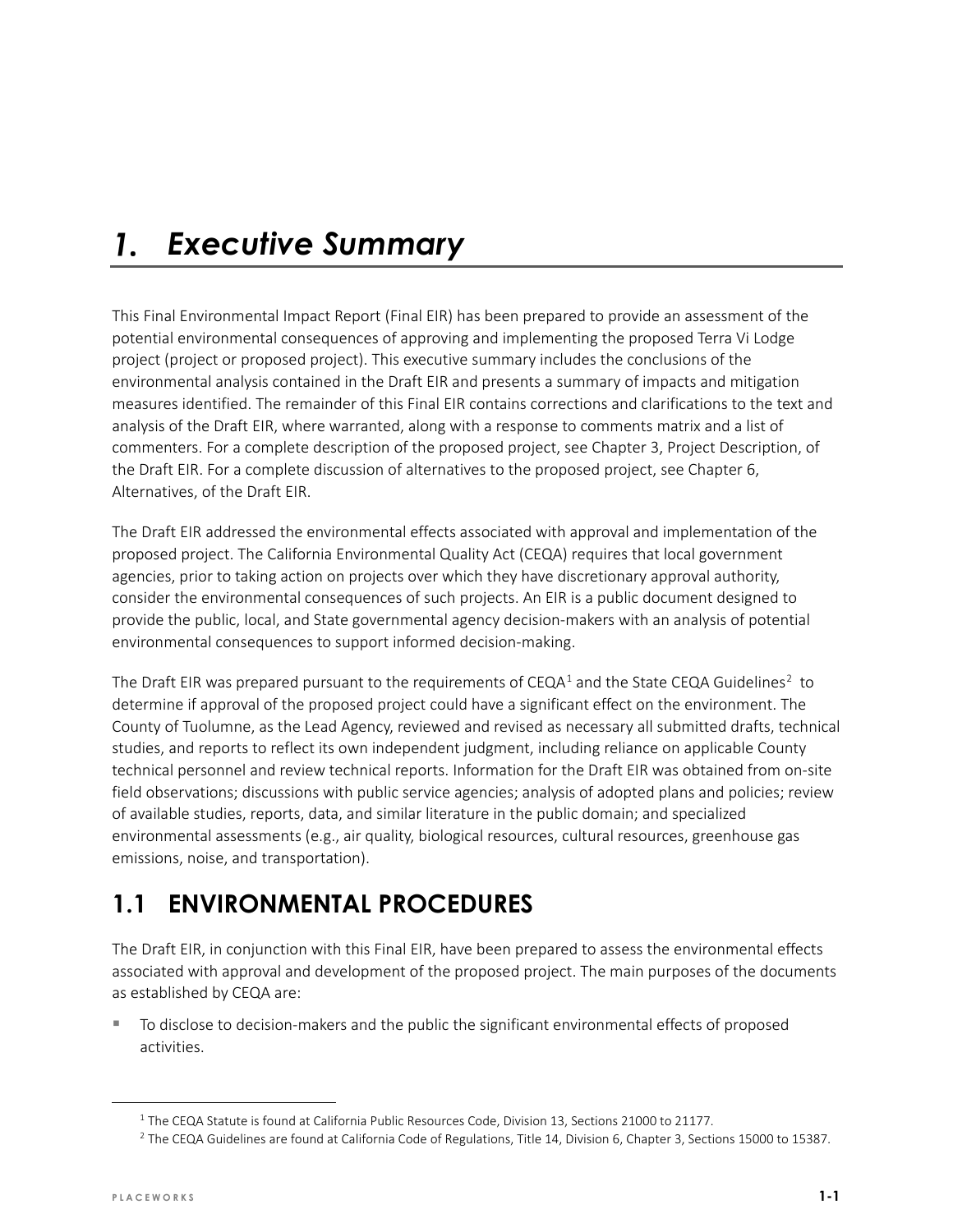- To identify ways to avoid or reduce environmental damage.
- To prevent environmental damage by requiring implementation of feasible alternatives or mitigation measures.
- To disclose to the public reasons for agency decision of projects with significant environmental effects.
- To foster interagency coordination in the review of projects.
- To enhance public participation in the planning process.

An EIR is the most comprehensive form of environmental documentation identified in the statute and in the CEQA Guidelines. It provides the information needed to assess the environmental consequences of a proposed project, to the extent feasible. An EIR is intended to provide an objective, factually supported, full-disclosure analysis of the environmental consequences associated with a proposed project that has the potential to result in significant, adverse environmental impacts. An EIR is also one of various decisionmaking tools used by a lead agency to consider the merits and disadvantages of a project that is subject to its discretionary authority. Prior to approving a proposed project, the lead agency must consider the information contained in the EIR, determine whether the EIR was properly prepared in accordance with CEQA and the CEQA Guidelines, determine that it reflects the independent judgment of the lead agency, adopt findings concerning the project's significant environmental impacts and alternatives, and adopt a Statement of Overriding Considerations if the proposed project would result in significant impacts that cannot be avoided.

# **1.2 REPORT ORGANIZATION**

This Final EIR is organized into the following chapters:

- Chapter 1: Executive Summary. Summarizes environmental consequences that would result from implementation of the project, describes recommended mitigation measures, and indicates the level of significance of environmental impacts before and after mitigation. Underline text in Table 1-1 represents language that has been added to the impacts and mitigation measures in the EIR; text in strikethrough has been deleted from the EIR.
- **Chapter 2: Introduction.** Provides an overview describing the use and organization of this Final EIR.
- Chapter 3: Revisions to the Draft EIR. Contains corrections to the text and graphics of the Draft EIR. Underline text represents language that has been added to the EIR; text in strikethrough has been deleted from the EIR.
- **Chapter 4: List of Commenters.** Lists the names of agencies and individuals who commented on the Draft EIR.
- **Chapter 5: Comments and Responses.** Presents comments received from agencies and the public on the Draft EIR alongside responses to each comment. Also contains "master responses" that provide comprehensive responses to key issues raised by several comments.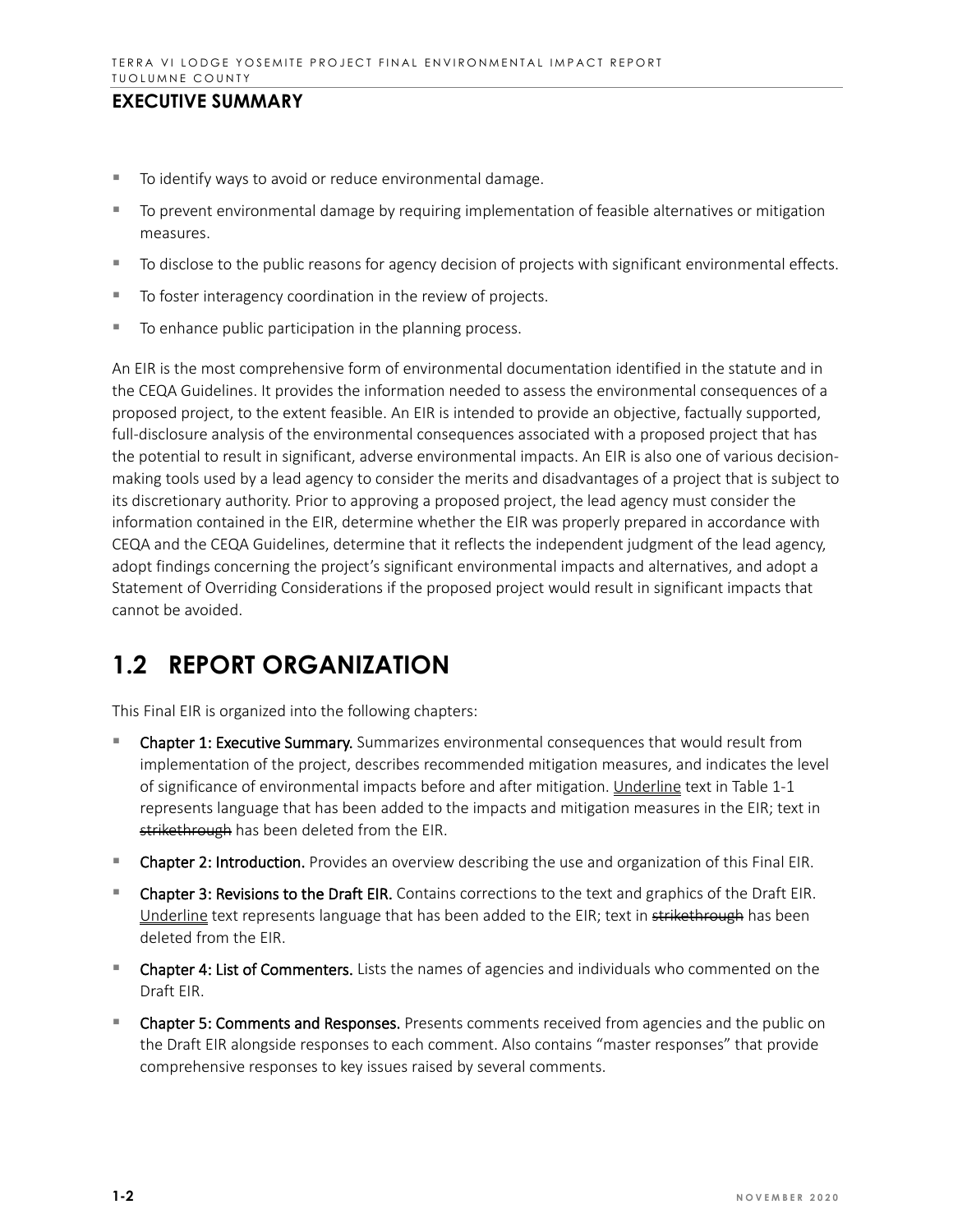- Appendix: The appendix for this Final EIR contains the following:
	- Appendix K: Comments Received on the Draft EIR
	- Appendix L: Supplemental Noise Analysis
	- **Appendix M:** Supplemental Hydrogeology Information
	- **Appendix N:** Supplemental Trip Generation Information
	- Appendix O: Supplemental Biological Resources Information
	- Appendix P: Vehicle Miles Traveled
	- **Appendix Q:** Comments on the Project Application
	- **Appendix R:** Mitigation Monitoring and Reporting Program
	- Appendices A through J are located within the Draft EIR

The Draft EIR is available online and incorporated here by reference. It constitutes part of the Final EIR.

# **1.2.1 TYPE AND PURPOSE OF THE EIR**

According to Section 15121(a) of the CEQA Guidelines, the purpose of an EIR is to:

*Inform public agency decision makers and the public generally of the significant environmental effects of a project, identify possible ways to minimize the significant effects, and describe reasonable alternatives to the project.*

The EIR was prepared as a project EIR, pursuant to Section 15161 of the CEQA Guidelines. As a project EIR, the environmental analysis discussed the changes in the environment that would result from the development of the Terra Vi Lodge project. The Draft EIR examined the specific short-term impacts (project construction) and long-term impacts (project operation) that would occur as a result of project approval by the Tuolumne County Planning Commission, along with cumulative impacts. The conclusions made in the Draft EIR are listed in Table 1-1 of this Final EIR below.

# **1.3 SUMMARY OF THE PROPOSED PROJECT**

The proposed project is designed as a hotel lodge comprised of various single, two-, and three-story elements. The building design accommodates a setback, maximizing the distance between taller structures and adjacent residential properties to minimize visibility from both public and private views. Elements of the project include a public market, general lodge with 100 guestrooms, two manager's suites, and multi-purpose uses, indoor and outdoor areas, and seven guest cabins providing 26 guestrooms, as well as five employee apartments with four rooms in each unit, for a total of 20 employee rooms. A total of 40 jobs would be created once the project is operational. The proposed project would develop 18 percent (11.5 acres) of the project site with buildings, roads, and parking. An additional 1.4 acres would be used for the primary septic system. Refer to Figure 3-4 in Chapter 3, Project Description, of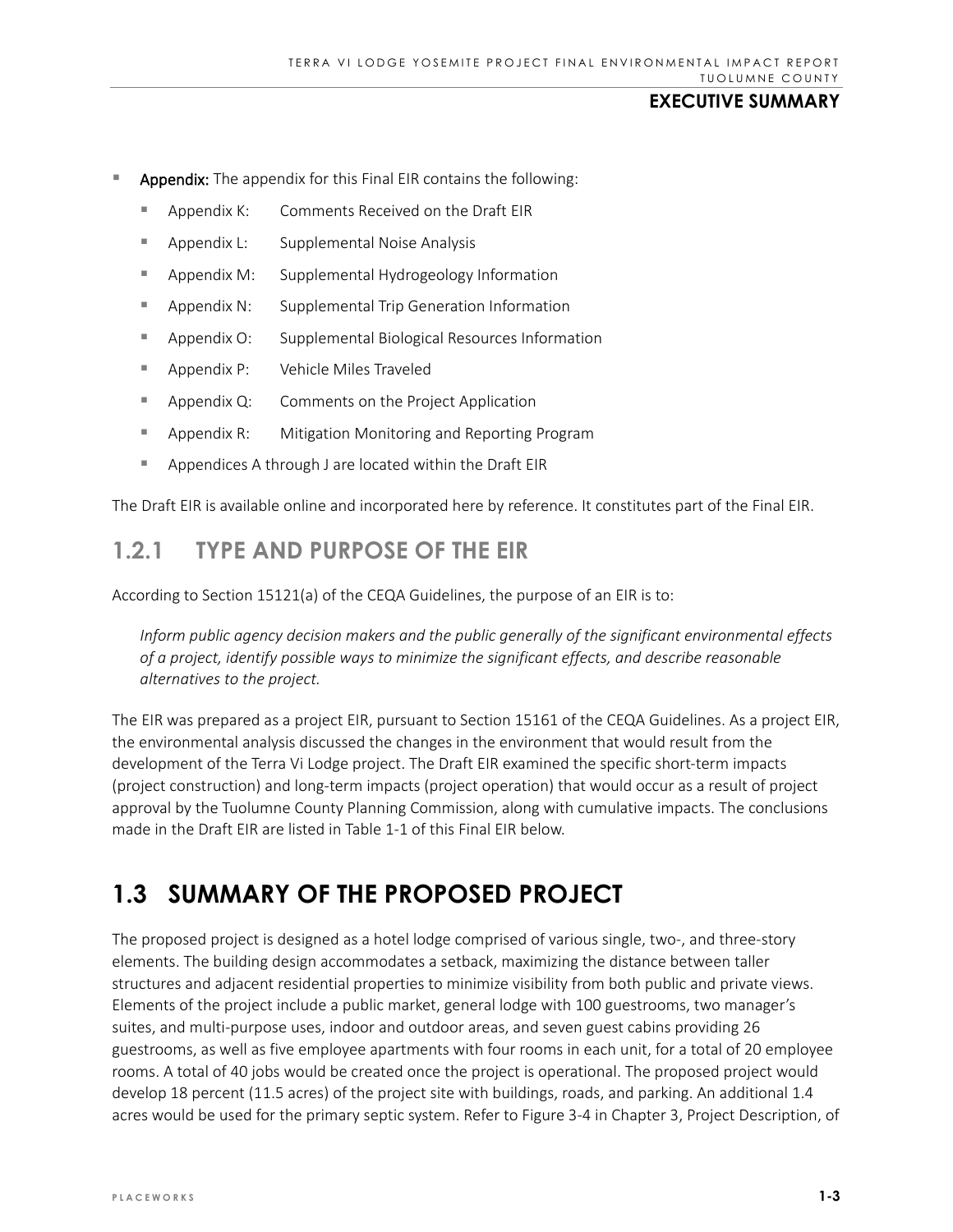the Draft EIR for the proposed project's site plan. Additional project plans are provided in Appendix B, Project Site Plans, of the Draft EIR.

# **1.4 SUMMARY OF PROJECT ALTERNATIVES**

The Draft EIR analyzed alternatives to the proposed project that were designed to reduce the significant environmental impacts of the proposed project and feasibly attain some of the proposed project objectives. There is no set methodology for comparing the alternatives or determining the environmentally superior alternative under CEQA. Identification of the environmentally superior alternative involves weighing and balancing all of the environmental resource areas by the County. The following alternatives to the proposed project were considered and analyzed in detail:

- No Project Alternative
- Alternate Location Alternative
- Reduced Footprint Alternative

Chapter 6, Alternatives, of the Draft EIR, includes a complete discussion of these alternatives and of alternatives that were considered, but not carried forward for detailed analysis.

# **1.5 ISSUES TO BE RESOLVED**

Section 15123(b)(3) of the CEQA Guidelines requires that an EIR identify issues to be resolved. With regard to the proposed project, the major issues identified to be resolved in the Draft EIR include decisions by the County of Tuolumne, as Lead Agency, related to:

- whether the Draft EIR adequately described the environmental impacts of the proposed project;
- whether the benefits of the proposed project override those environmental impacts that cannot be feasibly avoided or mitigated to a level of insignificance;
- whether the identified mitigation measures should be adopted or modified; and
- whether there are any alternatives to the proposed project that would substantially lessen any of the significant impacts of the proposed project and achieve most of the basic objectives.

# **1.6 AREAS OF CONCERN**

The County of Tuolumne issued a Notice of Preparation of a Draft EIR on May 2, 2019 and held a scoping meeting on May 13, 2019 to receive scoping comments. Due to a clerical issue, the NOP for the Draft EIR was reissued and submitted to the Office of Planning and Research State Clearinghouse on November 15, 2019 for an additional 30-day review period. During the scoping period for this EIR, responsible agencies and interested members of the public were invited to submit comments as to the scope and content of the EIR. While every environmental concern applicable to the CEQA process is addressed in the Draft EIR,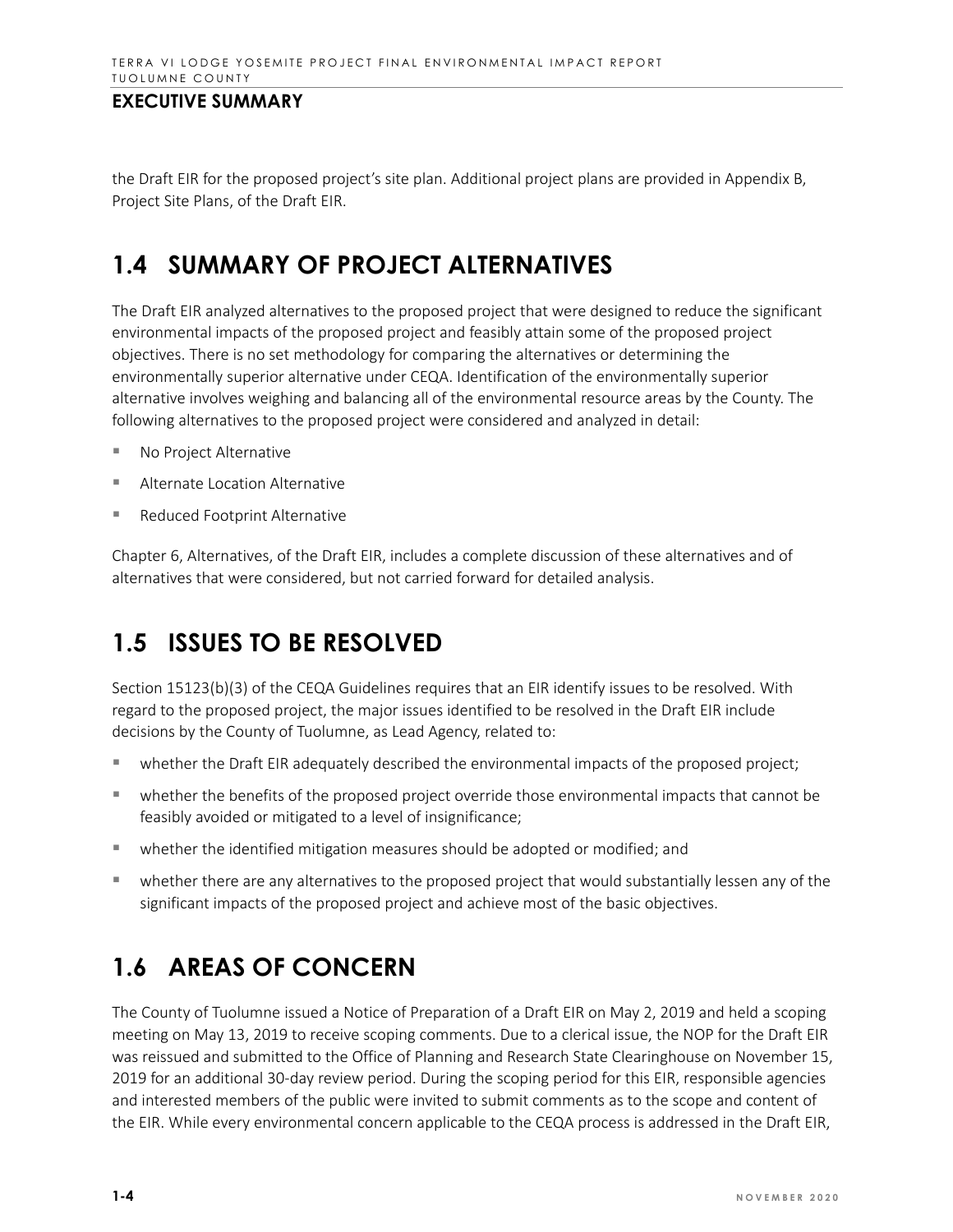the list is not necessarily exhaustive; rather, it attempts to capture those concerns that are likely to generate the greatest interest based on the input received during the scoping process. The comments received focused primarily on the following issues and the chapters in which these issues were addressed in the EIR are indicated in parentheses:

- Lighting impacts because of cumulative projects. (Chapter 4.1, Aesthetics)
- Natural beauty of the area will be compromised. (Chapter 4.1, Aesthetics)
- $\blacksquare$  Impacts on scenic vistas and scenic views (Chapter 4.1, Aesthetics)
- **E** Air quality impacts. (Chapter 4.2, Air Quality)
- Odors created by the proposed use. (Chapter 4.2, Air Quality)
- **Potential protected species on-site. (Chapter 4.3, Biology)**
- Archaeological resources on-site. (Chapter 4.4, Cultural Resources)
- **Presence and capacity of solar. (Chapter 4.5, Energy)**
- Increase in electricity demand. (Chapter 4.5, Energy)
- Cause evacuation issues. (Chapter 4.9, Hazards)
- Not enough water. (Chapter 4.10, Hydrology and Water Quality)
- Could reduce water supply of adjacent residential wells. (Chapter 4.10, Hydrology and Water Quality)
- Non-compliant with zoning. (Chapter 4.11, Land Use and Planning)
- Potential noise impacts to neighboring properties. (Chapter 4.12, Noise)
- Not enough housing for employees. (Chapter 4.13, Population and Housing)
- Potential traffic impacts to emergency service vehicles. (Chapter 4.14, Public Services and Recreation and Chapter 4.15, Transportation)
- Potential impacts to availability of emergency services. (Chapter 4.14, Public Services and Recreation and Chapter 4.15, Transportation)
- Impacts to schools. (Chapter 4.14, Public Services and Recreation and Chapter 4.15, Transportation)
- Potential traffic impacts associated with the driveway being located off of Sawmill Mountain Road. (Chapter 4.15, Transportation)
- Increase in overall traffic. (Chapter 4.15, Transportation)
- Need transit services to Yosemite. (Chapter 4.15, Transportation)
- **Potential traffic impacts with nearby cumulative projects. (Chapter 4.15, Transportation)**
- **Solid waste generation. (Chapter 4.16, Utilities and Service Systems)**
- Sewage and drainage issues, including sewage contaminating water supply. (Chapter 4.16, Utilities and Service Systems)
- Increased risk of wildfire. (Chapter 4.17, Wildfire)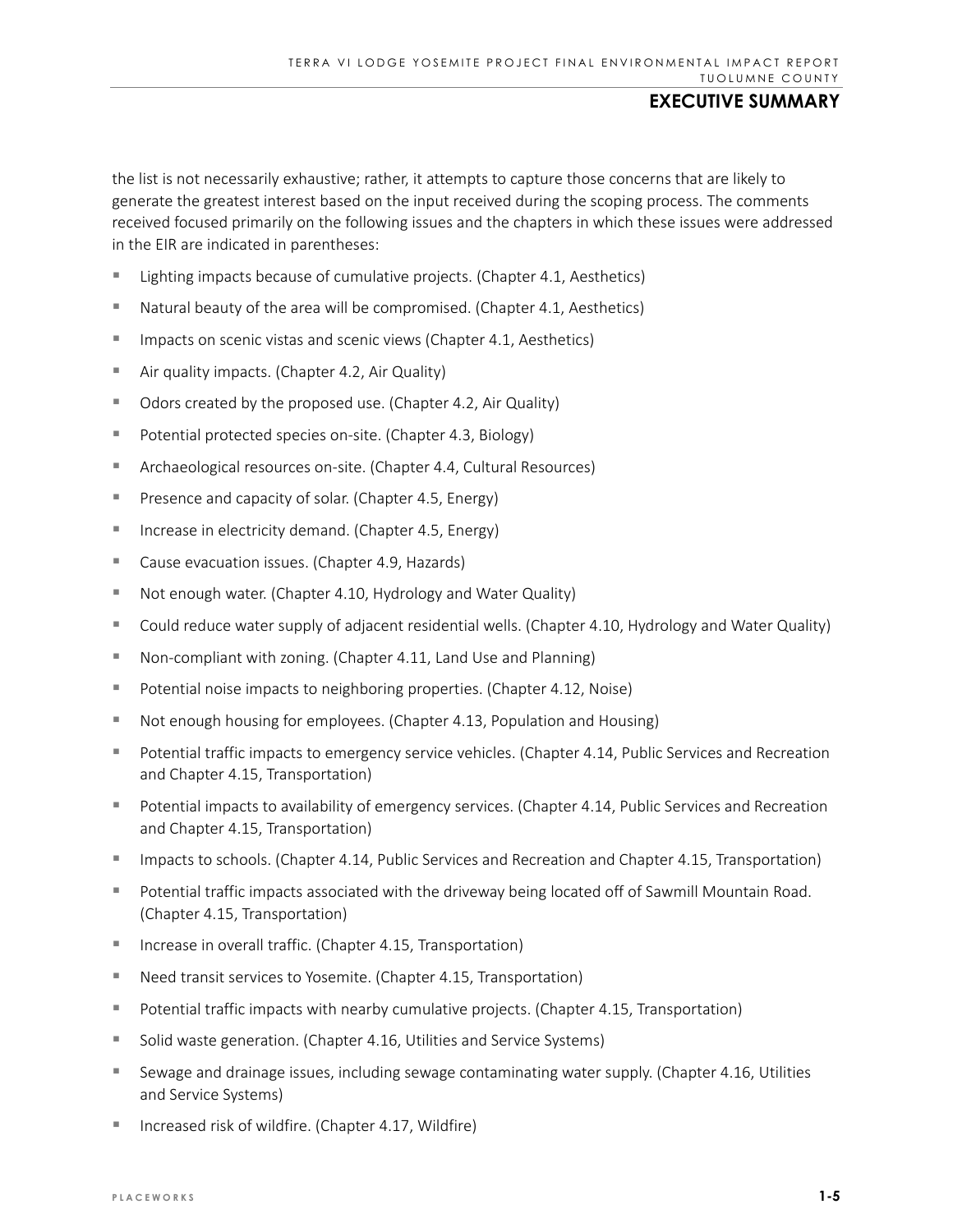- Cumulative impacts of neighboring development. (All chapters)
- **Requests for project alternatives to consider a different location. (Chapter 6, Alternatives)**

# **1.7 SUMMARY OF IMPACTS AND MITIGATION MEASURES**

Under CEQA, a significant impact on the environment is defined as a substantial, or potentially substantial, adverse change in any of the physical conditions within the area affected by the proposed project, including land, air, water, minerals, flora, fauna, ambient noise, and objects of historic and aesthetic significance.

As determined in the Draft EIR, the proposed project has the potential to generate significant environmental impacts in a number of areas. Pursuant to Section 15126.2(b) of the CEQA Guidelines, an EIR must describe any significant impacts that cannot be avoided, even with the implementation of feasible mitigation measures. As shown in Table 1-1, all significant impacts would be reduced to a lessthan-significant level if the mitigation measures identified in the Draft EIR are adopted and implemented, with the exception of Impacts GHG-1.1, GHG-1.2, and NOI-3.1. As described in detail in Chapter 7, CEQA-Mandated Sections, of the Draft EIR, the proposed project would have no significant impact on agricultural or mineral resources, due to existing conditions in the project area. Accordingly, these topics were not analyzed further in the Draft EIR.

Table 1-1 summarizes the conclusions of the environmental analysis contained in the Draft EIR and presents a summary of impacts and mitigation measures identified. It is organized to correspond with the environmental issues discussed in Chapters 4.1 through 4.17. Table 1-1 is arranged in four columns: 1) environmental impact; 2) significance without mitigation; 3) mitigation measures; and 4) significance with mitigation. For a complete description of potential impacts, please refer to the specific discussions in Chapters 4.1 through 4.17.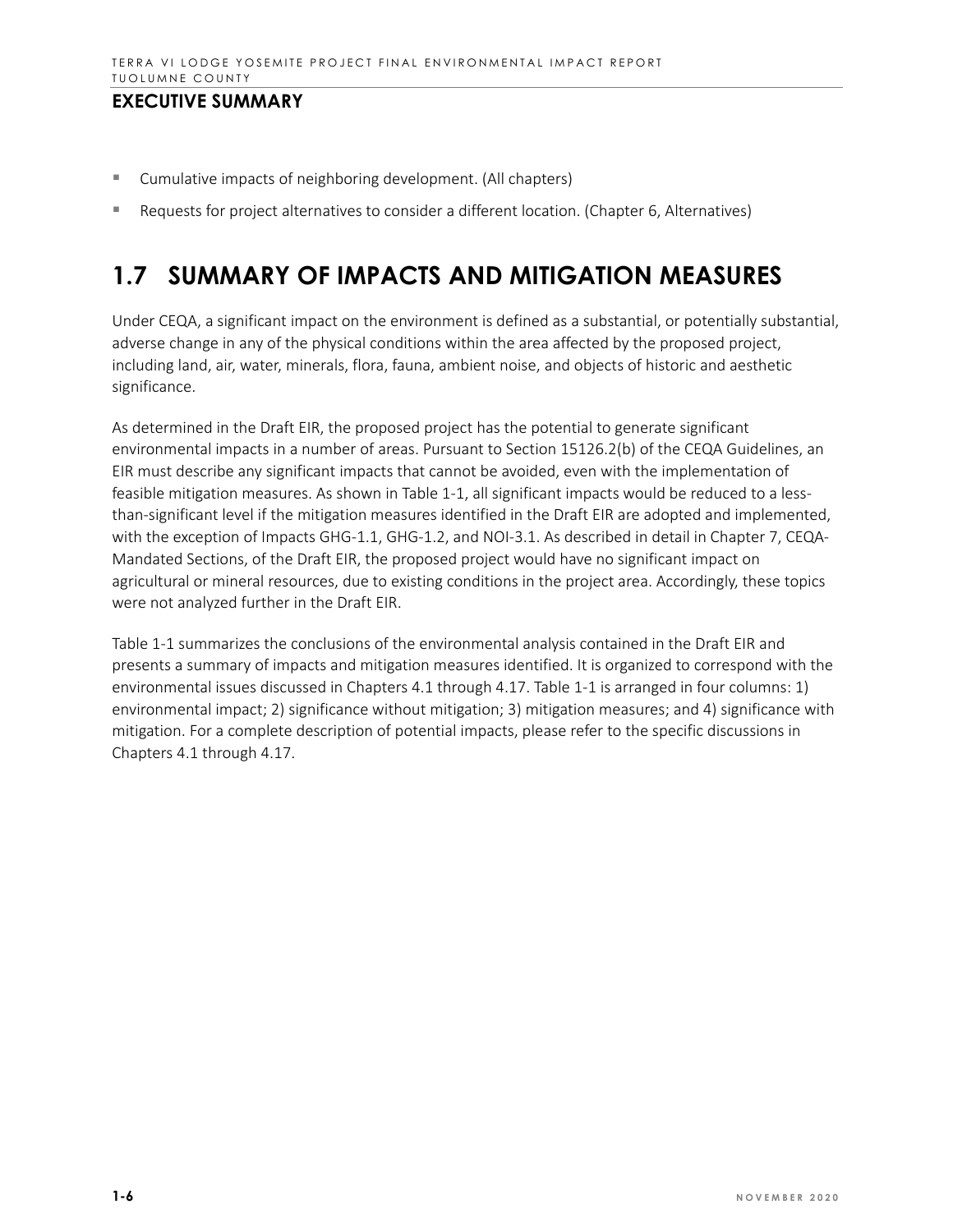| Impact                                                                                                                                                                    | Significance<br>without<br>Mitigation | <b>Mitigation Measures</b>                                                                                                                                | Significance<br>with<br>Mitigation |
|---------------------------------------------------------------------------------------------------------------------------------------------------------------------------|---------------------------------------|-----------------------------------------------------------------------------------------------------------------------------------------------------------|------------------------------------|
| <b>AESTHETICS</b>                                                                                                                                                         |                                       |                                                                                                                                                           |                                    |
| AES-1: The project would not have a substantial adverse                                                                                                                   | <b>LTS</b>                            | N/A                                                                                                                                                       | N/A                                |
| effect on a scenic vista.                                                                                                                                                 |                                       |                                                                                                                                                           |                                    |
| AES-2: The project would not substantially degrade the<br>view from a scenic highway, including, but not limited to,<br>trees, rock outcroppings, and historic buildings. | N <sub>1</sub>                        | N/A                                                                                                                                                       | N/A                                |
| AES-3: The project would change but would not degrade<br>the existing visual character or quality of public views of<br>the site and its surroundings.                    | <b>LTS</b>                            | N/A                                                                                                                                                       | N/A                                |
| AES-4: The proposed project includes the installation of<br>photovoltaic panels to generate solar energy. Because the                                                     | <sub>S</sub>                          | AES-4: Proposed photovoltaic panels shall be designed to ensure the<br>following:                                                                         | <b>LTS</b>                         |
| location and materials for the panels is not yet known,                                                                                                                   |                                       | " The angle at which panels are installed precludes, or minimizes to the                                                                                  |                                    |
| the panels have the potential to become sources of glare,<br>which would be a significant impact.                                                                         |                                       | maximum extent practicable, glare observed by viewers on the ground.                                                                                      |                                    |
|                                                                                                                                                                           |                                       | " The reflectivity of materials used shall not be greater than the reflectivity<br>of standard materials used in residential and commercial developments. |                                    |
|                                                                                                                                                                           |                                       | " Panels shall be sited to minimize their visibility from Highway 120.                                                                                    |                                    |
| AES-5: The proposed project would not contribute to                                                                                                                       | <b>LTS</b>                            | N/A                                                                                                                                                       | N/A                                |
| significant cumulative aesthetics impacts.                                                                                                                                |                                       |                                                                                                                                                           |                                    |
| <b>AIR QUALITY</b>                                                                                                                                                        |                                       |                                                                                                                                                           |                                    |
| AQ-1: The project would not conflict with or obstruct<br>implementation of the applicable air quality plan.                                                               | <b>LTS</b>                            | N/A                                                                                                                                                       | N/A                                |
| AQ-2: The project would not result in a cumulatively                                                                                                                      | <b>LTS</b>                            | N/A                                                                                                                                                       | N/A                                |
| considerable net increase of any criteria pollutant for                                                                                                                   |                                       |                                                                                                                                                           |                                    |
| which the project region is in non-attainment under                                                                                                                       |                                       |                                                                                                                                                           |                                    |
| applicable federal or State ambient air quality standards.                                                                                                                |                                       |                                                                                                                                                           |                                    |
| AQ-3: The project would not expose sensitive receptors<br>to substantial pollutant concentrations.                                                                        | <b>LTS</b>                            | N/A                                                                                                                                                       | N/A                                |
| AQ-4: The project would not result in other emissions                                                                                                                     | <b>LTS</b>                            | N/A                                                                                                                                                       | N/A                                |
| (such as those leading to odors) adversely affecting a                                                                                                                    |                                       |                                                                                                                                                           |                                    |
| substantial number of people.                                                                                                                                             |                                       |                                                                                                                                                           |                                    |
| AQ-5: The project would not, in combination with past,                                                                                                                    | <b>LTS</b>                            | N/A                                                                                                                                                       | N/A                                |
| present, and reasonably foreseeable projects, result in                                                                                                                   |                                       |                                                                                                                                                           |                                    |
| significant impacts regarding air quality.                                                                                                                                |                                       |                                                                                                                                                           |                                    |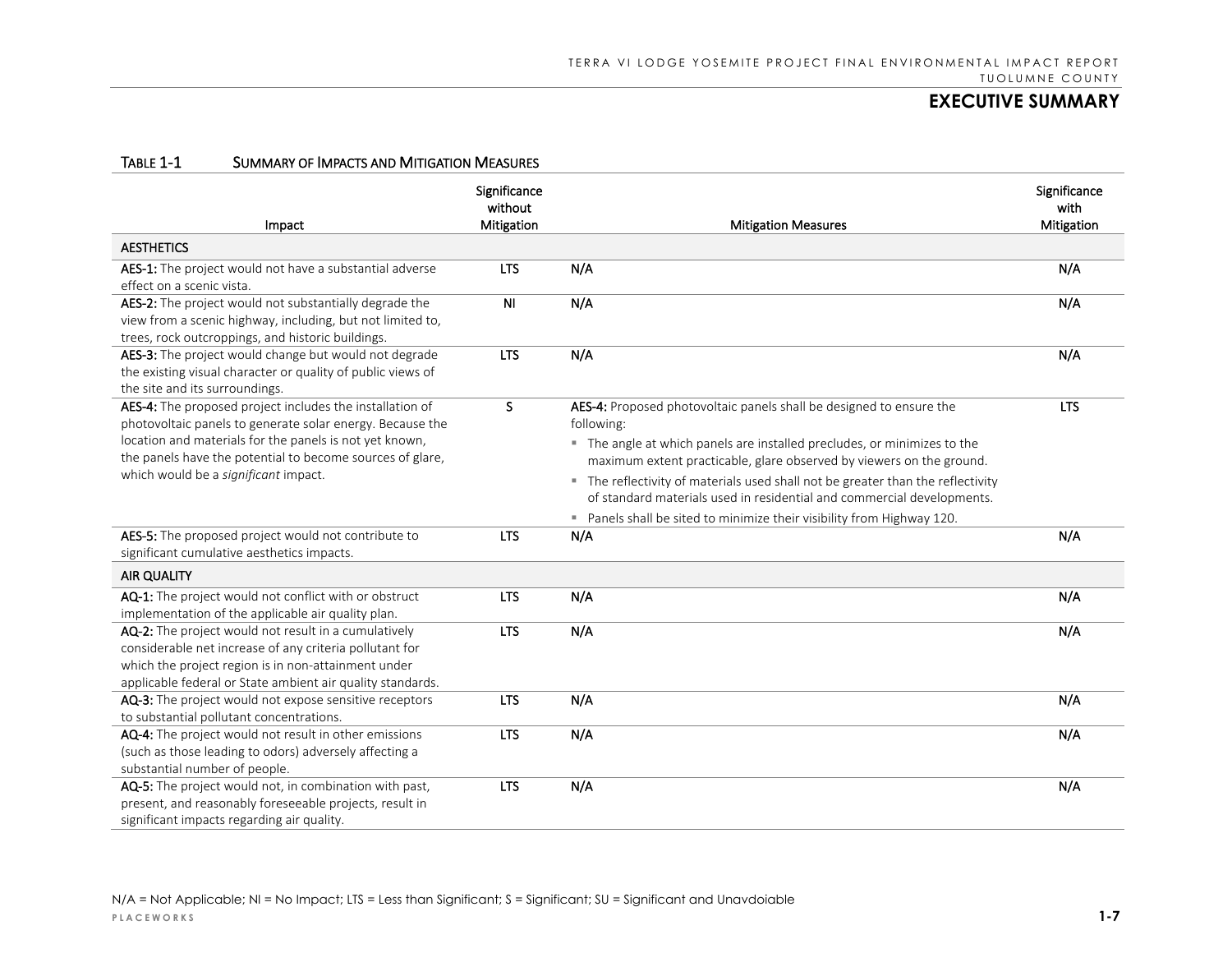|  | TABLE 1-1 | <b>SUMMARY OF IMPACTS AND MITIGATION MEASURES</b> |
|--|-----------|---------------------------------------------------|
|--|-----------|---------------------------------------------------|

| Impact                                                                                                                                                                                                         | Significance<br>without<br>Mitigation | <b>Mitigation Measures</b>                                                                                                                                                                                                                                                                                                                                                                                                                                                                                                                                                                                                                                                                                                                       | Significance<br>with<br>Mitigation |
|----------------------------------------------------------------------------------------------------------------------------------------------------------------------------------------------------------------|---------------------------------------|--------------------------------------------------------------------------------------------------------------------------------------------------------------------------------------------------------------------------------------------------------------------------------------------------------------------------------------------------------------------------------------------------------------------------------------------------------------------------------------------------------------------------------------------------------------------------------------------------------------------------------------------------------------------------------------------------------------------------------------------------|------------------------------------|
| <b>BIOLOGICAL RESOURCES</b>                                                                                                                                                                                    |                                       |                                                                                                                                                                                                                                                                                                                                                                                                                                                                                                                                                                                                                                                                                                                                                  |                                    |
| <b>BIO-1.1:</b> The project has the potential, through habitat<br>modification, to adversely affect the Crotch bumble bee,<br>a species identified as a candidate for listing as<br>endangered under the CESA. | S                                     | <b>BIO-1.1a:</b> Preconstruction Bee Surveys. Prior to issuance of grading permits<br>for any staging, construction, or ground disturbing activities between<br>February 1 and November 30th of the construction year, a qualified biologist<br>shall survey the project boundaries for active Crotch bumble bee nests. If<br>identified, CDFW shall be consulted for guidance on buffer distances to avoid<br>colony disturbance (e.g., buffer surrounding the nest itself, entry/exits, and<br>avoiding direct disturbance). If full avoidance cannot be achieved through<br>buffers, no construction shall occur until the nest is no longer occupied. No<br>pesticides or herbicides shall be used so long as the species occupies the site. | <b>LTS</b>                         |
|                                                                                                                                                                                                                |                                       | This measure shall be incorporated into the project bid package and<br>contract. The measure is the responsibility of the qualified biologist under<br>contract to either the County or construction contractor.                                                                                                                                                                                                                                                                                                                                                                                                                                                                                                                                 |                                    |
|                                                                                                                                                                                                                |                                       | BIO -1.1b: Environmental Awareness Training. All contractors involved in site<br>development, applicable County department staff, and environmental<br>specialists (e.g., biologist) shall attend a mandatory Environmental<br>Awareness Training prior to any site disturbances. The program shall address<br>proper implementation of mitigation measures contained herein.                                                                                                                                                                                                                                                                                                                                                                    |                                    |
|                                                                                                                                                                                                                |                                       | This measure shall be incorporated into the project bid package and contract<br>and implemented throughout project construction. The project biologist shall<br>have the authority to stop work or remove any construction worker on-site<br>that has not completed training. The measure is the responsibility of the<br>qualified biologist under contract to either the County or construction<br>contractor.                                                                                                                                                                                                                                                                                                                                 |                                    |
| BIO-1.2: The project has the potential, through habitat<br>modification, to adversely affect the Fisher, a species<br>state-listed as threatened under the CESA.                                               | S                                     | BIO-1.2a: Implement Mitigation Measure BIO-1.1b.                                                                                                                                                                                                                                                                                                                                                                                                                                                                                                                                                                                                                                                                                                 | <b>LTS</b>                         |
|                                                                                                                                                                                                                |                                       | BIO -1.2b: Avoid Inadvertent Animal Trapping During Construction. To avoid<br>inadvertently trapping special-status or common animal species during<br>construction, all excavated steep-walled holes or trenches more than two<br>feet deep shall be covered at the end of each working day with plywood or                                                                                                                                                                                                                                                                                                                                                                                                                                     |                                    |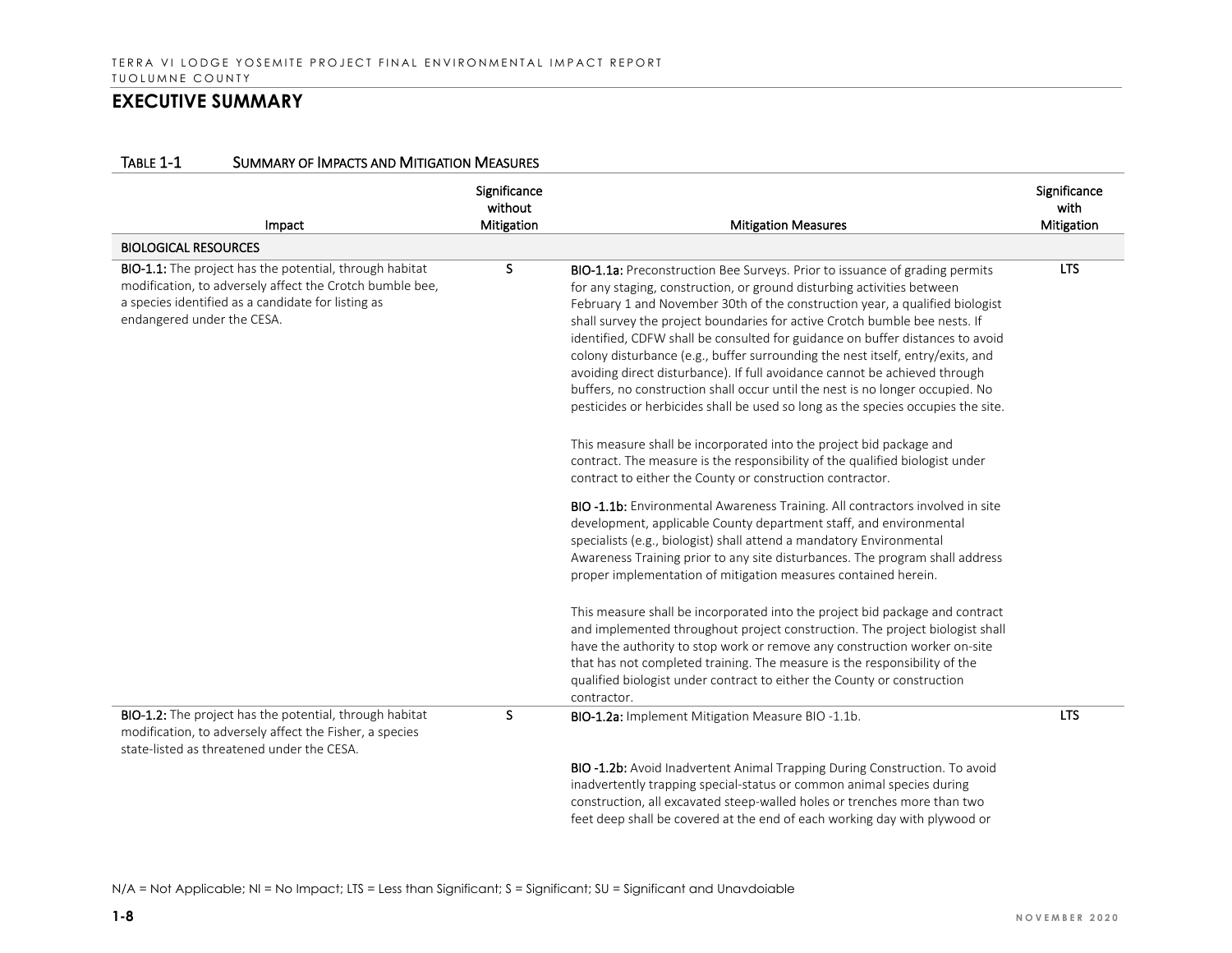| Impact                                                                                                                                                 | Significance<br>without<br><b>Mitigation</b> | <b>Mitigation Measures</b>                                                                                                                                                                                                                                                                                                                                                                                                                                                                                                                                                                                                                                                                                                                 | Significance<br>with<br>Mitigation |
|--------------------------------------------------------------------------------------------------------------------------------------------------------|----------------------------------------------|--------------------------------------------------------------------------------------------------------------------------------------------------------------------------------------------------------------------------------------------------------------------------------------------------------------------------------------------------------------------------------------------------------------------------------------------------------------------------------------------------------------------------------------------------------------------------------------------------------------------------------------------------------------------------------------------------------------------------------------------|------------------------------------|
|                                                                                                                                                        |                                              | similar material, or provided with one or more escape ramps constructed of<br>earth fill or wooden planks, or equivalent, at each end of the trench. Before<br>such holes or trenches are filled, they shall be thoroughly inspected for<br>trapped animals. If at any time a trapped animal is discovered, the contractor<br>shall place an escape ramp or other appropriate structure to allow the<br>animal to escape. Alternatively, the contractor shall contact the project<br>biologist or California Department of Fish and Wildlife for assistance.<br>Similarly, stored pipes or other materials providing potential cover for<br>animals shall be inspected prior to installation or use to ensure that they are<br>unoccupied. |                                    |
|                                                                                                                                                        |                                              | <b>BIO -1.2c:</b> Food and Trash Disposal. All food and food-related trash shall be<br>enclosed in sealed trash containers at the end of each workday and removed<br>completely from the construction site every day to avoid attracting wildlife.<br>This measure shall be implemented throughout project construction. The<br>measure is the responsibility of the construction contractor.                                                                                                                                                                                                                                                                                                                                              |                                    |
|                                                                                                                                                        |                                              | BIO -1.2d: Construction Hours. Project construction shall be limited to 7:00<br>a.m. to 7:00 p.m. unless an emergency exists.                                                                                                                                                                                                                                                                                                                                                                                                                                                                                                                                                                                                              |                                    |
| BIO-1.3: The project has the potential, through habitat<br>modification, to adversely affect the spotted bat<br>(Euderma maculatum).                   | S.                                           | <b>BIO-1.3:</b> Implement Mitigation Measure BIO-1.2d.                                                                                                                                                                                                                                                                                                                                                                                                                                                                                                                                                                                                                                                                                     | <b>LTS</b>                         |
| BIO-1.4: The project has the potential, through habitat<br>modification, to adversely affect the Western mastiff bat<br>(Eumops perotis californicus). | S.                                           | BIO-1.4: Implement Mitigation Measure BIO-1.2d.                                                                                                                                                                                                                                                                                                                                                                                                                                                                                                                                                                                                                                                                                            | <b>LTS</b>                         |
| BIO-1-5: The project has the potential, through habitat<br>modification, to adversely affect the Silver-haired bat<br>(Lasionycteris noctivagans).     | S                                            | BIO-1.5a: Preconstruction Surveys Suitable Bat Roosting (or Nursery) Areas<br>and Provisions for Protection, if Identified. The project sponsor or contractor<br>shall implement the following measures:                                                                                                                                                                                                                                                                                                                                                                                                                                                                                                                                   | <b>LTS</b>                         |
|                                                                                                                                                        |                                              | " 15 days or fewer before commencing ground-disturbing activities<br>between April and September of the construction year, a qualified<br>biologist shall survey snags, trees, rock crevices and other suitable cavities<br>and structures on the site for roosting bats or bat nurseries.                                                                                                                                                                                                                                                                                                                                                                                                                                                 |                                    |
|                                                                                                                                                        |                                              | If bats are not found and there is no evidence of bat use, construction<br>m.<br>may proceed.                                                                                                                                                                                                                                                                                                                                                                                                                                                                                                                                                                                                                                              |                                    |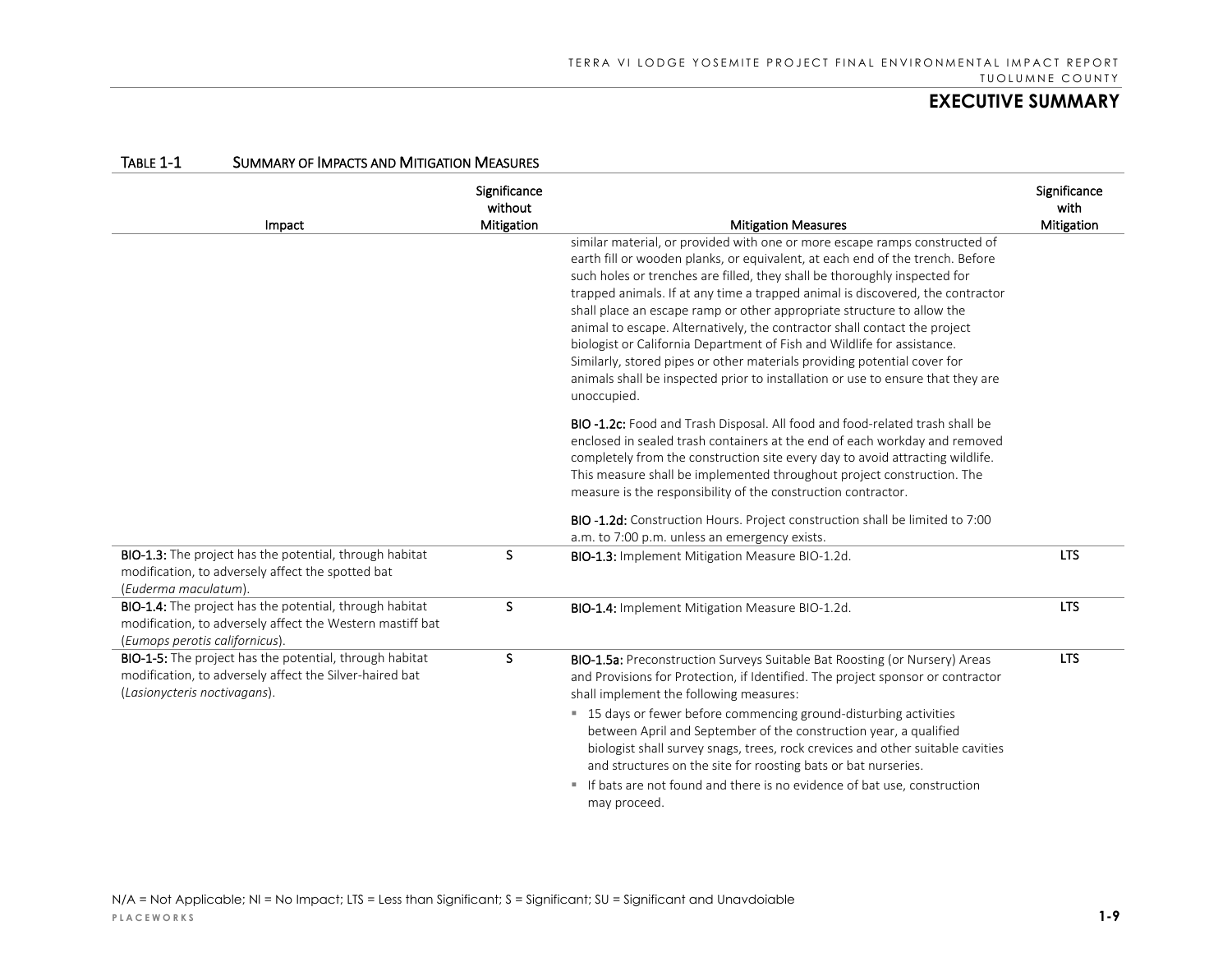| Impact                                                                                                                                                         | Significance<br>without<br><b>Mitigation</b> | <b>Mitigation Measures</b>                                                                                                                                                                                                                                                                                                                                                                                                                           | Significance<br>with<br>Mitigation |
|----------------------------------------------------------------------------------------------------------------------------------------------------------------|----------------------------------------------|------------------------------------------------------------------------------------------------------------------------------------------------------------------------------------------------------------------------------------------------------------------------------------------------------------------------------------------------------------------------------------------------------------------------------------------------------|------------------------------------|
|                                                                                                                                                                |                                              | If bats are found or evidence of use by bats is present, CDFW shall be<br>consulted for guidance on measures to avoid or minimize disturbance to<br>the colony or nursery. Subject to CDFW approval, measures may include<br>excluding bats from roosts before construction begins. If nurseries are<br>discovered, no work shall occur within buffer areas as established by<br>CDFW until all young are self-sufficient and have left the nursery. |                                    |
|                                                                                                                                                                |                                              | " This mitigation measure shall be incorporated into the project bid package<br>and contract. Surveys shall occur within 15 days of commencing<br>construction that occurs between April and September.                                                                                                                                                                                                                                              |                                    |
|                                                                                                                                                                |                                              | BIO-1.5b: Implement Mitigation Measure BIO-1.2d.                                                                                                                                                                                                                                                                                                                                                                                                     |                                    |
| BIO-1.6: The project has the potential, through habitat<br>modification, to adversely affect the Hoary bat (Lasiurus<br>cinereus).                             | s                                            | BIO-1.6: Implement Mitigation Measures BIO-1.5a and BIO-1.2b.                                                                                                                                                                                                                                                                                                                                                                                        | <b>LTS</b>                         |
| BIO-1.7: The project has the potential, through habitat<br>modification, to adversely affect the Long eared myotis<br>(Myotis evotis).                         | S.                                           | BIO-1.7: Implement Mitigation Measures BIO-1.2d and BIO-1.5a.                                                                                                                                                                                                                                                                                                                                                                                        | <b>LTS</b>                         |
| BIO-1.8: The project has the potential, through habitat<br>modification, to adversely affect the special-status olive-<br>sided flycatcher (Contopus cooperi). | S                                            | BIO-1.8: Pre-Construction Bird/Raptor Survey. Prior to issuance of grading<br>permits for construction occurring between February 1st and August 30th<br>(e.g., excavation, ground disturbance, or vegetation removal) a<br>preconstruction survey for nesting birds shall be conducted in accordance<br>with the CDFW guidelines and a no-disturbance buffer shall be established, if<br>necessary.                                                 | <b>LTS</b>                         |
|                                                                                                                                                                |                                              | If equipment staging, site preparation, vegetation removal, grading,<br>excavation or other project-related construction activities are scheduled<br>during the avian nesting season (generally February 1 through August 30), a<br>focused survey for active nests would be conducted by a qualified biologist<br>within 15 days prior to the beginning of project-related activities.                                                              |                                    |
|                                                                                                                                                                |                                              | Following initial pre-construction surveys in year one of project construction,<br>bird surveys shall be repeated annually so long as outside construction<br>continues. Surveys shall be repeated within 15 days prior to resuming<br>outdoor construction activities for the first time between February 1 <sup>st</sup> and                                                                                                                       |                                    |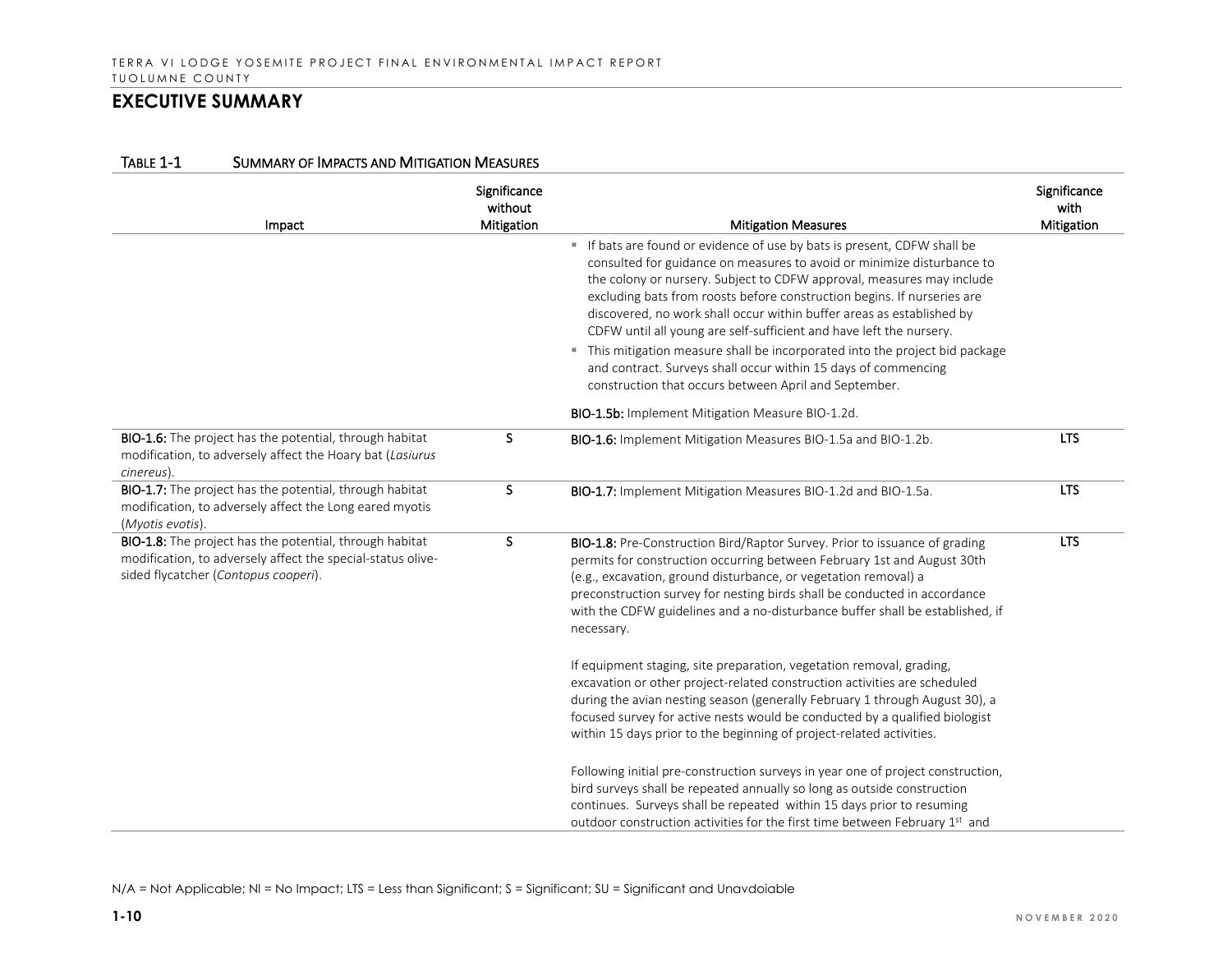|                                                                                                                                                                                      | Significance<br>without |                                                                                                                                                                                                                                                                                                                                                                                                                                                                                                                                                                                                                                                                                                                                                                                                                                                                                                                                                                                                                                                                                                                                                                                                                             | Significance<br>with |
|--------------------------------------------------------------------------------------------------------------------------------------------------------------------------------------|-------------------------|-----------------------------------------------------------------------------------------------------------------------------------------------------------------------------------------------------------------------------------------------------------------------------------------------------------------------------------------------------------------------------------------------------------------------------------------------------------------------------------------------------------------------------------------------------------------------------------------------------------------------------------------------------------------------------------------------------------------------------------------------------------------------------------------------------------------------------------------------------------------------------------------------------------------------------------------------------------------------------------------------------------------------------------------------------------------------------------------------------------------------------------------------------------------------------------------------------------------------------|----------------------|
| Impact                                                                                                                                                                               | Mitigation              | <b>Mitigation Measures</b>                                                                                                                                                                                                                                                                                                                                                                                                                                                                                                                                                                                                                                                                                                                                                                                                                                                                                                                                                                                                                                                                                                                                                                                                  | Mitigation           |
|                                                                                                                                                                                      |                         | August 30 <sup>th</sup> whenever outdoor construction activities have ceased for more<br>than one month (e.g., if outdoor construction shuts down for the season due<br>to winter rains in late November, preconstruction bird surveys would occur<br>again within 15 days prior to recommencing outdoor site work between<br>February 1st and August 30 <sup>th</sup> . If work recommences in January and<br>continues without interruption through August 30 <sup>th</sup> , then no additional<br>preconstruction survey is required).                                                                                                                                                                                                                                                                                                                                                                                                                                                                                                                                                                                                                                                                                  |                      |
|                                                                                                                                                                                      |                         | Surveys shall be conducted in all suitable habitat in the BSA. If an active nest<br>is found, the bird shall be identified to species and the approximate distance<br>from the closest work site to the nest estimated. No additional measures<br>need be implemented if active nests are more than the following distances<br>from the nearest work site: (a) 300± feet for raptors unless otherwise<br>specified; (b) 345 feet for spotted owls; or (bc) 75± feet for other non-<br>special-status bird species. Disturbance of active nests shall be avoided to<br>the extent possible until it is determined that nesting is complete and the<br>young have fledged. For species protected under the California Fish and<br>Game Code (CFGC), if active nests are closer than those distances to the<br>nearest work site and there is the potential for bird disturbance, CDFW shall<br>be contacted for approval to work within 300± feet of raptors, or 75± feet of<br>other non-special-status bird species.<br>This measure shall be incorporated into the project bid package and<br>contract. Surveys shall occur within 15 days of commencing construction that<br>occurs between February 1st and August 30th. |                      |
| BIO-1.9: The project has the potential, through habitat<br>modification, to adversely affect the special-status<br>American peregrine falcon (Falco peregrinus anatum).              | S.                      | BIO-1.9: Implement Mitigation Measure BIO-1.8.                                                                                                                                                                                                                                                                                                                                                                                                                                                                                                                                                                                                                                                                                                                                                                                                                                                                                                                                                                                                                                                                                                                                                                              | <b>LTS</b>           |
| <b>BIO-1.10:</b> The project has the potential, through habitat<br>modification, to adversely affect the special-status<br>California spotted owl (Strix occidentalis occidentalis). | S                       | <b>BIO-1.10:</b> Implement Mitigation Measure BIO-1.8.                                                                                                                                                                                                                                                                                                                                                                                                                                                                                                                                                                                                                                                                                                                                                                                                                                                                                                                                                                                                                                                                                                                                                                      | <b>LTS</b>           |
| BIO-1.11: The project has the potential, through habitat<br>modification, to adversely affect protected bird species.                                                                | S                       | <b>BIO-1.11:</b> Implement Mitigation Measure BIO-1.8.                                                                                                                                                                                                                                                                                                                                                                                                                                                                                                                                                                                                                                                                                                                                                                                                                                                                                                                                                                                                                                                                                                                                                                      | <b>LTS</b>           |
| BIO-1.12: The project has the potential to interfere<br>substantially with the movement of native resident<br>wildlife species.                                                      | S                       | BIO-1.12: Implement Mitigation Measures BIO -1.2b, BIO -1.2c, and BIO -<br>1.2d.                                                                                                                                                                                                                                                                                                                                                                                                                                                                                                                                                                                                                                                                                                                                                                                                                                                                                                                                                                                                                                                                                                                                            | <b>LTS</b>           |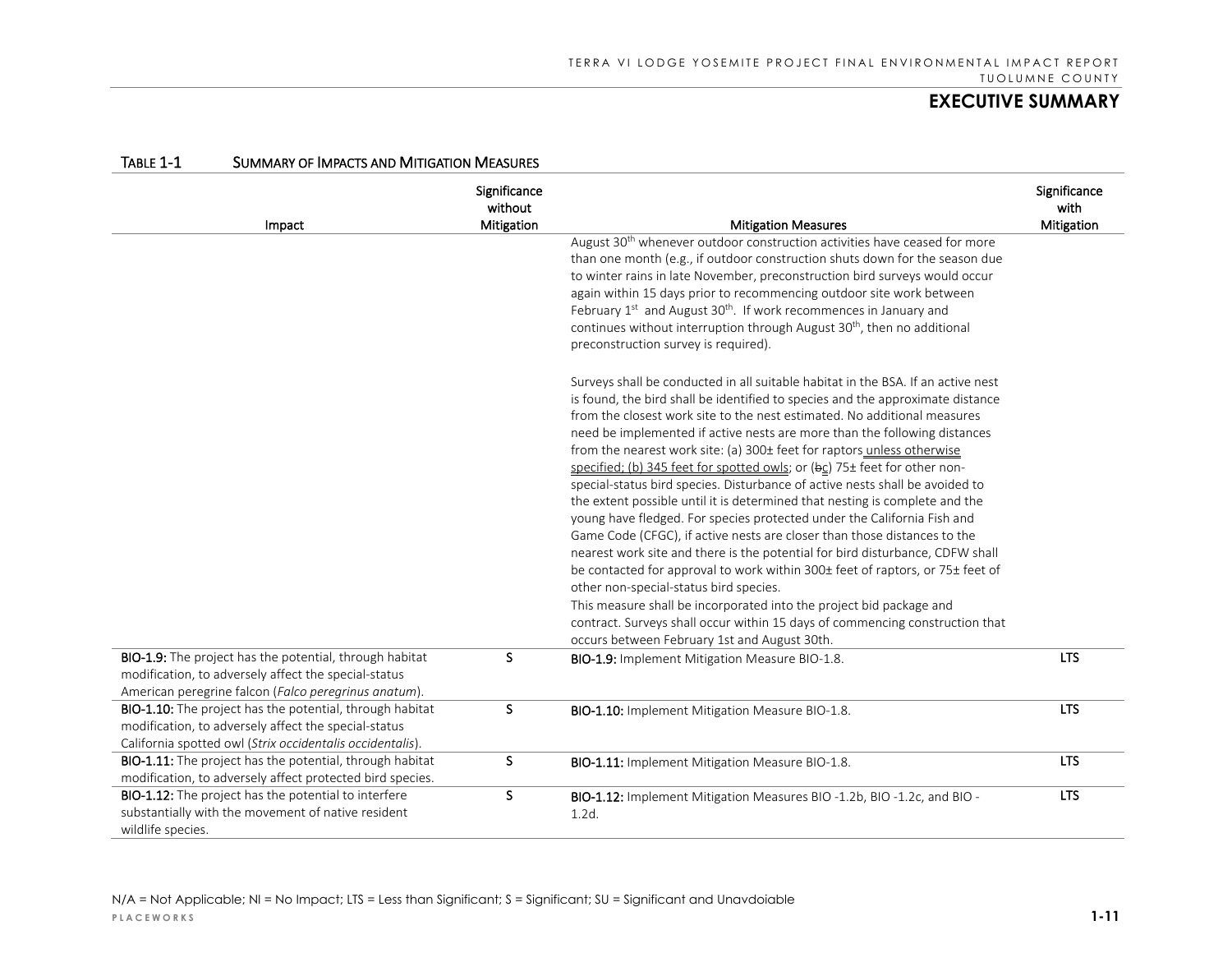#### TABLE 1-1 SUMMARY OF IMPACTS AND MITIGATION MEASURES

| Impact                                                                                                                                                                            | Significance<br>without<br>Mitigation | <b>Mitigation Measures</b>                                                                                                                                                                                                                                                                                                                                                                                                                                                                                                                                                                                                                                                                                                                                                                                                                                                                                                                                                                                                                                                                                                                                                                                                                                                                                                                                                                                                                                                                                                                                                                                                                                                                                                                                                                                                                                                                                                                                                                                                                                                                                                                                                                                               | Significance<br>with<br>Mitigation |
|-----------------------------------------------------------------------------------------------------------------------------------------------------------------------------------|---------------------------------------|--------------------------------------------------------------------------------------------------------------------------------------------------------------------------------------------------------------------------------------------------------------------------------------------------------------------------------------------------------------------------------------------------------------------------------------------------------------------------------------------------------------------------------------------------------------------------------------------------------------------------------------------------------------------------------------------------------------------------------------------------------------------------------------------------------------------------------------------------------------------------------------------------------------------------------------------------------------------------------------------------------------------------------------------------------------------------------------------------------------------------------------------------------------------------------------------------------------------------------------------------------------------------------------------------------------------------------------------------------------------------------------------------------------------------------------------------------------------------------------------------------------------------------------------------------------------------------------------------------------------------------------------------------------------------------------------------------------------------------------------------------------------------------------------------------------------------------------------------------------------------------------------------------------------------------------------------------------------------------------------------------------------------------------------------------------------------------------------------------------------------------------------------------------------------------------------------------------------------|------------------------------------|
| BIO-1.13: The project has the potential, through habitat<br>modification, to adversely affect the special-status Small's<br>southern clarkia (Clarkia australis).                 | S.                                    | <b>BIO-1.13:</b> Pre-Construction Botanical Survey. Surveys shall occur during the<br>bloom season prior to issuance of grading permits during the bloom period<br>for Clarkia australis (May through August) and Erythranthe filicaulis (April<br>through August). If found, the location of special-status plant populations<br>shall be clearly identified in the field by staking, flagging, or fencing prior to<br>the commencement of activities that may cause disturbance. A buffer<br>surrounding the populations shall be established by a qualified botanist<br>based on the plant species, its habitat, and the nature of the proposed<br>project activity. No activity shall occur within the buffer area. If sensitive<br>plant species cannot be avoided, transplanting (perennial species), seed<br>collection and dispersal (annual species) may be undertaken by a qualified<br>botanist. If transplanting or seed collection/dispersal is employed, ongoing<br>monitoring for 5 years shall be conducted to assess the effectiveness of<br>mitigation. The performance standard for mitigation is no net reduction in<br>the size or viability of the local plant population. Prior to salvaging plants,<br>written permission shall be obtained from the landowner and CDFW shall be<br>notified 10 days prior to salvage activities or, for emergency situations,<br>CDFW shall be notified within 14 days following salvage activities consistent<br>with the provisions of the California Native Plant Protection Act (California<br>Fish and Game Code Sections 1912 and 1913) and California Penal Code<br>Section 384a. Salvage shall be in accordance with California Fish and Game<br>Code Sections 1912 and 1913(c) including CDFW notification. The<br>performance standard for this mitigation measure is no net reduction in the<br>size or viability of local sensitive plant populations.<br>This measure shall be incorporated into the project bid package and<br>contract. Surveys shall occur during the bloom season prior to commencing<br>construction during the bloom period for Clarkia australis (May through<br>August) and Erythranthe filicaulis (April through August). | <b>LTS</b>                         |
| <b>BIO-1.14:</b> The project has the potential, through habitat<br>modification, to adversely affect the special-status<br>Slender-stemmed monkeyflower (Erythranthe filicaulis). | S                                     | BIO-1.14: Implement Mitigation Measure BIO-1.13.                                                                                                                                                                                                                                                                                                                                                                                                                                                                                                                                                                                                                                                                                                                                                                                                                                                                                                                                                                                                                                                                                                                                                                                                                                                                                                                                                                                                                                                                                                                                                                                                                                                                                                                                                                                                                                                                                                                                                                                                                                                                                                                                                                         | <b>LTS</b>                         |
| BIO-1.15: The project has the potential to interfere<br>substantially with the movement of native resident<br>wildlife species.                                                   | S                                     | <b>BIO -1.15:</b> Food and Trash Enclosures. Trash shall be stored in an animal-<br>resistant enclosure, or bear shed throughout the life of the project. Trash<br>enclosure design shall be approved by the project biologist prior to                                                                                                                                                                                                                                                                                                                                                                                                                                                                                                                                                                                                                                                                                                                                                                                                                                                                                                                                                                                                                                                                                                                                                                                                                                                                                                                                                                                                                                                                                                                                                                                                                                                                                                                                                                                                                                                                                                                                                                                  | <b>LTS</b>                         |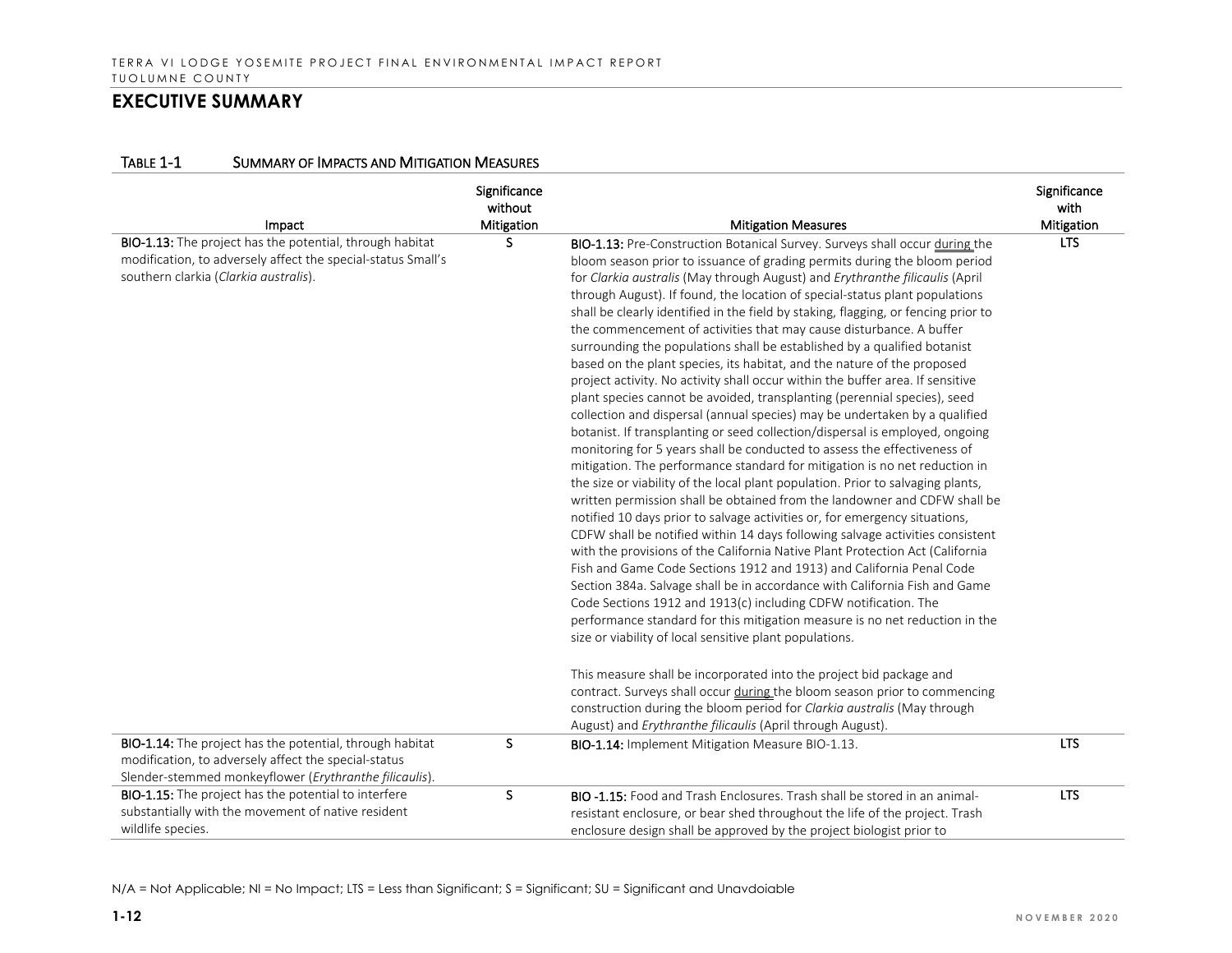| TABLE 1-1<br><b>SUMMARY OF IMPACTS AND MITIGATION MEASURES</b>                                                                                           |                                       |                                                                                                                                                                                                                                                                                                                                                                                                                                                                     |                                    |
|----------------------------------------------------------------------------------------------------------------------------------------------------------|---------------------------------------|---------------------------------------------------------------------------------------------------------------------------------------------------------------------------------------------------------------------------------------------------------------------------------------------------------------------------------------------------------------------------------------------------------------------------------------------------------------------|------------------------------------|
| Impact                                                                                                                                                   | Significance<br>without<br>Mitigation | <b>Mitigation Measures</b>                                                                                                                                                                                                                                                                                                                                                                                                                                          | Significance<br>with<br>Mitigation |
|                                                                                                                                                          |                                       | installation. The project proponents are encouraged to visit                                                                                                                                                                                                                                                                                                                                                                                                        |                                    |
|                                                                                                                                                          |                                       | http://www.waste101.com/bear-aware/ or contact the Tahoe Truckee Sierra                                                                                                                                                                                                                                                                                                                                                                                             |                                    |
|                                                                                                                                                          |                                       | Disposal or similar entity, for appropriate designs.                                                                                                                                                                                                                                                                                                                                                                                                                |                                    |
|                                                                                                                                                          |                                       | This measure shall be implemented prior to issuance of an occupancy permit.<br>The measure is the responsibility of the construction contractor. A Notice of<br>Action shall be filed with the County Clerk on the project parcels including<br>the project conditions specifying that this measure shall be continued<br>throughout the life of the project.                                                                                                       |                                    |
| BIO-2: The project has the potential to spread invasive                                                                                                  | S                                     | BIO-2: Minimize the spread of invasive plant species through the following:                                                                                                                                                                                                                                                                                                                                                                                         | <b>LTS</b>                         |
| plant species.                                                                                                                                           |                                       | • The project landscaping planting palette shall be revised to ensure that all<br>plantings are non-invasive species.                                                                                                                                                                                                                                                                                                                                               |                                    |
|                                                                                                                                                          |                                       | All hay, straw, hay bales, straw bales, seed, mulch or other material used<br>for erosion control on the project site shall be free of noxious weed seeds<br>and propagules (Food and Agriculture Code Sections 6305, 6341 and<br>6461).                                                                                                                                                                                                                            |                                    |
|                                                                                                                                                          |                                       | " All equipment brought to the project site shall be thoroughly cleaned of<br>all dirt and vegetation prior to entering the site to prevent importing<br>noxious weeds and shall be cleaned of all dirt and vegetation prior to<br>exiting the site to prevent exporting noxious weeds. (Food and Agriculture<br>Code Section 5401).                                                                                                                                |                                    |
|                                                                                                                                                          |                                       | " All material brought to the site, including rock, gravel, road base, sand,<br>and topsoil, shall be free of noxious weeds and propagules. (Food and<br>Agriculture Code Sections 6305, 6341 and 6461).                                                                                                                                                                                                                                                            |                                    |
| <b>BIO-3.1:</b> The project has the potential to degrade waters<br>of the U.S. indirectly by degrading water quality through<br>construction activities. | S                                     | <b>BIO-3.1:</b> Install Temporary Environmentally Sensitive Area (ESA) Fencing to<br>Protect Sensitive Drainages during Construction Activities that Disturb Soils.<br>Prior to issuance of grading permits, the project contractor shall implement<br>the following:                                                                                                                                                                                               | <b>LTS</b>                         |
|                                                                                                                                                          |                                       | " Install high-visibility/ESA fencing (e.g., orange construction safety fencing)<br>a minimum of 50 feet from the centerline of both sides of Ephemeral<br>Channel-1 (Northwest corner of the project site) during any time when<br>disturbing soils within 50 feet of the drainage channel (fencing is not<br>required when soil disturbances are not occurring so long as erosion<br>control from any prior soil disturbances within 50 feet has been installed). |                                    |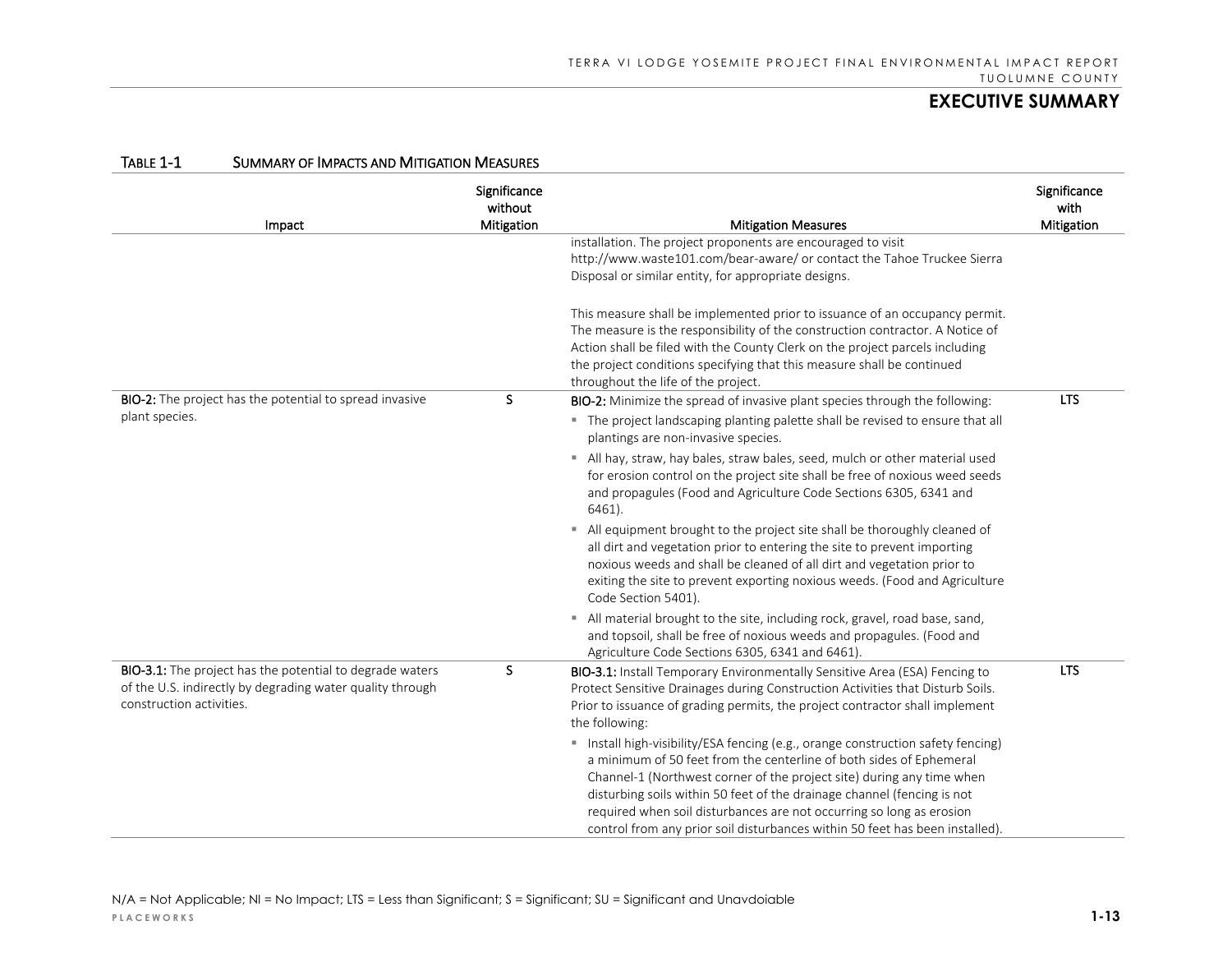| Impact                                                                                    | Significance<br>without<br>Mitigation | <b>Mitigation Measures</b>                                                                                                                                                                                                                                                                                                                                                                                                                                                                                                                                                                                                                                                                                                                                                                                                                                                                                                                                                                                                                                                                                                                                                                                                                                                                                                                                                                 | Significance<br>with<br>Mitigation |
|-------------------------------------------------------------------------------------------|---------------------------------------|--------------------------------------------------------------------------------------------------------------------------------------------------------------------------------------------------------------------------------------------------------------------------------------------------------------------------------------------------------------------------------------------------------------------------------------------------------------------------------------------------------------------------------------------------------------------------------------------------------------------------------------------------------------------------------------------------------------------------------------------------------------------------------------------------------------------------------------------------------------------------------------------------------------------------------------------------------------------------------------------------------------------------------------------------------------------------------------------------------------------------------------------------------------------------------------------------------------------------------------------------------------------------------------------------------------------------------------------------------------------------------------------|------------------------------------|
|                                                                                           |                                       | Fencing shall be of flexible material that allows for deer passage. Install silt<br>fencing, fiber rolls, or equivalent erosion and sediment control devices on<br>the project side of the ESA fencing to prevent disturbances and erosion<br>into the adjacent drainage. Silt fencing or other materials, as required,<br>shall be installed consistent with the applicable water quality<br>requirements specified in the project's Storm Water Pollution Prevention<br>Plan (SWPPP) or Water Pollution Control Plan (WPCP). Fencing or other<br>erosion control materials or devices shall be shown on the final<br>construction documents.<br>" No construction-related materials, equipment, trash or other related<br>debris shall be allowed, stored or staged within the fenced area. ESA<br>Fencing shall remain in place until soil disturbances within 50 feet have<br>been completed and erosion control measures have been installed in<br>accordance with approved plans. Fallen fencing shall immediately be<br>repaired as necessary to remain visible during all construction activities.<br>" Fenced areas shall be avoided throughout project construction (i.e., active<br>soil disturbing activities) and shall be monitored by the project manager<br>throughout construction.<br>" This measure shall be incorporated into the project bid package and<br>contract. |                                    |
|                                                                                           |                                       | All ESA Fencing shall be removed from the site after construction activities<br>are completed.                                                                                                                                                                                                                                                                                                                                                                                                                                                                                                                                                                                                                                                                                                                                                                                                                                                                                                                                                                                                                                                                                                                                                                                                                                                                                             |                                    |
| BIO-3.2: The project has the potential to fill waters of the<br>U.S. totaling 0.001 acre. | S                                     | BIO-3.2: Comply with Section 404 of the federal Clean Water Act. Within the<br>Caltrans right-of-way, the applicant shall secure an encroachment permit<br>from Caltrans and comply with all conditions of the Caltrans encroachment<br>permit including the following as it applies to Ephemeral Channel-2:<br>Prior to issuance of grading permits, comply with Section 404 and Section<br>401 of the Clean Water Act and comply with all current regulations (i.e., at<br>the time of disturbance) pertaining to fill of Ephemeral Channel-2 (0.001<br>acre).<br>If regulations in place at the time of site disturbance require permits from                                                                                                                                                                                                                                                                                                                                                                                                                                                                                                                                                                                                                                                                                                                                           | <b>LTS</b>                         |
|                                                                                           |                                       | the USACE for filling an ephemeral drainage: the acreage, location, and<br>method(s) for compensation for fill shall be determined during the<br>permitting process in accordance with USACE standards. The project shall                                                                                                                                                                                                                                                                                                                                                                                                                                                                                                                                                                                                                                                                                                                                                                                                                                                                                                                                                                                                                                                                                                                                                                  |                                    |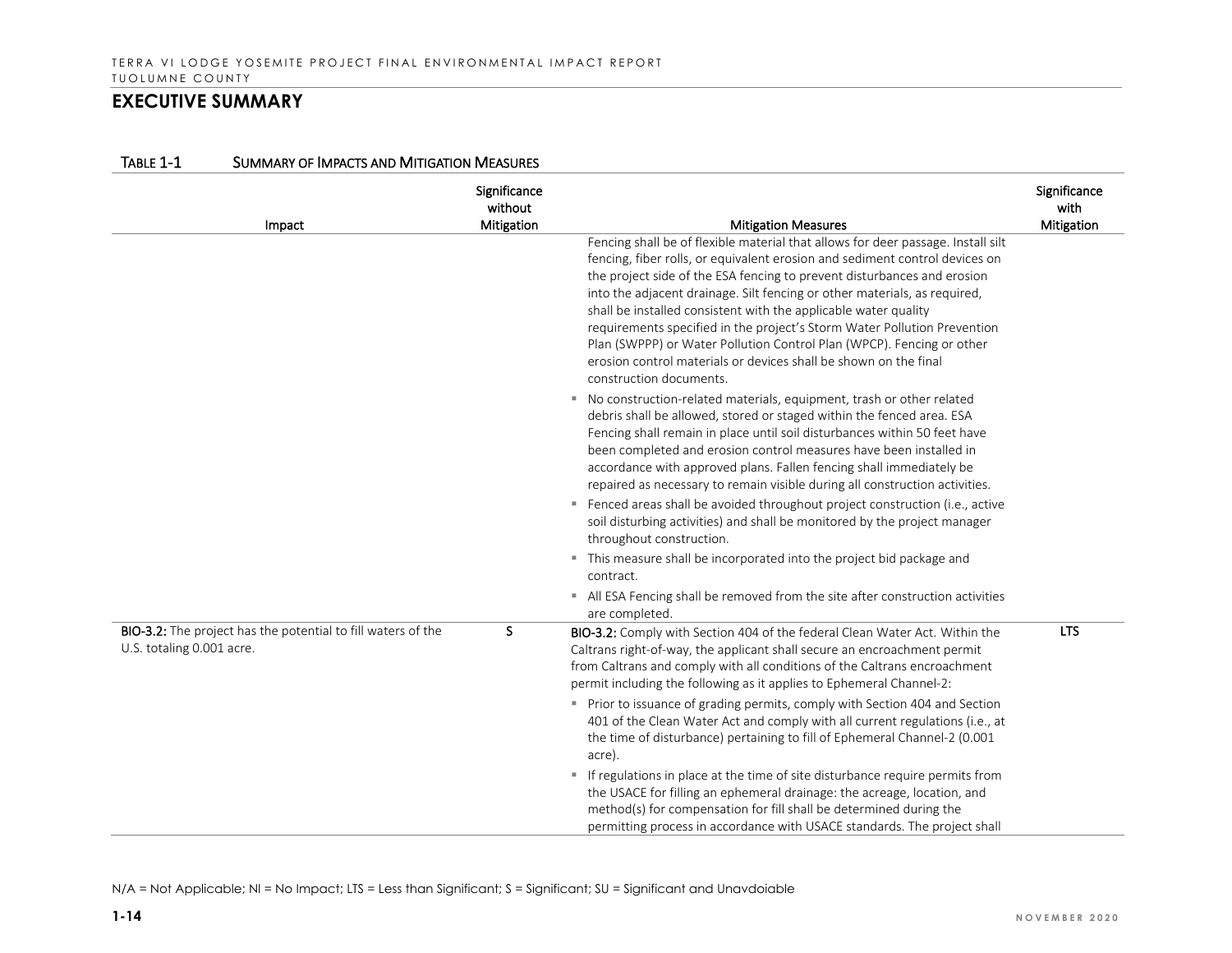|                                                                                                                                                                   | Significance<br>without |                                                                                                                                                                                                                                                                                                                                                                                                                                                                                                                                                                                                                                        | Significance<br>with |
|-------------------------------------------------------------------------------------------------------------------------------------------------------------------|-------------------------|----------------------------------------------------------------------------------------------------------------------------------------------------------------------------------------------------------------------------------------------------------------------------------------------------------------------------------------------------------------------------------------------------------------------------------------------------------------------------------------------------------------------------------------------------------------------------------------------------------------------------------------|----------------------|
| Impact                                                                                                                                                            | Mitigation              | <b>Mitigation Measures</b>                                                                                                                                                                                                                                                                                                                                                                                                                                                                                                                                                                                                             | Mitigation           |
|                                                                                                                                                                   |                         | adhere to a "no net loss" standard for waters of the U.S. and waters of the<br>State. Suitable habitat shall be restored, enhanced, and/or replaced at an<br>acreage and location and by methods approved by the USACE and Central<br>Valley Regional Water Quality Control Board, as jurisdictionally<br>appropriate. The replacement of waters will be equivalent to the nature<br>of the habitat lost and will be provided at a suitable ratio to ensure that,<br>at a minimum, there is no net loss of habitat acreage or value. The<br>replacement habitat will be set aside in perpetuity for habitat use.                       |                      |
|                                                                                                                                                                   |                         | • Compensation may also include purchasing credits from a Corps and/or<br>state or federally approved mitigation bank at a ratio prescribed in the<br>applicable Section 404 Permit as necessary to achieve no net loss of<br>waters of the U.S. For waters of the state, compensation may be through<br>the National Fish and Wildlife Foundation Sacramento District California<br>In-Lieu Fee Program.<br>Alternatively, if final project plans allow for full avoidance and no fill of<br>Ephemeral Channel 2 pursuant to the determination of the project's<br>wetlands biologist; Mitigation Measures BIO-3.1 and BIO-3.2 may be |                      |
|                                                                                                                                                                   |                         | substituted to ensure avoidance.<br>• This measure shall occur prior to issuance of grading permits. All permit<br>provisions shall be implemented and maintained in accordance with the<br>applicable permits.                                                                                                                                                                                                                                                                                                                                                                                                                        |                      |
| <b>BIO-3.3:</b> The project has the potential to adversely impact<br>waters of the U.S. indirectly by degrading water quality<br>through construction activities. | S                       | BIO-3.4: Best Management Practices (BMPs) to Protect Water Quality<br>(Including NOI/NPDES/SWPPP). Prior to issuance of grading permits, the<br>project contractor shall implement the following:                                                                                                                                                                                                                                                                                                                                                                                                                                      | <b>LTS</b>           |
|                                                                                                                                                                   |                         | • Prepare an Erosion Control Plan for implementation for any construction<br>to take place between October 15 and May 15 of any year. In the absence<br>of such an approved plan, all construction shall cease on or before<br>October 15, except that necessary to implement erosion control<br>measures. If necessary, the plan shall be submitted to the County Public<br>Works Department for review and approval.                                                                                                                                                                                                                 |                      |
|                                                                                                                                                                   |                         | ■ Submit to the State Water Resources Control Board Storm Water<br>Permitting Unit, a Notice of Intent (NOI) to obtain coverage under the<br>General Construction Activity Storm Water Permit - California's National<br>Pollution Discharge Elimination System (NPDES) general permit for                                                                                                                                                                                                                                                                                                                                             |                      |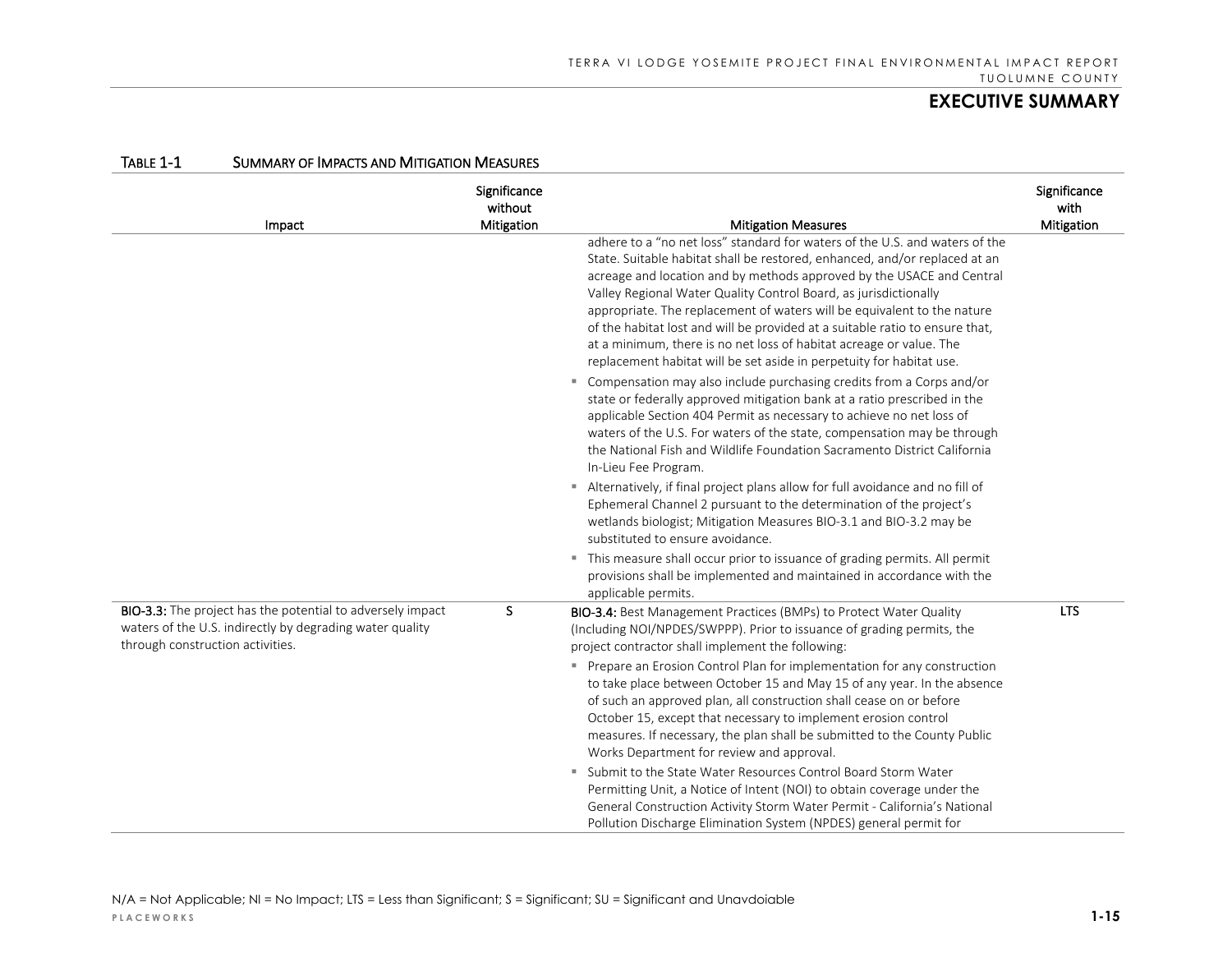| Impact                                                                                                                                                                                                                     | Significance<br>without<br>Mitigation | <b>Mitigation Measures</b>                                                                                                                                                                                                                                                                                                                                                                                                                                                                                                                                                                                                                                                                                                                                                                                                   | Significance<br>with<br>Mitigation |
|----------------------------------------------------------------------------------------------------------------------------------------------------------------------------------------------------------------------------|---------------------------------------|------------------------------------------------------------------------------------------------------------------------------------------------------------------------------------------------------------------------------------------------------------------------------------------------------------------------------------------------------------------------------------------------------------------------------------------------------------------------------------------------------------------------------------------------------------------------------------------------------------------------------------------------------------------------------------------------------------------------------------------------------------------------------------------------------------------------------|------------------------------------|
|                                                                                                                                                                                                                            |                                       | construction related storm water discharges for the disturbance of one<br>acre or more. Disturbances of less than one acre may also require an NOI<br>for coverage under the NPDES General Permit for construction-related<br>storm water discharge and the State Water Resources Control Board<br>Permitting Unit shall be contacted for determination of permit<br>requirements. Commercial and Industrial developments may require an<br>NOI even if less than one acre is to be disturbed. Obtain coverage or an<br>exemption from these requirements. [Federal Water Pollution Control<br>Act, Section 401, California Clean Water Act]. The permit may include<br>preparation of a Stormwater Pollution Prevention Plan (SWPPP).<br>" This measure shall be incorporated into the project bid package and<br>contract. |                                    |
| BIO-4.1: The project has the potential to indirectly<br>interfere with the movement of native resident mule deer<br>traveling to and from winter range through the<br>introduction of additional people, pets and traffic. | S.                                    | BIO-4.1a: Enhance Rim Fire Burned Deer Winter Range and/or Data. Prior to<br>issuance of a certificate of occupancy, the project proponents shall<br>contribute \$1,100 per acre for approximately 43.4 acres to a non-profit (e.g.,<br>Yosemite Stanislaus Solutions) to be used for activities associated with either<br>enhancing deer winter range or providing updated research data to support<br>herd management within the footprint of the Rim Fire.                                                                                                                                                                                                                                                                                                                                                                | <b>LTS</b>                         |
|                                                                                                                                                                                                                            |                                       | BIO-4.1b: Keep Dogs Leashed. The project sponsor shall implement the<br>following:                                                                                                                                                                                                                                                                                                                                                                                                                                                                                                                                                                                                                                                                                                                                           |                                    |
|                                                                                                                                                                                                                            |                                       | " Dogs shall be kept on leash or otherwise prohibited from running free<br>outdoors. Signs shall be posted along all project trails stating that dogs<br>shall be kept on leash.                                                                                                                                                                                                                                                                                                                                                                                                                                                                                                                                                                                                                                             |                                    |
|                                                                                                                                                                                                                            |                                       | " The project website, booking site, and/or brochures shall advise visitors of<br>this requirement. A Notice of Action shall be filed with the County Clerk<br>on the project parcels including the project conditions specifying that this<br>measure shall be continued throughout the life of the project.                                                                                                                                                                                                                                                                                                                                                                                                                                                                                                                |                                    |
|                                                                                                                                                                                                                            |                                       | <b>BIO-4.1c:</b> Stay on Trails/Education. The project sponsor shall implement the<br>following:<br>" Visitors shall be required to stay on designated trails at the project site<br>when hiking within the project boundaries to minimize wintering<br>deer/human interactions. Signs shall be posted along all project trails                                                                                                                                                                                                                                                                                                                                                                                                                                                                                              |                                    |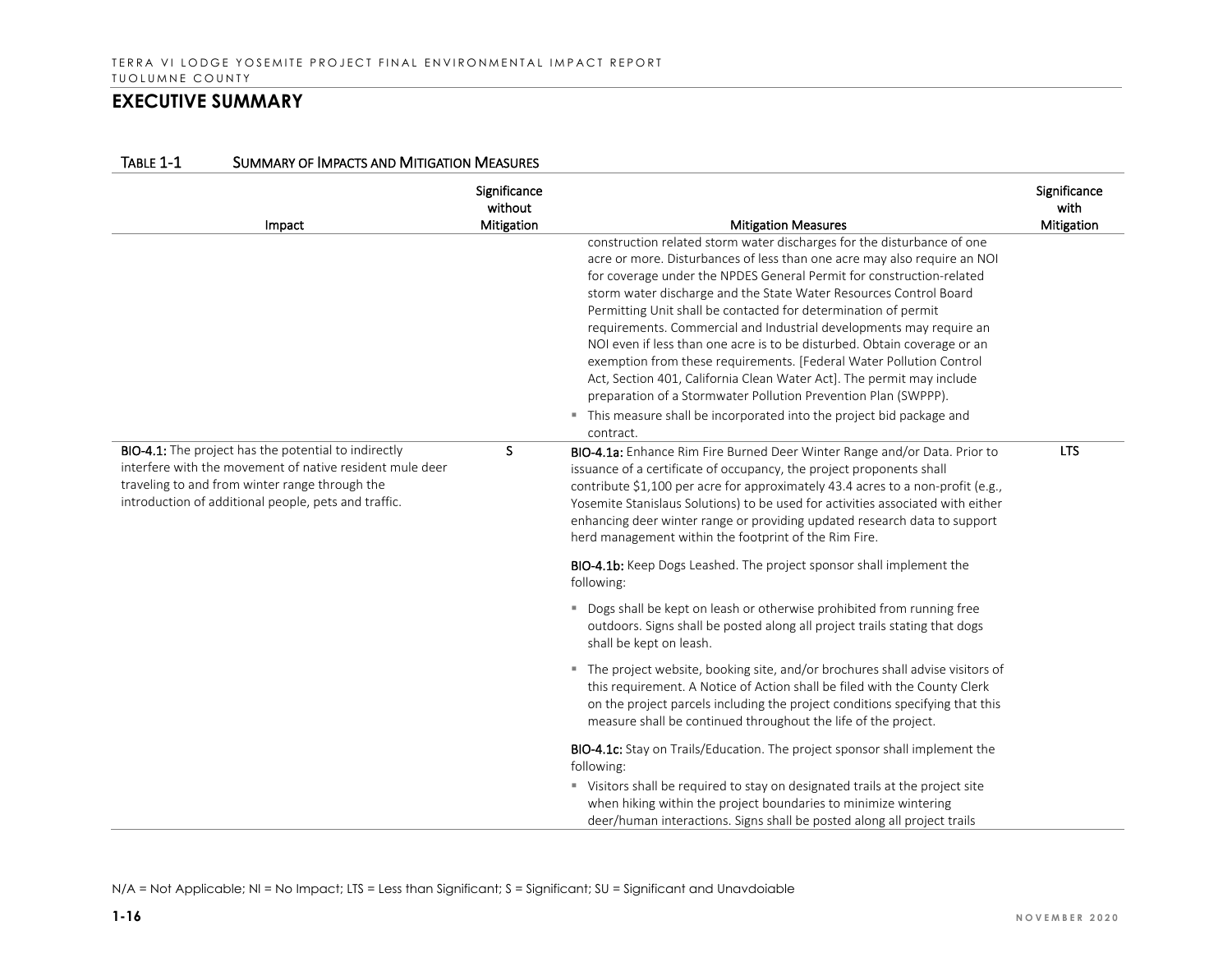| Impact                                                                                                                                                                                                                                                                                             | Significance<br>without<br>Mitigation | <b>Mitigation Measures</b>                                                                                                                                                                                                                                                                                                                                                                                                                                                                                                                                                                                                                                                                                                                                                                                                                                                                                                                                                                                                                                                                                                           | Significance<br>with<br>Mitigation |
|----------------------------------------------------------------------------------------------------------------------------------------------------------------------------------------------------------------------------------------------------------------------------------------------------|---------------------------------------|--------------------------------------------------------------------------------------------------------------------------------------------------------------------------------------------------------------------------------------------------------------------------------------------------------------------------------------------------------------------------------------------------------------------------------------------------------------------------------------------------------------------------------------------------------------------------------------------------------------------------------------------------------------------------------------------------------------------------------------------------------------------------------------------------------------------------------------------------------------------------------------------------------------------------------------------------------------------------------------------------------------------------------------------------------------------------------------------------------------------------------------|------------------------------------|
|                                                                                                                                                                                                                                                                                                    |                                       | stating that visitors shall stay on trails and shall not approach deer (in<br>particular between November 30 and April 30 when deer are expected to<br>be migrating to and from their wintering grounds). In consultation with<br>the project biologist, the project proponents shall prepare an interpretive<br>trail sign/plaque or signs/plaques describing the life history of the<br>Yosemite Deer Herd, the area's importance as wintering deer habitat and<br>as a migratory corridor, and the necessity to avoid approaching non-<br>resident deer during their winter migrations.                                                                                                                                                                                                                                                                                                                                                                                                                                                                                                                                           |                                    |
|                                                                                                                                                                                                                                                                                                    |                                       | The project website, booking site, and/or brochures shall advise visitors of<br>the requirement to avoid approaching non-resident deer during winter<br>migrations.                                                                                                                                                                                                                                                                                                                                                                                                                                                                                                                                                                                                                                                                                                                                                                                                                                                                                                                                                                  |                                    |
| BIO-4.2: If there is fencing associated with the project, it<br>has the potential to trap, injure, or impede deer<br>movements, resulting in deer injuries or fatalities. This<br>would indirectly interfere with the movement of native<br>resident mule deer traveling to and from winter range. | S                                     | BIO-4.2a: Deer-Friendly Fencing. Prior to issuance of a final certificate of<br>occupancy, the project contractor shall implement the following:<br>" To prevent trapping, injuring, or impeding deer movement; barbed wire<br>fencing is prohibited. Non barb-wired fencing immediately surrounding<br>structures (e.g., storage facilities, swimming pools) where deer are less<br>likely to travel is permitted. Additional Fencing design shall be subject to<br>review and approval by the project biologist following one of the<br>recommended designs found in a Landowner's Guide to Wildlife Friendly<br>Fences: How to Build a Fence with Wildlife in Mind. 2nd edition, 2012 (or<br>as may be updated) by the Montana Dpt. of Fish Wildlife and Parks.<br>Alternative fencing designs shall be approved by CDFW prior to<br>installation.<br>A Notice of Action shall be filed with the County Clerk on the project<br>parcels including the project conditions specifying that this measure shall<br>be continued throughout the life of the project.<br>BIO-4.2b: Implement Mitigation Measures BIO-4.1b and BIO-4.1c. | <b>LTS</b>                         |
| <b>BIO-5.1:</b> The project has the potential to conflict with<br>Public Resources Code 21083.4 related to oak tree<br>protection.                                                                                                                                                                 | S                                     | <b>BIO-5.1a:</b> Implement Mitigation Measure BIO-1.1b.<br>BIO-5.1b: Native Oak Tree Protection. Throughout project construction, for                                                                                                                                                                                                                                                                                                                                                                                                                                                                                                                                                                                                                                                                                                                                                                                                                                                                                                                                                                                                | <b>LTS</b>                         |
|                                                                                                                                                                                                                                                                                                    |                                       | native oak trees greater than 5 inches diameter at breast height (DBH), to be<br>retained, to the maximum extent feasible:                                                                                                                                                                                                                                                                                                                                                                                                                                                                                                                                                                                                                                                                                                                                                                                                                                                                                                                                                                                                           |                                    |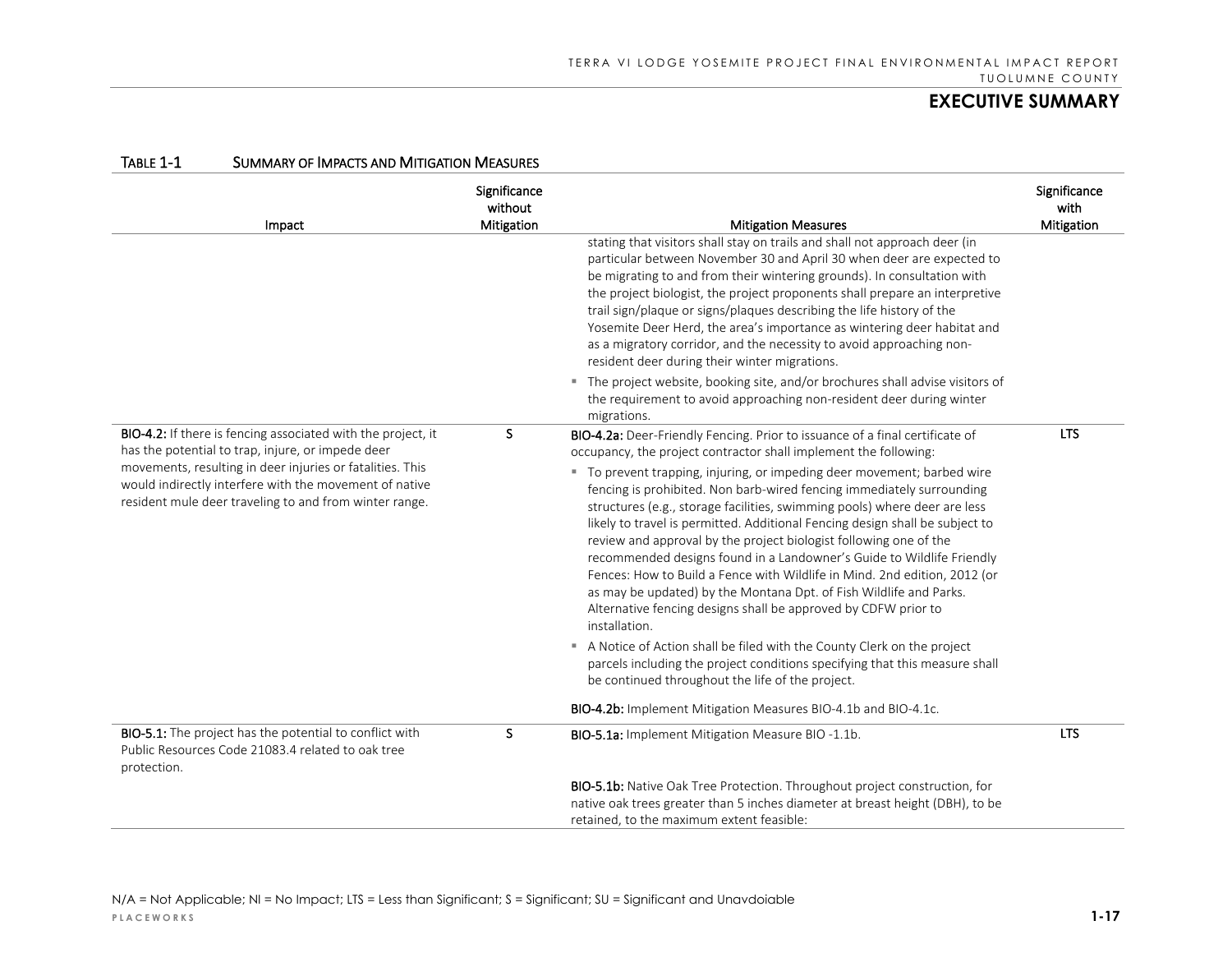| Impact                                                                                                                                                                                                                                   | Significance<br>without<br><b>Mitigation</b> | <b>Mitigation Measures</b>                                                                                                                                                                                                                                                                                                                                                                                           | Significance<br>with<br>Mitigation |
|------------------------------------------------------------------------------------------------------------------------------------------------------------------------------------------------------------------------------------------|----------------------------------------------|----------------------------------------------------------------------------------------------------------------------------------------------------------------------------------------------------------------------------------------------------------------------------------------------------------------------------------------------------------------------------------------------------------------------|------------------------------------|
|                                                                                                                                                                                                                                          |                                              | " Limit ground-disturbing activities to outside the dripline of native oaks<br>and preferably outside 1-1/2 times the dripline.                                                                                                                                                                                                                                                                                      |                                    |
|                                                                                                                                                                                                                                          |                                              | ■ No storage equipment, supplies, vehicles, debris, construction<br>wastewater, paint, stucco, concrete or any other clean-up waste, and<br>temporary or permanent structures shall be placed within the driplines.                                                                                                                                                                                                  |                                    |
|                                                                                                                                                                                                                                          |                                              | Avoid cutting oak roots.                                                                                                                                                                                                                                                                                                                                                                                             |                                    |
|                                                                                                                                                                                                                                          |                                              | " Use boring, rather than trenching, within driplines.                                                                                                                                                                                                                                                                                                                                                               |                                    |
|                                                                                                                                                                                                                                          |                                              | Avoid equipment damage to limbs, trunks, and roots of oaks trees.<br>ш                                                                                                                                                                                                                                                                                                                                               |                                    |
|                                                                                                                                                                                                                                          |                                              | ■ Do not attach signs, ropes, cables or other items to trees.                                                                                                                                                                                                                                                                                                                                                        |                                    |
| <b>BIO-5.2:</b> Although not planned to do so, construction<br>activities have the potential encroach within open space<br>boundaries intended to protect wildlife habitat.                                                              | S.                                           | BIO-5.2: Install ESA Fencing along the existing Open Space Zoning District<br>boundaries where active construction will occur within 50 feet of the<br>boundaries. The project contractor shall install ESA fencing along existing<br>open space boundaries where active construction will occur within 50 feet of<br>existing open space boundaries. Fencing shall be shown on the final<br>construction documents. | <b>LTS</b>                         |
|                                                                                                                                                                                                                                          |                                              | This measure shall be incorporated into the project bid package and contract<br>and implemented prior to issuance of grading permits.                                                                                                                                                                                                                                                                                |                                    |
| <b>BIO-6:</b> The project would not conflict with the provisions<br>of an adopted Habitat Conservation Plan, Natural<br>Community Conservation Plan, or other approved local,<br>regional, or State habitat conservation plan.           | <b>NI</b>                                    | N/A                                                                                                                                                                                                                                                                                                                                                                                                                  | N/A                                |
| BIO-7: Increased traffic from the proposed project in<br>combination with proposed adjacent projects could<br>increase deer fatalities along Highway 120 within the<br>project vicinity, interfering with migrating native mule<br>deer. | S                                            | BIO-7: Implement Mitigation Measures BIO-4.1a and BIO-4.2a.                                                                                                                                                                                                                                                                                                                                                          | <b>LTS</b>                         |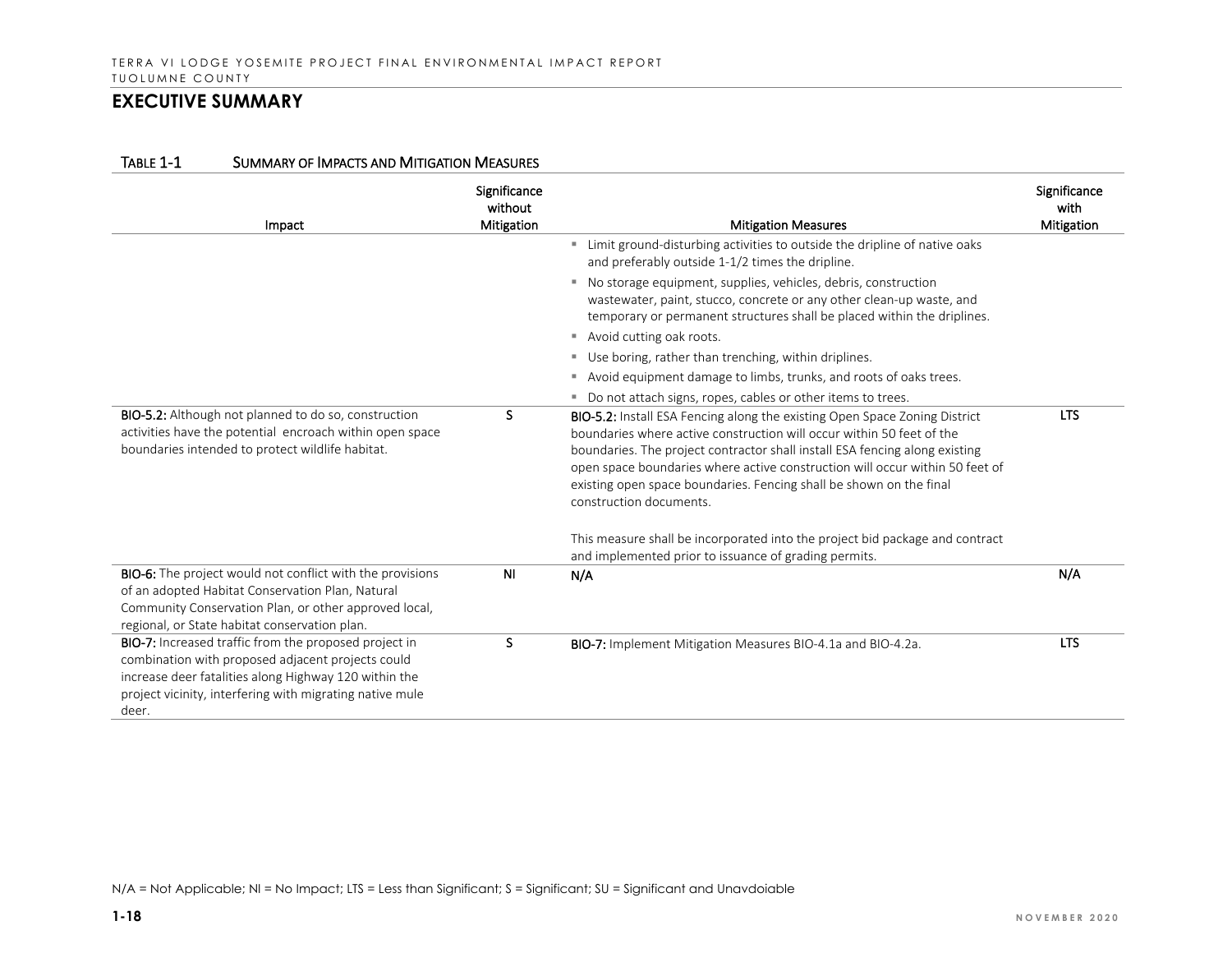| Impact                                                                                                                                                                                                                                                                                                              | Significance<br>without<br>Mitigation | <b>Mitigation Measures</b>                                                                                                                                                                                                                                                                                                                                                                                                                                                                                                                                                                                                                                                                                                                                                                                                                                                                                                                                                                                                                                                                                                  | Significance<br>with<br>Mitigation |
|---------------------------------------------------------------------------------------------------------------------------------------------------------------------------------------------------------------------------------------------------------------------------------------------------------------------|---------------------------------------|-----------------------------------------------------------------------------------------------------------------------------------------------------------------------------------------------------------------------------------------------------------------------------------------------------------------------------------------------------------------------------------------------------------------------------------------------------------------------------------------------------------------------------------------------------------------------------------------------------------------------------------------------------------------------------------------------------------------------------------------------------------------------------------------------------------------------------------------------------------------------------------------------------------------------------------------------------------------------------------------------------------------------------------------------------------------------------------------------------------------------------|------------------------------------|
| <b>CULTURAL AND TRIBAL CULTURAL RESOURCES</b>                                                                                                                                                                                                                                                                       |                                       |                                                                                                                                                                                                                                                                                                                                                                                                                                                                                                                                                                                                                                                                                                                                                                                                                                                                                                                                                                                                                                                                                                                             |                                    |
| <b>CULT-1:</b> Ground disturbing activities may result in<br>unanticipated discoveries of cultural resources.<br>Construction activities as part of the proposed project<br>could impair or destroy previously undiscovered<br>prehistoric or historical resources extracted during earth<br>disturbing activities. | S.                                    | CULT-1a: Prior to the issuance of grading permits, the County shall confirm<br>the applicant has required all construction crews to undergo adequate<br>training for the identification of federal- or State-eligible cultural resources,<br>and that the construction crews are aware of the potential for previously<br>undiscovered archaeological or paleontological resources on-site, of the laws<br>protecting these resources and associated penalties, and of the procedures<br>to follow should they discover cultural resources during project-related work.<br>Examples of prehistoric resources may include: stone tools and<br>manufacturing debris; milling equipment such as bedrock mortars, portable<br>mortars, and pestles; darkened or stained soils (midden) that may contain<br>dietary remains such as shell and bone; as well as human remains. Historic<br>resources may include: burial plots; structural foundations; mining spoils<br>piles and prospecting pits; cabin pads; and trash scatters consisting of cans<br>with soldered seams or tops, bottles, cut (square) nails, and ceramics. | <b>LTS</b>                         |
|                                                                                                                                                                                                                                                                                                                     |                                       | <b>CULT-1b:</b> In the event that unanticipated discoveries of potentially sensitive<br>cultural resources are encountered during the construction period, all<br>activity should cease within 100 feet of the find until a qualified archaeologist<br>or paleontologist, who meets federal criteria under 36 CFR 61, can<br>determine the significance of the find and determine the appropriate<br>mitigation. If the deposits are determined to be non-significant by a qualified<br>archaeologist or paleontologist, avoidance is not necessary. If the deposits<br>are determined to be potentially significant by the qualified archaeologist or<br>paleontologist, the resources shall be avoided if feasible. If avoidance is not<br>feasible, project impacts shall be mitigated in accordance with the<br>recommendations of the archaeologist and paleontologist, in coordination<br>with the County, local tribes, and the CEQA Guidelines Section 15126.4<br>$(b)(3)(C)$ , which requires implementation of a data recovery plan.                                                                              |                                    |
|                                                                                                                                                                                                                                                                                                                     |                                       | The data recovery plan shall include provisions for adequately recovering all<br>scientifically consequential information from and about any discovered<br>archaeological or paleontological materials and include recommendations for<br>the treatment of these resources. In-place preservation of the archaeological<br>or paleontological resources is the preferred manner of mitigating potential                                                                                                                                                                                                                                                                                                                                                                                                                                                                                                                                                                                                                                                                                                                     |                                    |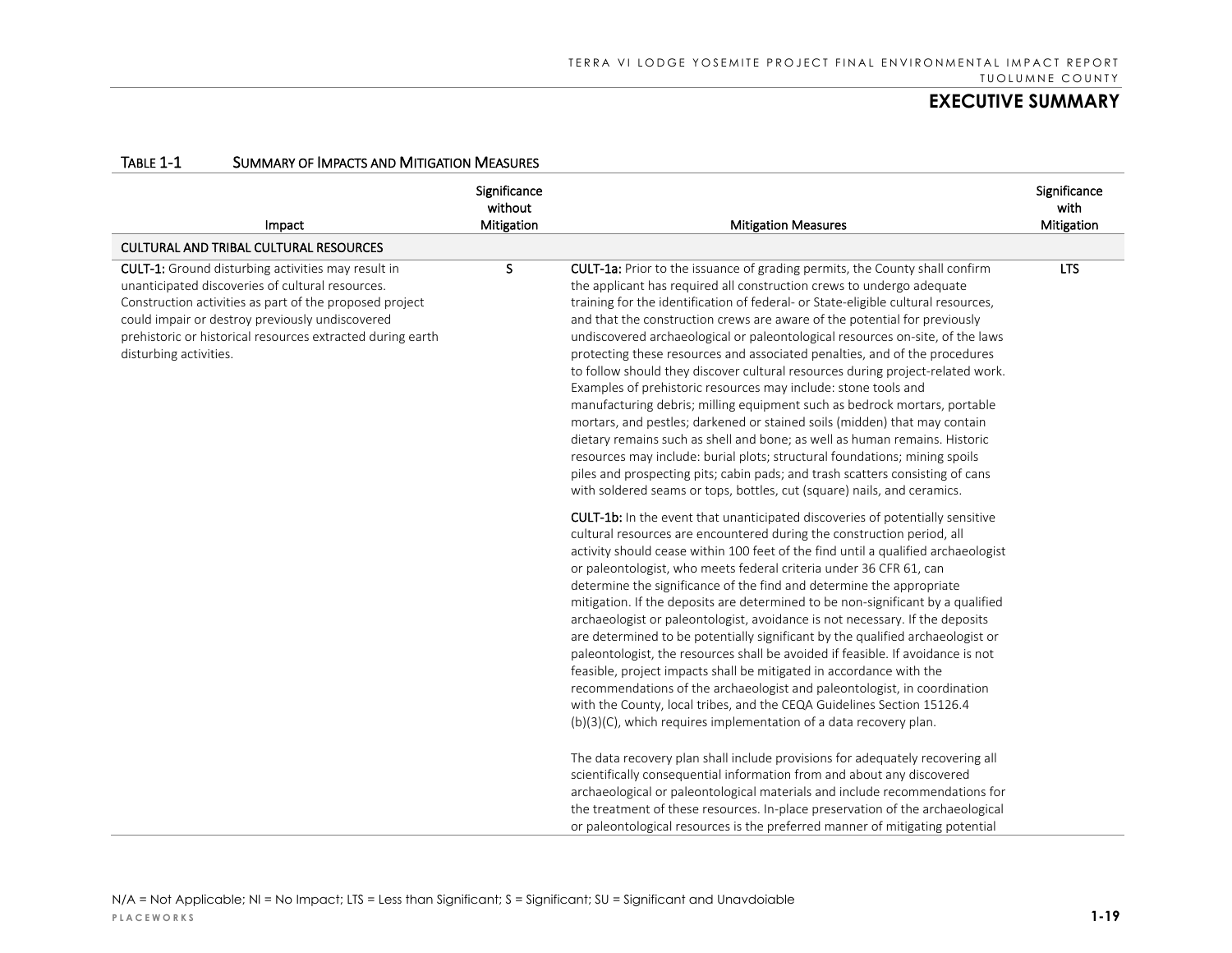| Impact                                                                                | Significance<br>without<br>Mitigation | <b>Mitigation Measures</b>                                                                                                                               | Significance<br>with<br>Mitigation |
|---------------------------------------------------------------------------------------|---------------------------------------|----------------------------------------------------------------------------------------------------------------------------------------------------------|------------------------------------|
|                                                                                       |                                       | impacts, as it maintains the relationship between the resource and the                                                                                   |                                    |
|                                                                                       |                                       | archaeological or paleontological context. In-place preservation also reduces                                                                            |                                    |
|                                                                                       |                                       | the potential for conflicts with the religious or cultural values of groups                                                                              |                                    |
|                                                                                       |                                       | associated with the resource. Other mitigation options include, but are not                                                                              |                                    |
|                                                                                       |                                       | limited to, the full or partial removal and curation of the resource.                                                                                    |                                    |
|                                                                                       |                                       | The County shall confirm that the project applicant has retained a qualified                                                                             |                                    |
|                                                                                       |                                       | archeologist and paleontologist for the preparation and implementation of                                                                                |                                    |
|                                                                                       |                                       | the data recovery plan. The recovery plan shall be submitted to the project                                                                              |                                    |
|                                                                                       |                                       | applicant, the County, and the Central California Information Center. A data                                                                             |                                    |
|                                                                                       |                                       | recovery plan shall not be required for resources that have been deemed by                                                                               |                                    |
|                                                                                       |                                       | the Central California Information Center as adequately recorded and                                                                                     |                                    |
|                                                                                       |                                       | recovered by studies already completed. Once the recovery plan is reviewed                                                                               |                                    |
|                                                                                       |                                       | and approved by the County and any appropriate resource recovery                                                                                         |                                    |
|                                                                                       |                                       | completed, project construction activity within the area of the find may                                                                                 |                                    |
|                                                                                       |                                       | resume.                                                                                                                                                  |                                    |
| <b>CULT-2:</b> Ground disturbing activities may result in                             | S                                     | CULT-2: Implement Mitigation Measures CULT-1a and CULT-1b.                                                                                               | <b>LTS</b>                         |
| unanticipated discoveries of archaeological resources.                                |                                       |                                                                                                                                                          |                                    |
| <b>CULT-3:</b> Construction activities may result in                                  | S                                     | <b>CULT-3:</b> If human remains are encountered during ground-disturbing                                                                                 | <b>LTS</b>                         |
| unanticipated discovery of human remains interred<br>outside of dedicated cemeteries. |                                       | activities within the project site, the project contractor and/or on-site<br>supervisor shall immediately halt all work within 100 feet of the discovery |                                    |
|                                                                                       |                                       |                                                                                                                                                          |                                    |
|                                                                                       |                                       | and the project contractor shall immediately notify the Tuolumne County                                                                                  |                                    |
|                                                                                       |                                       | Coroner (Coroner), and the Tuolumne County Community Development<br>Department. In coordination with the County, the project applicant and               |                                    |
|                                                                                       |                                       |                                                                                                                                                          |                                    |
|                                                                                       |                                       | contractor shall contact a qualified archaeologist meeting federal criteria<br>under 36 CFR 61 to assess the situation and consult with the appropriate  |                                    |
|                                                                                       |                                       | agencies. If the human remains are of Native American origin, the Coroner                                                                                |                                    |
|                                                                                       |                                       | shall notify the NAHC within 24 hours of this identification. The NAHC will                                                                              |                                    |
|                                                                                       |                                       | identify a Most Likely Descendant (MLD) to inspect the site and provide                                                                                  |                                    |
|                                                                                       |                                       | recommendations for the proper treatment or disposition, with proper                                                                                     |                                    |
|                                                                                       |                                       | dignity, of the remains and any associated grave goods. Upon completion of                                                                               |                                    |
|                                                                                       |                                       | the assessment, the qualified archaeologist shall prepare a report                                                                                       |                                    |
|                                                                                       |                                       | documenting the background to the finds and provide recommendations for                                                                                  |                                    |
|                                                                                       |                                       | the treatment of the human remains and any associated cultural materials,                                                                                |                                    |
|                                                                                       |                                       | as appropriate and in coordination with the recommendations of the MLD.                                                                                  |                                    |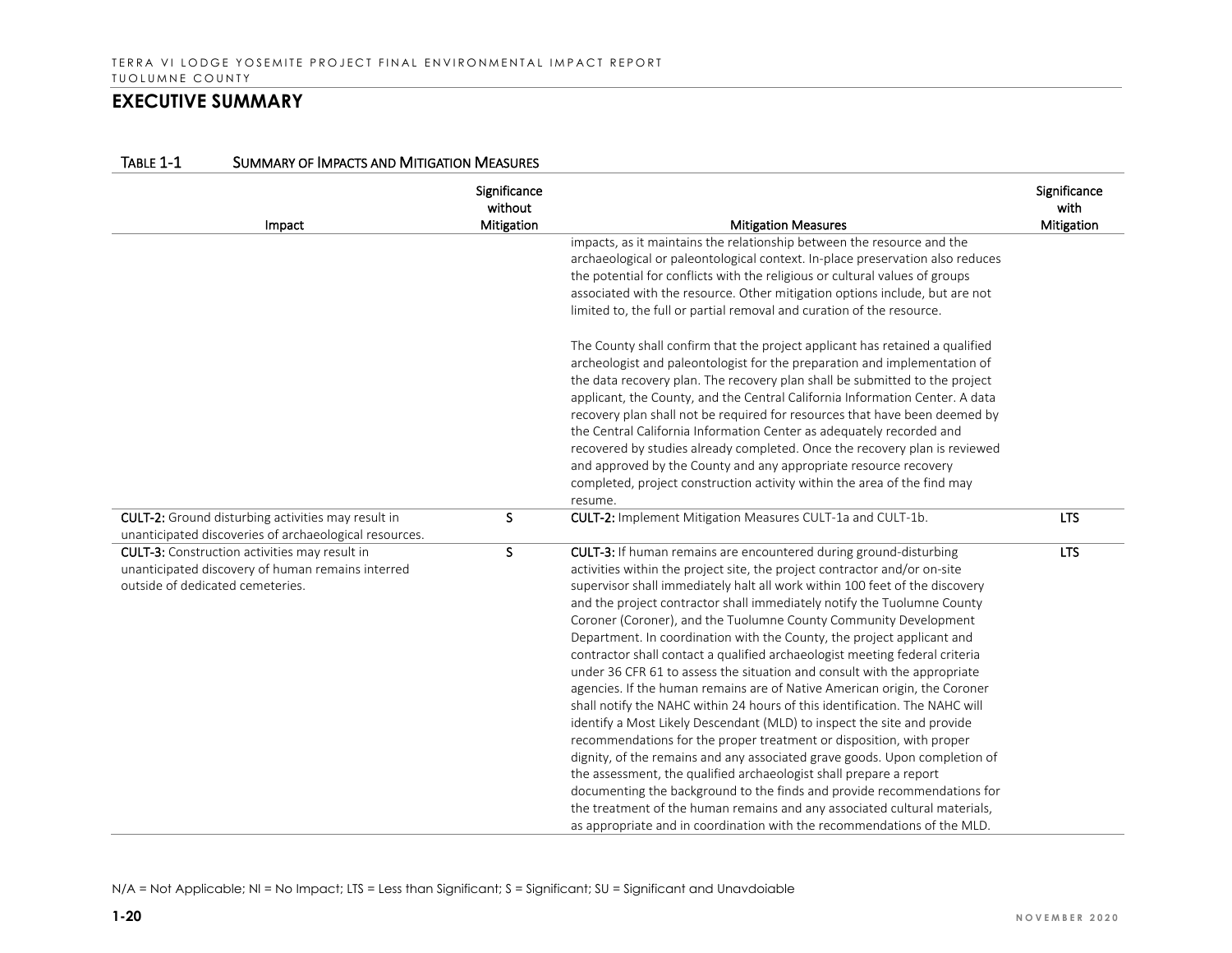| IABLE T-T<br>SUMMARY OF IMPACTS AND MITIGATION IMEASURES                                                                                                                                                                                 |                                       |                                                                                                                                                                                                                                                                                                                                                                                                                                                                                                  |                                    |
|------------------------------------------------------------------------------------------------------------------------------------------------------------------------------------------------------------------------------------------|---------------------------------------|--------------------------------------------------------------------------------------------------------------------------------------------------------------------------------------------------------------------------------------------------------------------------------------------------------------------------------------------------------------------------------------------------------------------------------------------------------------------------------------------------|------------------------------------|
| Impact                                                                                                                                                                                                                                   | Significance<br>without<br>Mitigation | <b>Mitigation Measures</b>                                                                                                                                                                                                                                                                                                                                                                                                                                                                       | Significance<br>with<br>Mitigation |
|                                                                                                                                                                                                                                          |                                       | The report shall be submitted to the project applicant, the County, and the<br>Central California Information Center. Once the report is reviewed and<br>approved by the County, and any appropriate treatment completed, project<br>construction activity within the area of the find may resume.                                                                                                                                                                                               |                                    |
| CULT-4: Implementation of the proposed project may<br>cause a substantial adverse change in the significance of a<br>TCR, as defined in Public Resources Code Section 21074.                                                             | S                                     | CULT-4a: Implement Mitigation Measures CULT-1a and CULT-1b.                                                                                                                                                                                                                                                                                                                                                                                                                                      | <b>LTS</b>                         |
|                                                                                                                                                                                                                                          |                                       | <b>CULT-4b:</b> Prior to the initiation of any construction activities, the project<br>applicant shall provide one-time site access to a Tuolumne Band<br>representative(s) to remove native plants for the purpose of transplanting<br>them to the Four Seasons Native Plant Nursery on the Tuolumne Rancheria.                                                                                                                                                                                 |                                    |
|                                                                                                                                                                                                                                          |                                       | CULT-4c: The project site plan shall be amended to identify a 50-foot buffer<br>around the top of the knoll (see Figure 4.4-1 of the Draft EIR) as a Me-Wuk<br>Open Space area. This area will be available for quiet enjoyment for the<br>following uses: guest/visitor recreational activities, guest/visitor assembly,<br>and guest/visitor programs. The project developer shall not construct or<br>otherwise place any permanent structures or improvements within the 50-<br>foot buffer. |                                    |
|                                                                                                                                                                                                                                          |                                       | CULT-4d: Prior to the initiation of any construction activities, the project<br>applicant shall provide one-time site access to a Tuolumne Band<br>representative(s) to gather firewood on the project site.                                                                                                                                                                                                                                                                                     |                                    |
| <b>CULT-5:</b> The project, in combination with past, present,<br>and reasonably foreseeable projects, would result in less-<br>than-significant cumulative impacts with respect to<br>cultural resources and Tribal Cultural Resources. | <b>LTS</b>                            | N/A                                                                                                                                                                                                                                                                                                                                                                                                                                                                                              | N/A                                |
| <b>ENERGY</b>                                                                                                                                                                                                                            |                                       |                                                                                                                                                                                                                                                                                                                                                                                                                                                                                                  |                                    |
| <b>ENE-1:</b> The project would not result in potentially<br>significant environmental impact due to wasteful,<br>inefficient, or unnecessary consumption of energy<br>resources during project construction or operation.               | <b>LTS</b>                            | N/A                                                                                                                                                                                                                                                                                                                                                                                                                                                                                              | N/A                                |
| ENE-2: The project would not conflict with or obstruct a<br>state or local plan for renewable energy or energy<br>efficiency.                                                                                                            | <b>LTS</b>                            | N/A                                                                                                                                                                                                                                                                                                                                                                                                                                                                                              | N/A                                |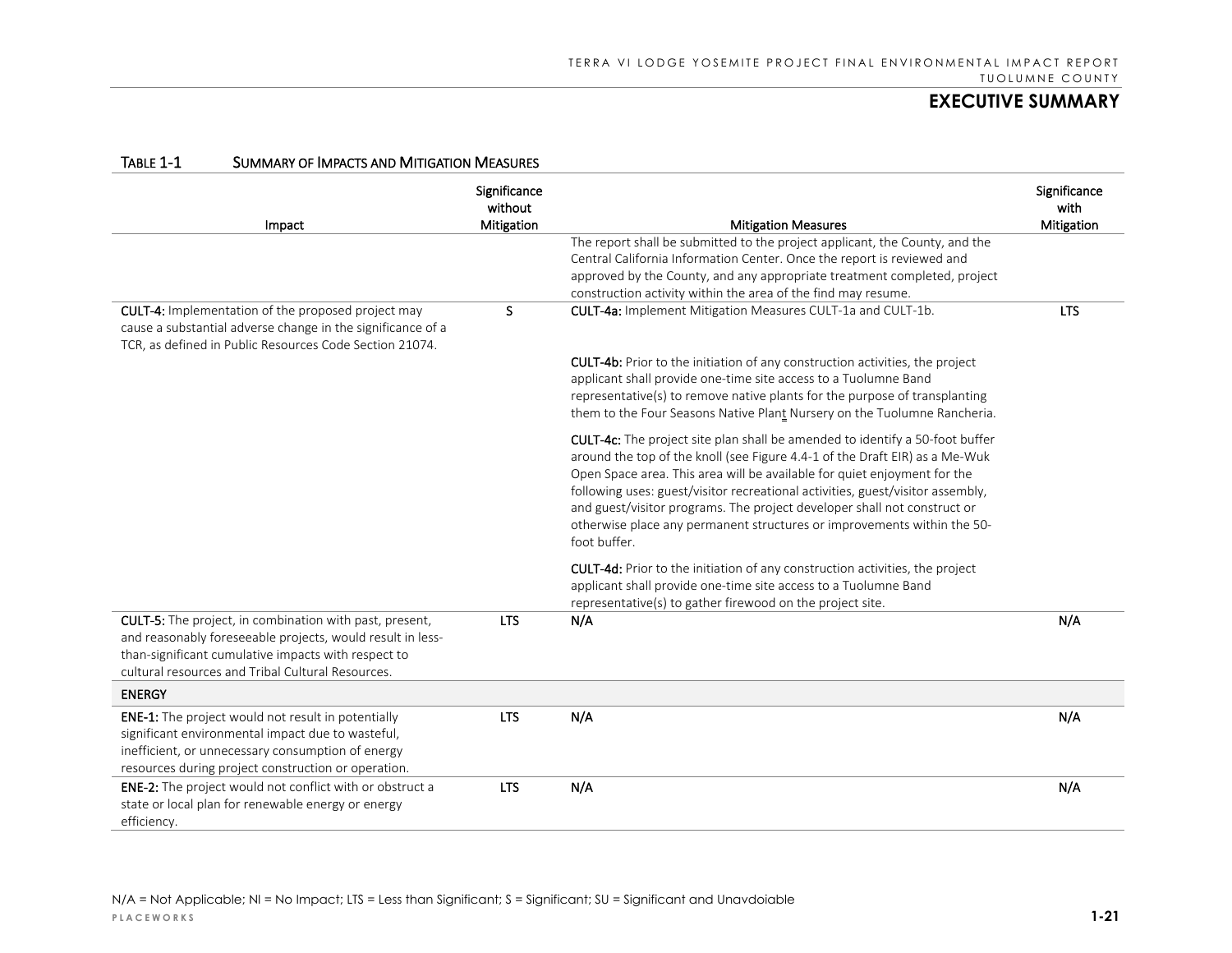#### TABLE 1-1 SUMMARY OF IMPACTS AND MITIGATION MEASURES

| Impact<br><b>ENE-3:</b> The project, in combination with past, present,                                                                                                                                                                                                                                                                                                                                                                                                                                                                                         | Significance<br>without<br>Mitigation<br><b>LTS</b> | N/A | <b>Mitigation Measures</b> | Significance<br>with<br>Mitigation<br>N/A |
|-----------------------------------------------------------------------------------------------------------------------------------------------------------------------------------------------------------------------------------------------------------------------------------------------------------------------------------------------------------------------------------------------------------------------------------------------------------------------------------------------------------------------------------------------------------------|-----------------------------------------------------|-----|----------------------------|-------------------------------------------|
| and reasonably foreseeable projects, would result in less-<br>than-significant cumulative impacts with respect to<br>energy conservation and renewable energy.                                                                                                                                                                                                                                                                                                                                                                                                  |                                                     |     |                            |                                           |
| <b>FORESTRY RESOURCES</b>                                                                                                                                                                                                                                                                                                                                                                                                                                                                                                                                       |                                                     |     |                            |                                           |
| FOR-1: The project would not conflict with existing zoning<br>for, or cause rezoning of, forestland (as defined in Public<br>Resources Code Section 12220(g)), timberland (as defined<br>by Public Resources Code Section 4526), or timberland<br>zoned Timberland Production (as defined by Government<br>Code Section 51104(g)).                                                                                                                                                                                                                              | <b>NI</b>                                           | N/A |                            | N/A                                       |
| FOR-2: The project would not result in an adverse effect<br>associated with the loss of forest land or conversion of<br>forest land to non-forest land.                                                                                                                                                                                                                                                                                                                                                                                                         | <b>LTS</b>                                          | N/A |                            | N/A                                       |
| FOR-3: The project would not involve other changes in<br>the existing environment which, due to their location or<br>nature, could result in conversion of forest land to non-<br>forest use.                                                                                                                                                                                                                                                                                                                                                                   | <b>NI</b>                                           | N/A |                            | N/A                                       |
| FOR-4: The proposed project would result in less-than-<br>significant cumulative impacts with respect to forestry<br>resources.                                                                                                                                                                                                                                                                                                                                                                                                                                 | <b>LTS</b>                                          | N/A |                            | N/A                                       |
| <b>GEOLOGY AND SOILS</b>                                                                                                                                                                                                                                                                                                                                                                                                                                                                                                                                        |                                                     |     |                            |                                           |
| GEO-1: The project would not directly or indirectly cause<br>potential substantial adverse effects, including the risk of<br>loss, injury or death involving: i) rupture of a known<br>earthquake fault, as delineated on the most recent<br>Alquist-Priolo Earthquake Fault Zoning Map issued by the<br>State Geologist for the area or based on other substantial<br>evidence of a known fault; ii) strong seismic ground<br>shaking; iii) seismic-related ground failure, including<br>liquefaction; iv) landslides, mudslides, or other similar<br>hazards. | <b>LTS</b>                                          | N/A |                            | N/A                                       |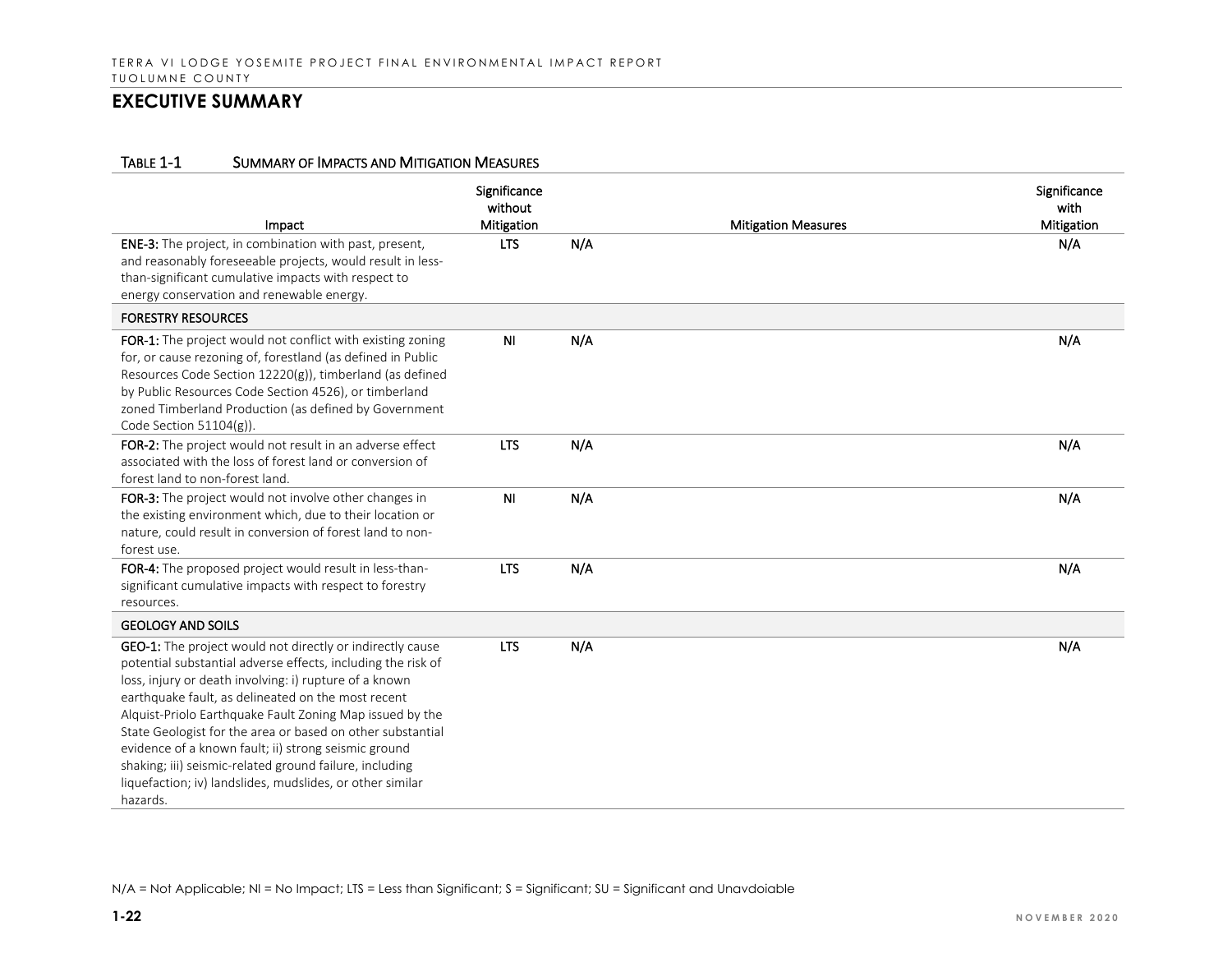| Impact                                                                                            | Significance<br>without<br>Mitigation | <b>Mitigation Measures</b>                                                                                | Significance<br>with<br>Mitigation |
|---------------------------------------------------------------------------------------------------|---------------------------------------|-----------------------------------------------------------------------------------------------------------|------------------------------------|
| GEO-2: The project would not result in substantial soil                                           | <b>LTS</b>                            | N/A                                                                                                       | N/A                                |
| erosion or the loss of topsoil.                                                                   |                                       |                                                                                                           |                                    |
| GEO-3: The project would not be located on a geologic                                             | <b>LTS</b>                            | N/A                                                                                                       | N/A                                |
| unit or soil that is unstable, or that would become                                               |                                       |                                                                                                           |                                    |
| unstable as a result of the project, and potentially result                                       |                                       |                                                                                                           |                                    |
| in on- or off-site landslide, lateral spreading, subsidence,                                      |                                       |                                                                                                           |                                    |
| liquefaction, or collapse.                                                                        |                                       |                                                                                                           |                                    |
| GEO-4: The project site contains small quantities of                                              | <b>LTS</b>                            | N/A                                                                                                       | N/A                                |
| expansive soil, as defined by Table 18-1-B of the Uniform                                         |                                       |                                                                                                           |                                    |
| Building Code (1994), but would not create substantial                                            |                                       |                                                                                                           |                                    |
| direct or indirect risks to life or property.                                                     |                                       |                                                                                                           |                                    |
| GEO-5: The project would not have soils incapable of                                              | <b>LTS</b>                            | N/A                                                                                                       | N/A                                |
| adequately supporting the use of septic tanks or                                                  |                                       |                                                                                                           |                                    |
| alternative wastewater disposal systems where sewers                                              |                                       |                                                                                                           |                                    |
| are not available for the disposal of wastewater.                                                 |                                       |                                                                                                           |                                    |
| <b>GEO-6:</b> The project would not directly or indirectly                                        | <b>LTS</b>                            | N/A                                                                                                       | N/A                                |
| destroy a unique paleontological resource or site or                                              |                                       |                                                                                                           |                                    |
| unique geologic feature.                                                                          |                                       |                                                                                                           |                                    |
| GEO-7: Project impacts are not cumulatively significant                                           | <b>LTS</b>                            | N/A                                                                                                       | N/A                                |
| with other development projects in the vicinity.                                                  |                                       |                                                                                                           |                                    |
| <b>GREENHOUSE GAS EMISSIONS</b>                                                                   |                                       |                                                                                                           |                                    |
| GHG-1.1: Construction of the proposed project would<br>result in a net increase in GHG emissions. | S.                                    | GHG -1.1a: The proposed project shall use electrically powered construction<br>equipment, where feasible. | SU                                 |
|                                                                                                   |                                       |                                                                                                           |                                    |
|                                                                                                   |                                       | <b>GHG-1.1b:</b> The net increase in GHG emissions associated with the Terra Vi                           |                                    |
|                                                                                                   |                                       | Lodge Project could be further reduced by the applicant purchasing carbon                                 |                                    |
|                                                                                                   |                                       | credits to offset GHG emissions. Carbon credits, however, are market-based.                               |                                    |
|                                                                                                   |                                       | The availability, amount, and price of carbon credits fluctuate over time. As a                           |                                    |
|                                                                                                   |                                       | result, it is unknown if local carbon credit offsets would be available at the                            |                                    |
|                                                                                                   |                                       | time the project is implemented. Additional carbon credit offsets are                                     |                                    |
|                                                                                                   |                                       | available on a statewide or national level. However, even though the impact                               |                                    |
|                                                                                                   |                                       | of GHG emissions is considered to be global in scale, the CEQA legal                                      |                                    |
|                                                                                                   |                                       | adequacy of applying statewide or national offsets to individual local projects                           |                                    |
|                                                                                                   |                                       | has been questioned. In addition, while the County considered application of                              |                                    |
|                                                                                                   |                                       | carbon credits to offset GHG emissions due to the proposed project, the                                   |                                    |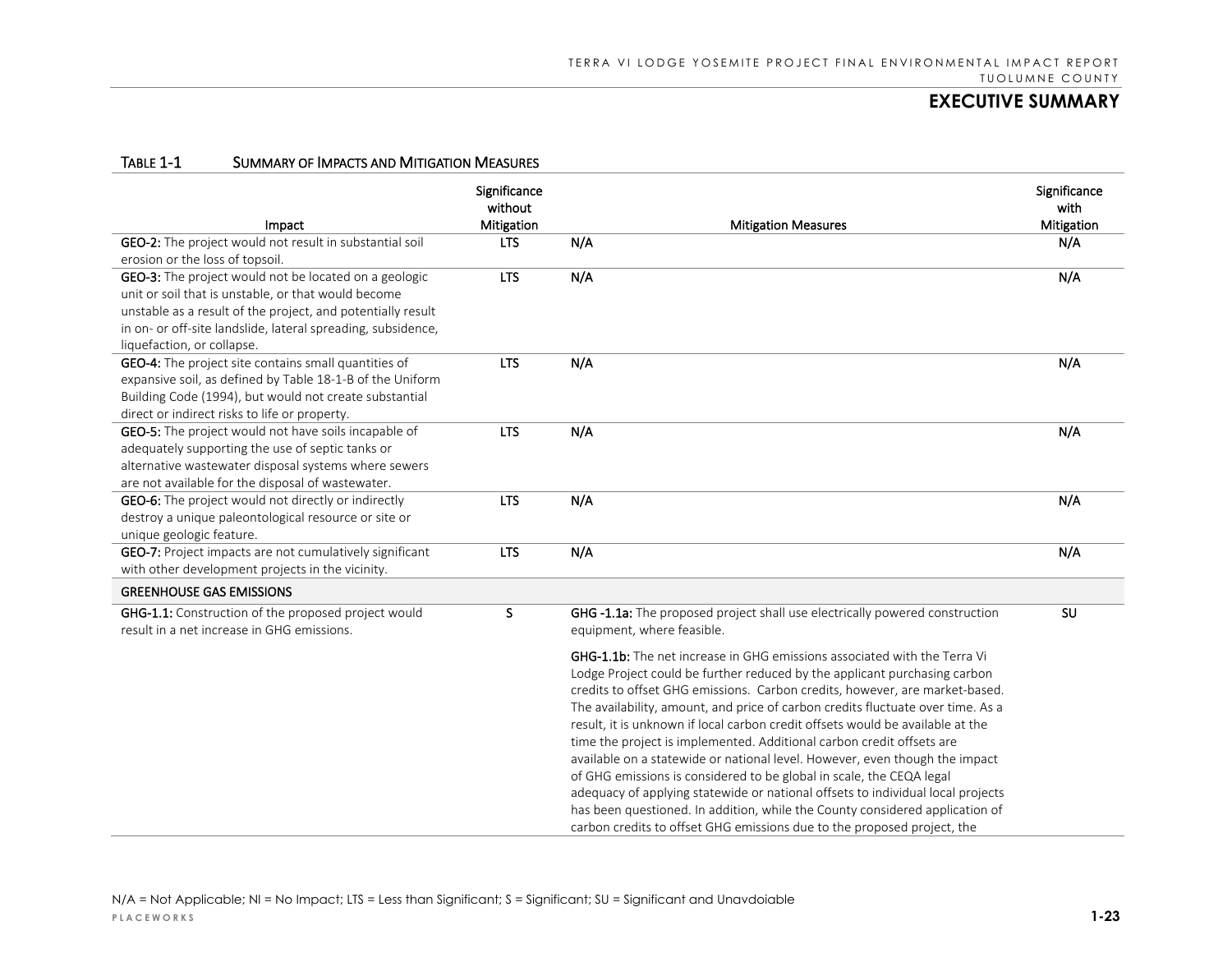| Impact                                                                                                          | Significance<br>without<br>Mitigation | <b>Mitigation Measures</b>                                                    | Significance<br>with<br>Mitigation |
|-----------------------------------------------------------------------------------------------------------------|---------------------------------------|-------------------------------------------------------------------------------|------------------------------------|
|                                                                                                                 |                                       | County General Plan places a higher priority on implementing local            |                                    |
|                                                                                                                 |                                       | mitigation measures before application of offsets. As a result of the unknown |                                    |
|                                                                                                                 |                                       | availability of local carbon credits, mitigation measures needed to eliminate |                                    |
|                                                                                                                 |                                       | any net increase in GHG emissions are considered to be not available,         |                                    |
|                                                                                                                 |                                       | application of this mitigation measure is not considered to reduce the GHG    |                                    |
|                                                                                                                 |                                       | emissions impacts of the project to a less-than-significant level, and this   |                                    |
|                                                                                                                 |                                       | impact is considered to be significant and unavoidable.                       |                                    |
| <b>GHG-1.2:</b> Operation of the proposed project would result                                                  | S.                                    | GHG-1.2a: The proposed project shall use electrically powered landscape       | SU                                 |
| in a net increase in GHG emissions.                                                                             |                                       | equipment during outdoor landscaping and maintenance activities.              |                                    |
|                                                                                                                 |                                       | GHG-1.2b: As noted in the description of Mitigation Measure GHG-1.1b,         |                                    |
|                                                                                                                 |                                       | because of the unknown availability of local carbon credits, mitigation       |                                    |
|                                                                                                                 |                                       | measures needed to eliminate any net increase in GHG emissions are            |                                    |
|                                                                                                                 |                                       | considered to be not available, application of this mitigation measure is not |                                    |
|                                                                                                                 |                                       | considered to reduce the GHG emissions impacts of the project to a less-      |                                    |
|                                                                                                                 |                                       | than-significant level, and this impact is considered to be significant and   |                                    |
|                                                                                                                 |                                       | unavoidable.                                                                  |                                    |
| GHG-2: The project would not conflict with an applicable                                                        | <b>LTS</b>                            | N/A                                                                           | N/A                                |
| plan, policy, or regulation of an agency adopted for the                                                        |                                       |                                                                               |                                    |
| purpose of reducing the emissions of greenhouse gases.                                                          |                                       |                                                                               |                                    |
| <b>HAZARDS AND HAZARDOUS MATERIALS</b>                                                                          |                                       |                                                                               |                                    |
| HAZ-1: The project would not create a significant hazard                                                        | <b>LTS</b>                            | N/A                                                                           | N/A                                |
| to the public or the environment through the routine                                                            |                                       |                                                                               |                                    |
| transport, use or disposal of hazardous materials.                                                              |                                       | N/A                                                                           | N/A                                |
| HAZ-2: The project would not create a significant hazard<br>to the public or the environment through reasonably | <b>LTS</b>                            |                                                                               |                                    |
| foreseeable upset and accident conditions involving the                                                         |                                       |                                                                               |                                    |
| release of hazardous materials into the environment.                                                            |                                       |                                                                               |                                    |
|                                                                                                                 |                                       |                                                                               |                                    |
| HAZ-3: The project would not emit hazardous emissions                                                           | N <sub>1</sub>                        | N/A                                                                           | N/A                                |
| or handle hazardous materials, substances or waste<br>within 1/4-mile of an existing or proposed school.        |                                       |                                                                               |                                    |
| HAZ-4: The project would not be located on a site which is                                                      | <b>NI</b>                             | N/A                                                                           |                                    |
| included on a list of hazardous material sites compiled                                                         |                                       |                                                                               | N/A                                |
|                                                                                                                 |                                       |                                                                               |                                    |
| pursuant to Government Code Section 65962.5 and, as a                                                           |                                       |                                                                               |                                    |

#### TABLE 1-1 SUMMARY OF IMPACTS AND MITIGATION MEASURES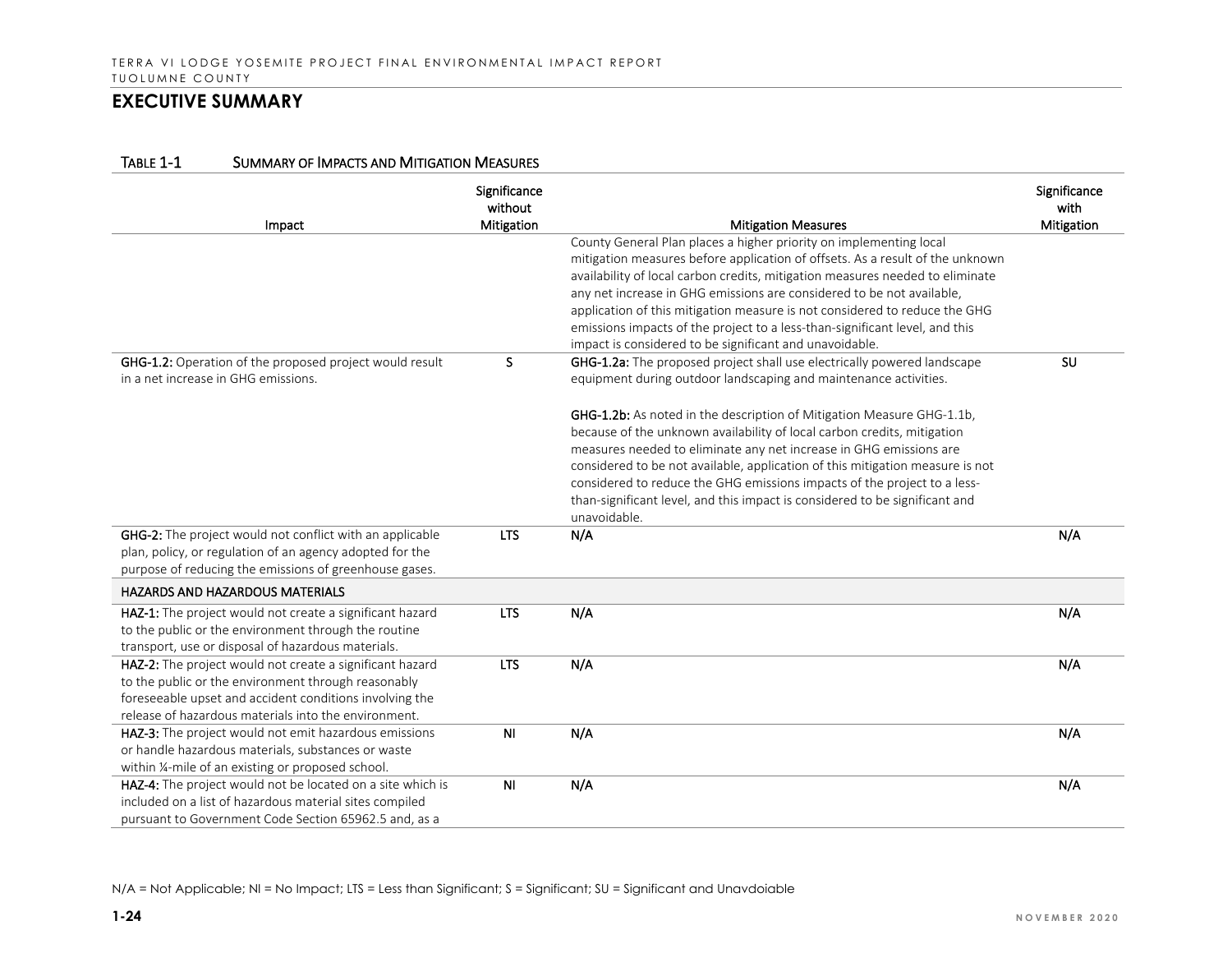| Impact                                                                                                                                                                   | Significance<br>without<br>Mitigation | <b>Mitigation Measures</b>                                                                                                                                                                                                                                                                                                                                                                                                                                                                                                                                                                                                                                                                                                                                                                                                                                          | Significance<br>with<br>Mitigation |
|--------------------------------------------------------------------------------------------------------------------------------------------------------------------------|---------------------------------------|---------------------------------------------------------------------------------------------------------------------------------------------------------------------------------------------------------------------------------------------------------------------------------------------------------------------------------------------------------------------------------------------------------------------------------------------------------------------------------------------------------------------------------------------------------------------------------------------------------------------------------------------------------------------------------------------------------------------------------------------------------------------------------------------------------------------------------------------------------------------|------------------------------------|
| result, create a significant hazard to the public or the                                                                                                                 |                                       |                                                                                                                                                                                                                                                                                                                                                                                                                                                                                                                                                                                                                                                                                                                                                                                                                                                                     |                                    |
| environment.                                                                                                                                                             |                                       |                                                                                                                                                                                                                                                                                                                                                                                                                                                                                                                                                                                                                                                                                                                                                                                                                                                                     |                                    |
| HAZ-5: Operation of an emergency helipad on the<br>proposed project could result in safety hazard impacts to<br>people working or residing within the project area.      | S.                                    | HAZ-5: Prior to the start of any helipad operations on the project site, the<br>project shall receive airspace determination approvals from the Federal<br>Aviation Administration, a building permit from the Tuolumne County<br>Building Division, and a Letter of Land Use Consistency from the Tuolumne<br>County Airport Land Use Commission.                                                                                                                                                                                                                                                                                                                                                                                                                                                                                                                  | <b>LTS</b>                         |
| HAZ-6: The project would not impair implementation of<br>or physically interfere with an adopted emergency<br>response plan or emergency evacuation plan.                | <b>LTS</b>                            | N/A                                                                                                                                                                                                                                                                                                                                                                                                                                                                                                                                                                                                                                                                                                                                                                                                                                                                 | N/A                                |
| HAZ-7: The project would not expose people or<br>structures, either directly or indirectly, to a significant risk<br>of loss, injury, or death involving wildland fires. | <b>LTS</b>                            | N/A                                                                                                                                                                                                                                                                                                                                                                                                                                                                                                                                                                                                                                                                                                                                                                                                                                                                 | N/A                                |
| HAZ-8: The proposed project would result in less-than-<br>significant cumulative impacts with respect to hazards<br>and hazardous materials.                             | <b>LTS</b>                            | N/A                                                                                                                                                                                                                                                                                                                                                                                                                                                                                                                                                                                                                                                                                                                                                                                                                                                                 | N/A                                |
| <b>HYDROLOGY AND WATER QUALITY</b>                                                                                                                                       |                                       |                                                                                                                                                                                                                                                                                                                                                                                                                                                                                                                                                                                                                                                                                                                                                                                                                                                                     |                                    |
| HYD-1: The proposed project may increase post-project<br>runoff thus violating water quality standards.                                                                  | S                                     | HYD-1a: A Drainage Plan for the site shall be prepared prior to issuance of<br>building permits to address the post-construction requirements of the<br>Statewide Construction General Permit. The Drainage Plan shall specify that<br>specifies how runoff on the site will be managed in order to protect water<br>quality. The plans will include detailed runoff calculations to appropriately<br>size culverts, bridges, retention ponds/areas, and roadside ditches to meet<br>the drainage requirements of the project site. The purpose of the plan will be<br>to prevent the creation of localized on- or off-site flooding and to prevent<br>any negative water quality effects off-site. If necessary, the plan shall be<br>submitted to the Engineering Development Division of the Tuolumne County<br>Public Works Department for review and approval. | <b>LTS</b>                         |
|                                                                                                                                                                          |                                       | HYD-1b: Detention and/or retention facilities shall be designed to the<br>satisfaction of the Tuolumne County Engineering Development Department<br>staff and shall be included in the drainage report as described in Mitigation<br>Measure HYD-1. These facilities shall capture surface runoff and retain flows<br>such that the rate of surface runoff does not exceed existing flows.<br>Maintenance of retention facilities shall be required by Tuolumne County.                                                                                                                                                                                                                                                                                                                                                                                             |                                    |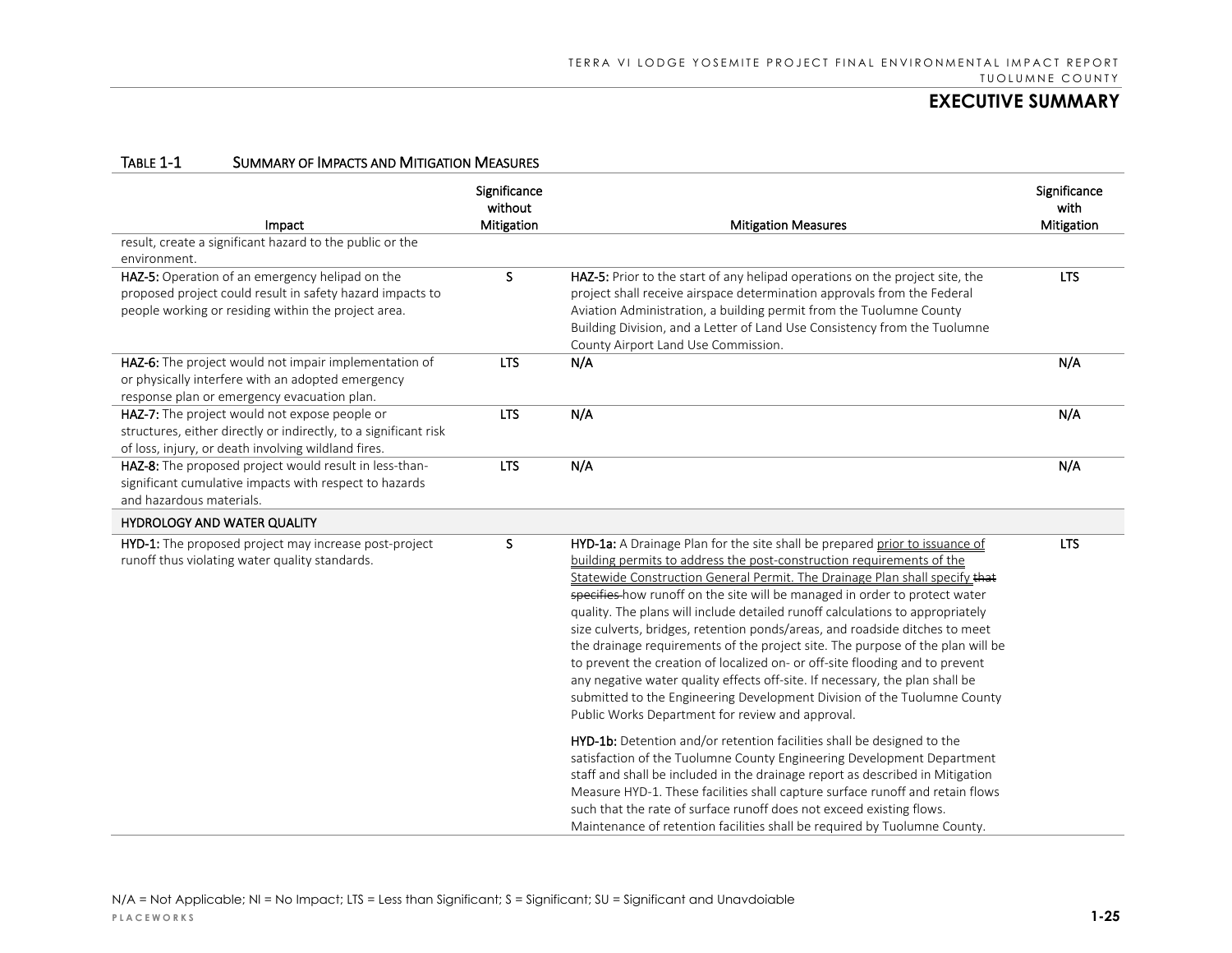#### TABLE 1-1 SUMMARY OF IMPACTS AND MITIGATION MEASURES

| Impact                                                                                                          | Significance<br>without<br>Mitigation | <b>Mitigation Measures</b>                              | Significance<br>with<br>Mitigation |
|-----------------------------------------------------------------------------------------------------------------|---------------------------------------|---------------------------------------------------------|------------------------------------|
| HYD-2: The proposed project would not substantially<br>decrease groundwater supplies or interfere substantially | <b>LTS</b>                            | N/A                                                     | N/A                                |
| with groundwater recharge such that the project may                                                             |                                       |                                                         |                                    |
| impede sustainable groundwater management of the                                                                |                                       |                                                         |                                    |
| basin.                                                                                                          |                                       |                                                         |                                    |
| HYD-3: The proposed project would increase impervious                                                           | S                                     | HYD-3: Implement Mitigation Measures HYD-1a and HYD-1b. | <b>LTS</b>                         |
| surfaces and post-project stormwater volumes which                                                              |                                       |                                                         |                                    |
| could exceed pre-project development volumes thus                                                               |                                       |                                                         |                                    |
| requiring the expansion of existing stormwater facilities<br>or the construction of new facilities.             |                                       |                                                         |                                    |
| HYD-4: The proposed site is not located in a 100-year                                                           | N <sub>1</sub>                        | N/A                                                     | N/A                                |
| floodplain, dam inundation, tsunami, or seiche zone and                                                         |                                       |                                                         |                                    |
| would not release pollutants due to inundation from a                                                           |                                       |                                                         |                                    |
| flood hazard.                                                                                                   |                                       |                                                         |                                    |
| HYD-5: The proposed project would not obstruct or                                                               | <b>LTS</b>                            | N/A                                                     | N/A                                |
| conflict with the implementation of a water quality                                                             |                                       |                                                         |                                    |
| control plan or sustainable groundwater management                                                              |                                       |                                                         |                                    |
| plan.                                                                                                           |                                       |                                                         |                                    |
| HYD-6: The proposed project, in combination with past,                                                          | <b>LTS</b>                            | N/A                                                     | N/A                                |
| present, and reasonably foreseeable projects, would                                                             |                                       |                                                         |                                    |
| result in less-than-significant cumulative impacts with                                                         |                                       |                                                         |                                    |
| respect to hydrology and water quality.                                                                         |                                       |                                                         |                                    |
| <b>LAND USE AND PLANNING</b>                                                                                    |                                       |                                                         |                                    |
| LU-1: The project would not physically divide an                                                                | <b>LTS</b>                            | N/A                                                     | N/A                                |
| established community.                                                                                          |                                       |                                                         |                                    |
| LU-2: The project would not cause a significant                                                                 | <b>LTS</b>                            | N/A                                                     | N/A                                |
| environmental impact due to a conflict with any land use                                                        |                                       |                                                         |                                    |
| plan, policy, or regulation adopted for the purpose of                                                          |                                       |                                                         |                                    |
| avoiding or mitigating an environmental effect.                                                                 |                                       |                                                         |                                    |
| LU-3: The proposed project would not result in significant                                                      | <b>LTS</b>                            | N/A                                                     | N/A                                |
| cumulative impacts with respect to land use and planning.                                                       |                                       |                                                         |                                    |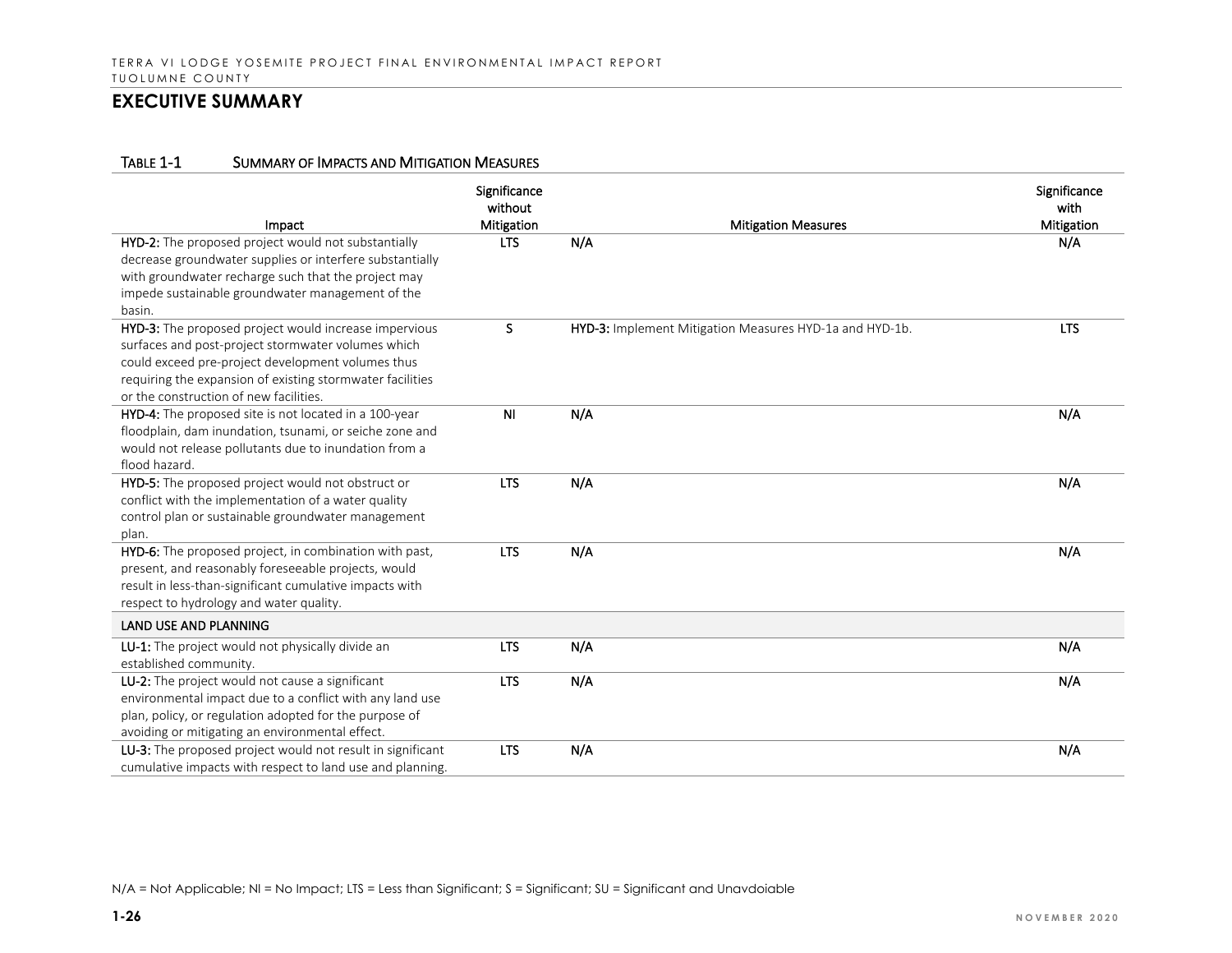| Impact                                                                                                                                                                                                                                                                                | Significance<br>without<br>Mitigation | <b>Mitigation Measures</b>                                                                                                                                                                                                                                                                                                                                                                                                                                                                                                                                                                                                                            | Significance<br>with<br>Mitigation |
|---------------------------------------------------------------------------------------------------------------------------------------------------------------------------------------------------------------------------------------------------------------------------------------|---------------------------------------|-------------------------------------------------------------------------------------------------------------------------------------------------------------------------------------------------------------------------------------------------------------------------------------------------------------------------------------------------------------------------------------------------------------------------------------------------------------------------------------------------------------------------------------------------------------------------------------------------------------------------------------------------------|------------------------------------|
| <b>NOISE</b>                                                                                                                                                                                                                                                                          |                                       |                                                                                                                                                                                                                                                                                                                                                                                                                                                                                                                                                                                                                                                       |                                    |
| NOI-1.1: The project would generate a substantial<br>permanent increase in maintenance yard noise in the<br>vicinity of the project in excess of standards established in<br>the local general plan or noise ordinance, or in other<br>applicable local, State, or federal standards. | S.                                    | NOI-1.1: In order to satisfy applicable Tuolumne County General Plan<br>daytime and nighttime noise level limits at the nearest existing sensitive use<br>to the project, and subsequently result in maintenance yard noise levels at or<br>below ambient noise conditions at that use, the following noise mitigation<br>measures shall be implemented:                                                                                                                                                                                                                                                                                              | <b>LTS</b>                         |
|                                                                                                                                                                                                                                                                                       |                                       | • Construct a solid noise barrier measuring 8-11 feet in height along the<br>north, east and west sides of the maintenance yard boundary, as depicted<br>in Figure 4.12-2. The barrier could be constructed of either masonry or<br>precast concrete panels. A noise barrier constructed of wood (or wood<br>composite) fence material with overlapping slat construction would also<br>be sufficient. The purpose of overlapping slats and using screws rather<br>than nails is to ensure that prolonged exposure to the elements does not<br>result in visible gaps through the slats which would result in reduced noise<br>barrier effectiveness. |                                    |
|                                                                                                                                                                                                                                                                                       |                                       | " Ensure that the generator selected for the maintenance yard have a<br>reference noise level not to exceed 70 dB at a distance of 50 feet.<br>Depending on the power requirements of the equipment, the<br>implementation of a custom engineered generator enclosure may be<br>required in order to achieve an overall equipment noise level of 70 dB at<br>50 feet.                                                                                                                                                                                                                                                                                 |                                    |
| NOI-1.2: The project would generate combined on-site<br>operational noise in the vicinity of the project in excess of<br>standards established in the Tuolumne General Plan<br>daytime and nighttime hourly average noise level<br>standards.                                         | S.                                    | NOI-1.2a: To satisfy applicable Tuolumne County General Plan noise level<br>increase criteria at the nearest existing sensitive use to the project, the<br>project shall limit on-site truck deliveries to daytime hours only (7:00 a.m. to<br>10:00 p.m.) and limit refuse collection activities to daytime hours only (7:00<br>a.m. to 10:00 p.m.).                                                                                                                                                                                                                                                                                                 | <b>LTS</b>                         |
|                                                                                                                                                                                                                                                                                       |                                       | NOI-1.2b: Implement Mitigation Measure NOI-1.1.                                                                                                                                                                                                                                                                                                                                                                                                                                                                                                                                                                                                       |                                    |
| NOI-2: The project would not result in generation of<br>excessive groundborne vibration or groundborne noise<br>levels.                                                                                                                                                               | <b>LTS</b>                            | N/A                                                                                                                                                                                                                                                                                                                                                                                                                                                                                                                                                                                                                                                   | N/A                                |
| NOI-3.1: Noise levels associated with use of the proposed<br>emergency helipad could result in substantial temporary                                                                                                                                                                  | S.                                    | NOI-3.1: While mitigation measures related to flight path design and helipad<br>location could potentially be effective in reducing noise levels at the existing<br>residences nearest to the project emergency helipad, it is also possible that                                                                                                                                                                                                                                                                                                                                                                                                     | <b>SU</b>                          |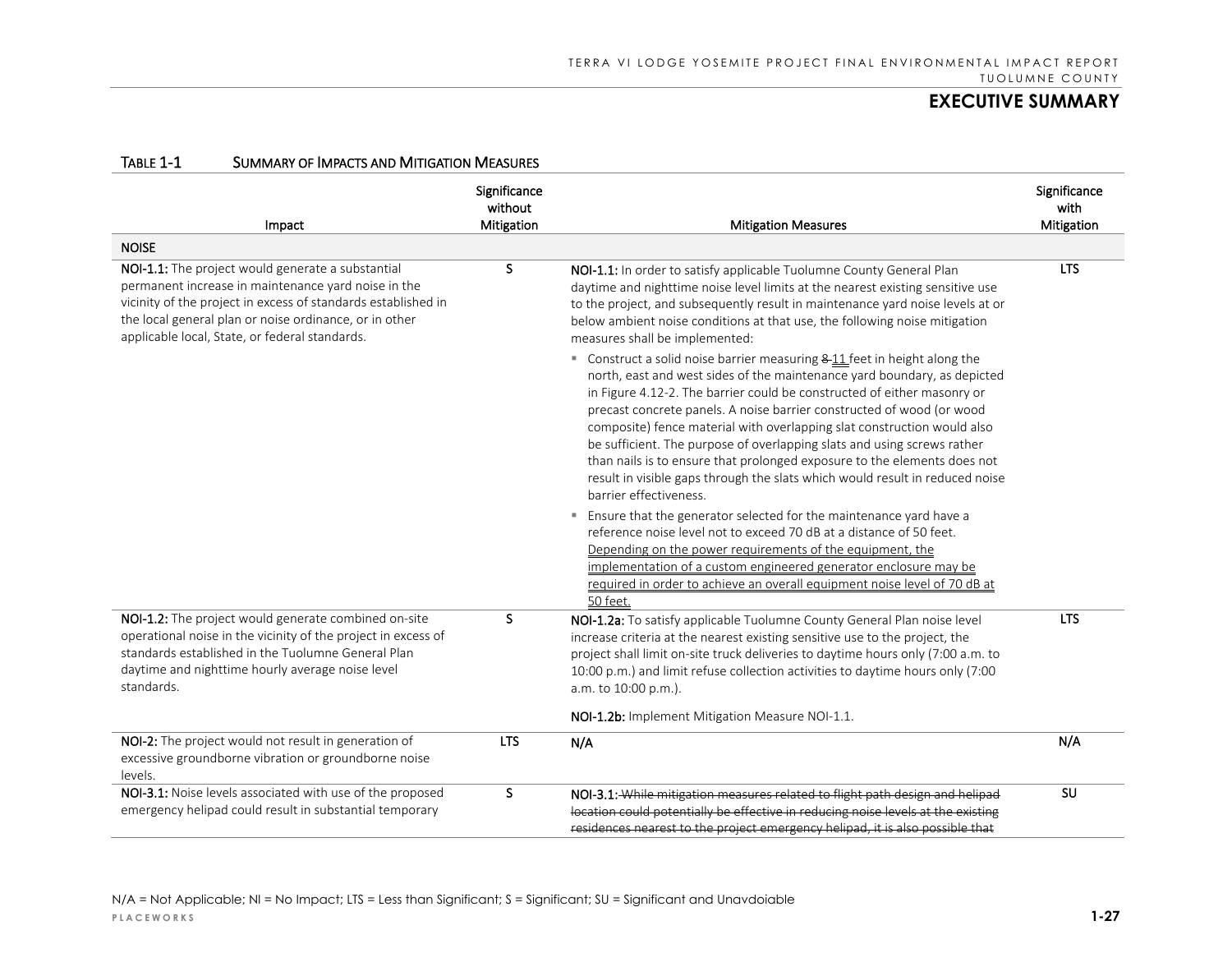#### TABLE 1-1 SUMMARY OF IMPACTS AND MITIGATION MEASURES

| Impact                                                            | Significance<br>without<br>Mitigation | <b>Mitigation Measures</b>                                                      | Significance<br>with<br>Mitigation |
|-------------------------------------------------------------------|---------------------------------------|---------------------------------------------------------------------------------|------------------------------------|
| increases in ambient daytime and/or nighttime noise               |                                       | noise exposure associated with the selected flight path could impact other      |                                    |
| levels at nearby existing sensitive uses.                         |                                       | sensitive uses along the route. In addition, due to the nature of the           |                                    |
|                                                                   |                                       | operations associated with the proposed helipad (emergency situations),         |                                    |
|                                                                   |                                       | mitigation measures such as limitations on aircraft models and frequency of     |                                    |
|                                                                   |                                       | flights per day (i.e., number per day and time of day) are generally            |                                    |
|                                                                   |                                       | considered to be infeasible in application. Because there are no identified     |                                    |
|                                                                   |                                       | feasible mitigation measures that would ensure noise levels generated by        |                                    |
|                                                                   |                                       | emergency flight operations at the project emergency helipad would not          |                                    |
|                                                                   |                                       | result in substantial increases in ambient noise levels, this impact is         |                                    |
|                                                                   |                                       | considered to be significant and unavoidable. As part of the design and         |                                    |
|                                                                   |                                       | approvals process for the proposed helipad, the project sponsor shall           |                                    |
|                                                                   |                                       | relocate the helipad to a location on the project site farther from residential |                                    |
|                                                                   |                                       | buildings, if another feasible location can be identified.                      |                                    |
| NOI-3.2: Noise levels associated with use of the proposed         | S                                     | NOI-3.2a: Window and door assemblies of all lodging within the proposed         | <b>LTS</b>                         |
| emergency helipad could exceed the Tuolumne County                |                                       | development should be upgraded to a minimum STC rating of 32.                   |                                    |
| General Plan 40 dB L <sub>max</sub> interior noise level standard |                                       |                                                                                 |                                    |
| within the sensitive interior areas of the proposed               |                                       |                                                                                 |                                    |
| development.                                                      |                                       |                                                                                 |                                    |
|                                                                   |                                       | NOI-3.2b: Disclosure statements should be provided to inform guests of the      |                                    |
|                                                                   |                                       | potential for elevated interior noise levels during emergency operations at     |                                    |
|                                                                   |                                       | the helipad, especially during nighttime hours.                                 |                                    |
| NOI-4: The proposed project would result in a less-than-          | <b>LTS</b>                            | N/A                                                                             | N/A                                |
| significant cumulative impact with respect to noise.              |                                       |                                                                                 |                                    |
| POPULATION AND HOUSING                                            |                                       |                                                                                 |                                    |
| POP-1: The project would not induce substantial                   | <b>LTS</b>                            | N/A                                                                             | N/A                                |
| unplanned population growth or growth for which                   |                                       |                                                                                 |                                    |
| inadequate planning has occurred, either directly (for            |                                       |                                                                                 |                                    |
| example, by proposing new homes and businesses) or                |                                       |                                                                                 |                                    |
| indirectly (for example, through extension of roads or            |                                       |                                                                                 |                                    |
| other infrastructure).                                            |                                       |                                                                                 |                                    |
| POP-2: The project would not displace substantial                 | <b>NI</b>                             | N/A                                                                             | N/A                                |
| numbers of existing people or housing, necessitating the          |                                       |                                                                                 |                                    |
| construction of replacement housing elsewhere.                    |                                       |                                                                                 |                                    |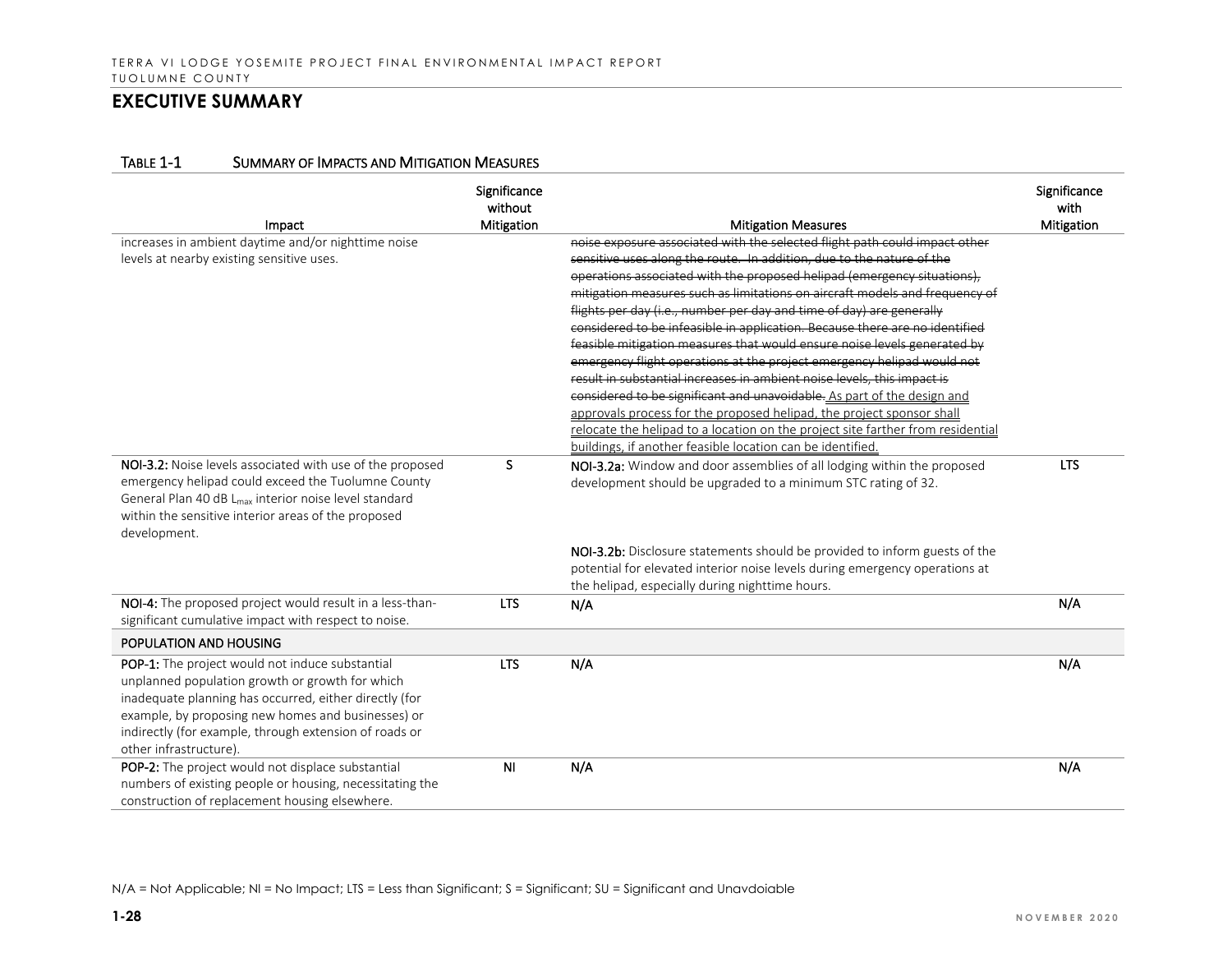| Impact                                                                                                                                                                                                                                                                                                                | Significance<br>without<br>Mitigation | <b>Mitigation Measures</b>                                                                                                                                                                                                                                                                                                                                                                                                                                                                                                                                                                                                                                                                                                                                                                                                                                                                                                                                                                                                                                                                                                                                                                                                                              | Significance<br>with<br>Mitigation |
|-----------------------------------------------------------------------------------------------------------------------------------------------------------------------------------------------------------------------------------------------------------------------------------------------------------------------|---------------------------------------|---------------------------------------------------------------------------------------------------------------------------------------------------------------------------------------------------------------------------------------------------------------------------------------------------------------------------------------------------------------------------------------------------------------------------------------------------------------------------------------------------------------------------------------------------------------------------------------------------------------------------------------------------------------------------------------------------------------------------------------------------------------------------------------------------------------------------------------------------------------------------------------------------------------------------------------------------------------------------------------------------------------------------------------------------------------------------------------------------------------------------------------------------------------------------------------------------------------------------------------------------------|------------------------------------|
| POP-3: The project would not contribute to significant<br>cumulative population and housing impacts.                                                                                                                                                                                                                  | <b>LTS</b>                            | N/A                                                                                                                                                                                                                                                                                                                                                                                                                                                                                                                                                                                                                                                                                                                                                                                                                                                                                                                                                                                                                                                                                                                                                                                                                                                     | N/A                                |
| PUBLIC SERVICES AND RECREATION                                                                                                                                                                                                                                                                                        |                                       |                                                                                                                                                                                                                                                                                                                                                                                                                                                                                                                                                                                                                                                                                                                                                                                                                                                                                                                                                                                                                                                                                                                                                                                                                                                         |                                    |
| PS-1: The proposed project has the potential to increase<br>demand for fire protection services to the project site.<br>The construction or alteration of fire protection facilities<br>to meet the increase in demand could cause significant<br>environmental impacts.                                              | S                                     | PS-1: Prior to issuance of the certificate of occupancy, the project sponsor<br>shall provide trained and certified emergency staff. The project shall provide<br>enough staff to ensure that two emergency staff are on premises and<br>available to respond to emergencies at all times.<br>The emergency staff shall be trained to meet Tuolumne County Fire<br>Department volunteer fire service standards. Staffing may be provided by<br>Terra Vi employees who have completed the required training.<br>The Terra Vi project shall provide personal protection equipment (PPE) and<br>positive communication equipment for all emergency staff. PPE and<br>communication equipment shall be stored in a central, secure location.<br>Communication systems shall permit uninterrupted contact between all<br>firefighters at all times and at all locations on or within the property. In<br>addition, there shall be communication at all times between a fire officer and<br>recognized Emergency Command Center (ECC). All equipment required shall<br>be approved by and become property of Tuolumne County and maintained<br>per manufacturer and National Fire Protection Association (NFPA) standards<br>by the Terra Vi project sponsor. | <b>LTS</b>                         |
| PS-2: The proposed project, in combination with<br>cumulative projects, has the potential to increase<br>demand for fire protection services in the service area.<br>The construction or alteration of fire protection facilities<br>to meet the increase in demand could cause significant<br>environmental impacts. | S                                     | PS-2: Implement Mitigation Measure PS-1.                                                                                                                                                                                                                                                                                                                                                                                                                                                                                                                                                                                                                                                                                                                                                                                                                                                                                                                                                                                                                                                                                                                                                                                                                | <b>LTS</b>                         |
| PS-3: The proposed project has the potential to increase<br>demand for police services to the project site. The<br>construction or alteration of police facilities to meet the<br>increase in demand could cause significant environmental<br>impacts.                                                                | S                                     | PS-3: The Terra Vi Lodge shall include private security personnel on staff<br>(Manager on Duty) to provide security, complaint resolution, and interfaces<br>with law enforcement/emergency personnel in case of an incident,<br>emergency, or evacuation. These personnel shall be on-site 24 hours a day,<br>seven days a week. The security personnel shall make regular rounds of the                                                                                                                                                                                                                                                                                                                                                                                                                                                                                                                                                                                                                                                                                                                                                                                                                                                               | <b>LTS</b>                         |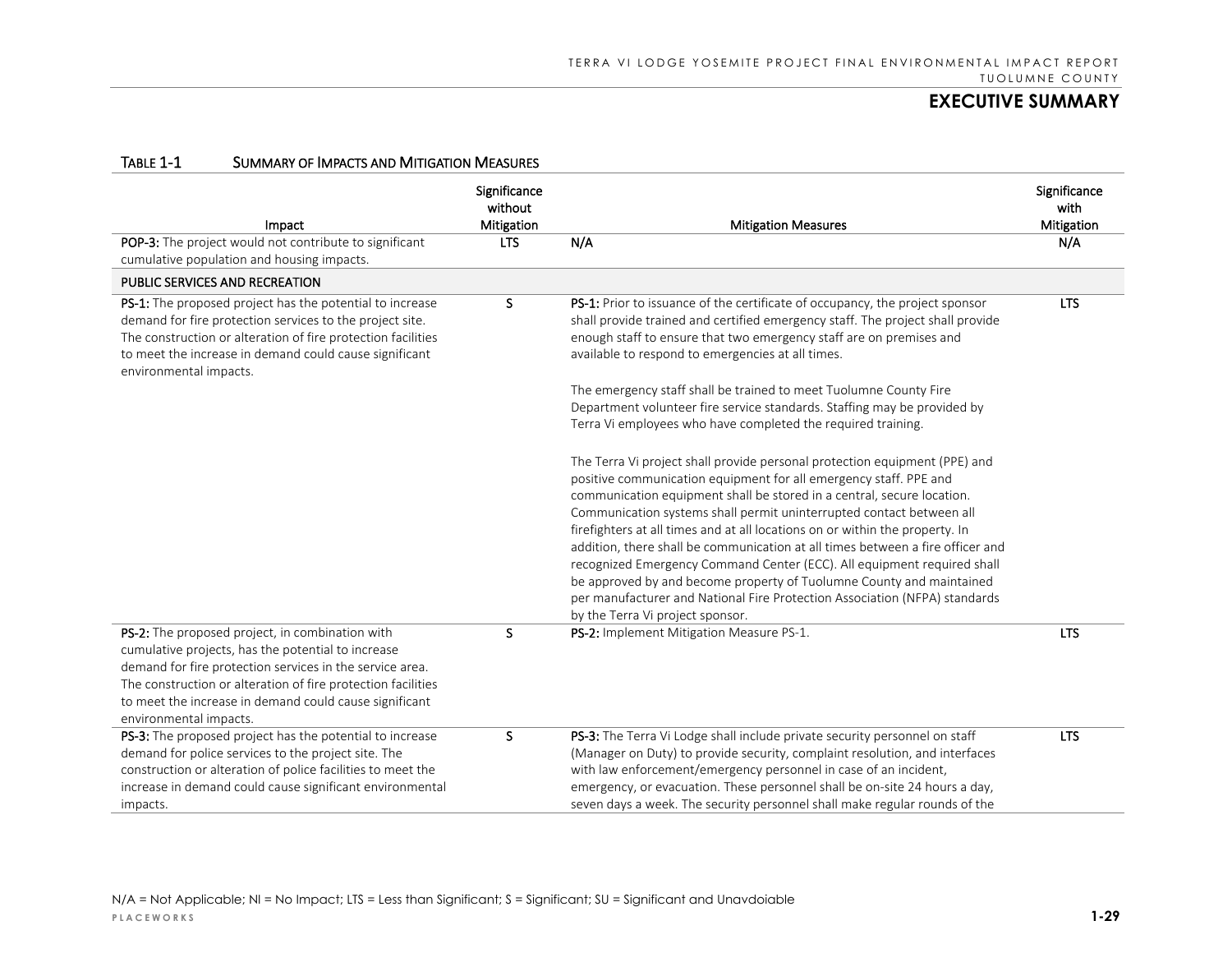#### TABLE 1-1 SUMMARY OF IMPACTS AND MITIGATION MEASURES

| Impact                                                        | Significance<br>without<br>Mitigation | <b>Mitigation Measures</b>                                                   | Significance<br>with<br>Mitigation |
|---------------------------------------------------------------|---------------------------------------|------------------------------------------------------------------------------|------------------------------------|
|                                                               |                                       | Terra Vi Lodge and employee housing and report internally any incidences, as |                                    |
|                                                               |                                       | well as report to local authorities if the situation warrants it.            |                                    |
| PS-4: The proposed project, in combination with               | S.                                    | PS-4: Implement Mitigation Measure PS-3.                                     | <b>LTS</b>                         |
| cumulative projects, has the potential to increase            |                                       |                                                                              |                                    |
| demand for police services in the service area. The           |                                       |                                                                              |                                    |
| construction or alteration of police facilities to meet the   |                                       |                                                                              |                                    |
| increase in demand could cause significant environmental      |                                       |                                                                              |                                    |
| impacts.                                                      |                                       |                                                                              |                                    |
| PS-5: The proposed project would not result in the need       | N <sub>1</sub>                        | N/A                                                                          | N/A                                |
| for new or physically altered school facilities, the          |                                       |                                                                              |                                    |
| construction of which could cause significant                 |                                       |                                                                              |                                    |
| environmental impacts, in order to maintain acceptable        |                                       |                                                                              |                                    |
| service ratios, or other performance objectives.              |                                       |                                                                              |                                    |
| PS-6: The proposed project would not result in cumulative     | N <sub>1</sub>                        | N/A                                                                          | N/A                                |
| impacts with respect to school services.                      |                                       |                                                                              |                                    |
| PS-7: The proposed project would not result in the need       | <b>LTS</b>                            | N/A                                                                          | N/A                                |
| for new or physically altered public facilities, the          |                                       |                                                                              |                                    |
| construction of which could cause significant                 |                                       |                                                                              |                                    |
| environmental impacts, in order to maintain acceptable        |                                       |                                                                              |                                    |
| service ratios, or other performance objectives.              |                                       |                                                                              |                                    |
| PS-8: The proposed project would result in less-than-         | <b>LTS</b>                            | N/A                                                                          | N/A                                |
| significant cumulative impacts with respect to the            |                                       |                                                                              |                                    |
| construction of other public facilities.                      |                                       |                                                                              |                                    |
| PS-9: The project would not result in the need for new or     | <b>LTS</b>                            | N/A                                                                          | N/A                                |
| physically altered park facilities or other recreational      |                                       |                                                                              |                                    |
| facilities, the construction of which could cause significant |                                       |                                                                              |                                    |
| environmental impacts, in order to maintain acceptable        |                                       |                                                                              |                                    |
| service ratios, or other performance objectives.              |                                       |                                                                              |                                    |
| PS-10: The project would not increase the use of existing     | <b>LTS</b>                            | N/A                                                                          | N/A                                |
| neighborhood and regional parks or other recreational         |                                       |                                                                              |                                    |
| facilities, such that substantial physical deterioration of   |                                       |                                                                              |                                    |
| the facility would occur or be accelerated.                   |                                       |                                                                              |                                    |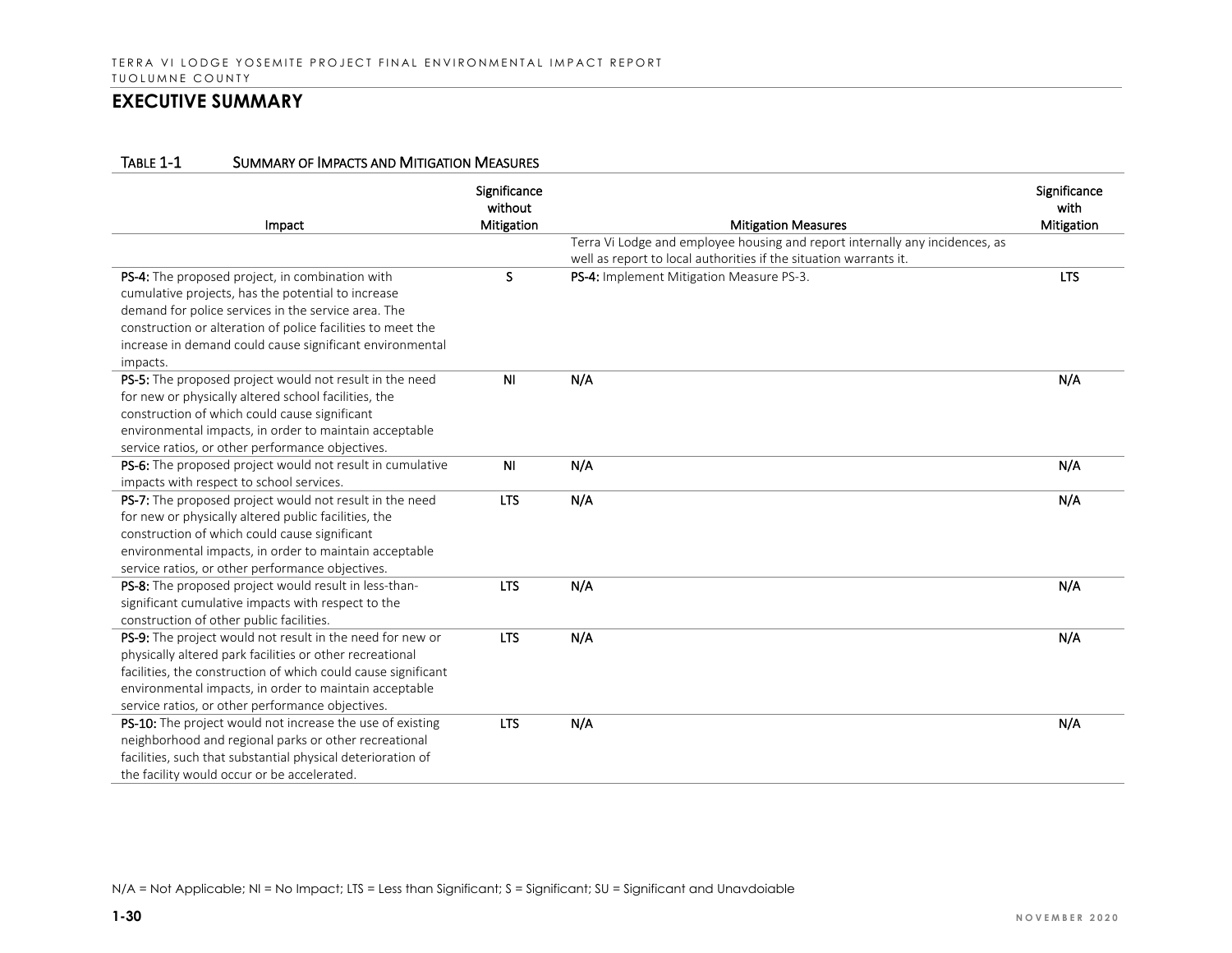| Impact                                                                                                                                                                                                                                                                                                                                                                      | Significance<br>without<br>Mitigation | <b>Mitigation Measures</b>                                                                                                                                                                                                                                                                                                                                                                                                                                                                                                                                                                                                             | Significance<br>with<br>Mitigation |
|-----------------------------------------------------------------------------------------------------------------------------------------------------------------------------------------------------------------------------------------------------------------------------------------------------------------------------------------------------------------------------|---------------------------------------|----------------------------------------------------------------------------------------------------------------------------------------------------------------------------------------------------------------------------------------------------------------------------------------------------------------------------------------------------------------------------------------------------------------------------------------------------------------------------------------------------------------------------------------------------------------------------------------------------------------------------------------|------------------------------------|
| PS-11: The project would not include recreational<br>facilities or require the construction or expansion of<br>recreational facilities which might have an adverse<br>physical effect on the environment.                                                                                                                                                                   | <b>LTS</b>                            | N/A                                                                                                                                                                                                                                                                                                                                                                                                                                                                                                                                                                                                                                    | N/A                                |
| PS-12: The project, in combination with past, present and<br>reasonably foreseeable projects, would result in less than<br>significant cumulative impacts with respect to parks.                                                                                                                                                                                            | <b>LTS</b>                            | N/A                                                                                                                                                                                                                                                                                                                                                                                                                                                                                                                                                                                                                                    | N/A                                |
| <b>TRANSPORTATION</b>                                                                                                                                                                                                                                                                                                                                                       |                                       |                                                                                                                                                                                                                                                                                                                                                                                                                                                                                                                                                                                                                                        |                                    |
| TRANS-1.1: The project has the potential to generate<br>transit ridership in excess of available capacity on the<br>YARTS line serving the SR 120 corridor, during the peak<br>usage period (May 27 to September 2).                                                                                                                                                        | S.                                    | TRANS-1.1: The project applicant shall provide an on-site transit coordinator<br>to coordinate guest transit use to help ensure smooth operations at the<br>project site bus stop. The on-site transit coordinator would also serve as a<br>point of contact between Terra Vi Lodge, YARTS, and the County to assist in<br>identifying and responding to issues related to transit services that may arise<br>at the project site.                                                                                                                                                                                                     | <b>LTS</b>                         |
| TRANS -1.2: The project would result in construction<br>automobile and truck traffic that accesses the site from<br>SR 120 and, in combination with necessary lane closures,<br>this activity would temporarily disrupt background traffic<br>flow. The project's construction truck traffic could result<br>in deterioration of the condition of Sawmill Mountain<br>Road. | S                                     | TRANS-1.2a: The project applicant or contractor shall prepare a Construction<br>Traffic Control Plan as part of the Caltrans encroachment permit application<br>for all work within the state right of way on SR 120.                                                                                                                                                                                                                                                                                                                                                                                                                  | <b>LTS</b>                         |
|                                                                                                                                                                                                                                                                                                                                                                             |                                       | TRANS-1.2b: Prior to the start of any construction activity on-site or in the SR<br>120/Sawmill Mountain Road intersection, the applicant shall coordinate with<br>the Tuolumne County Public Works Department for an on-site inspection of<br>Sawmill Mountain Road to assess the road surface conditions. Following<br>completion of project construction, but prior to issuance of an occupancy<br>permit, the applicant shall schedule a post-construction inspection to<br>determine if deterioration of the road surface occurred, and if so, the<br>applicant/contractor shall restore the road to pre-construction conditions. |                                    |
| TRANS-2: The project would not conflict or be<br>inconsistent with CEQA Guidelines Section 15064.3,<br>subdivision (b).                                                                                                                                                                                                                                                     | <b>LTS</b>                            | N/A                                                                                                                                                                                                                                                                                                                                                                                                                                                                                                                                                                                                                                    | N/A                                |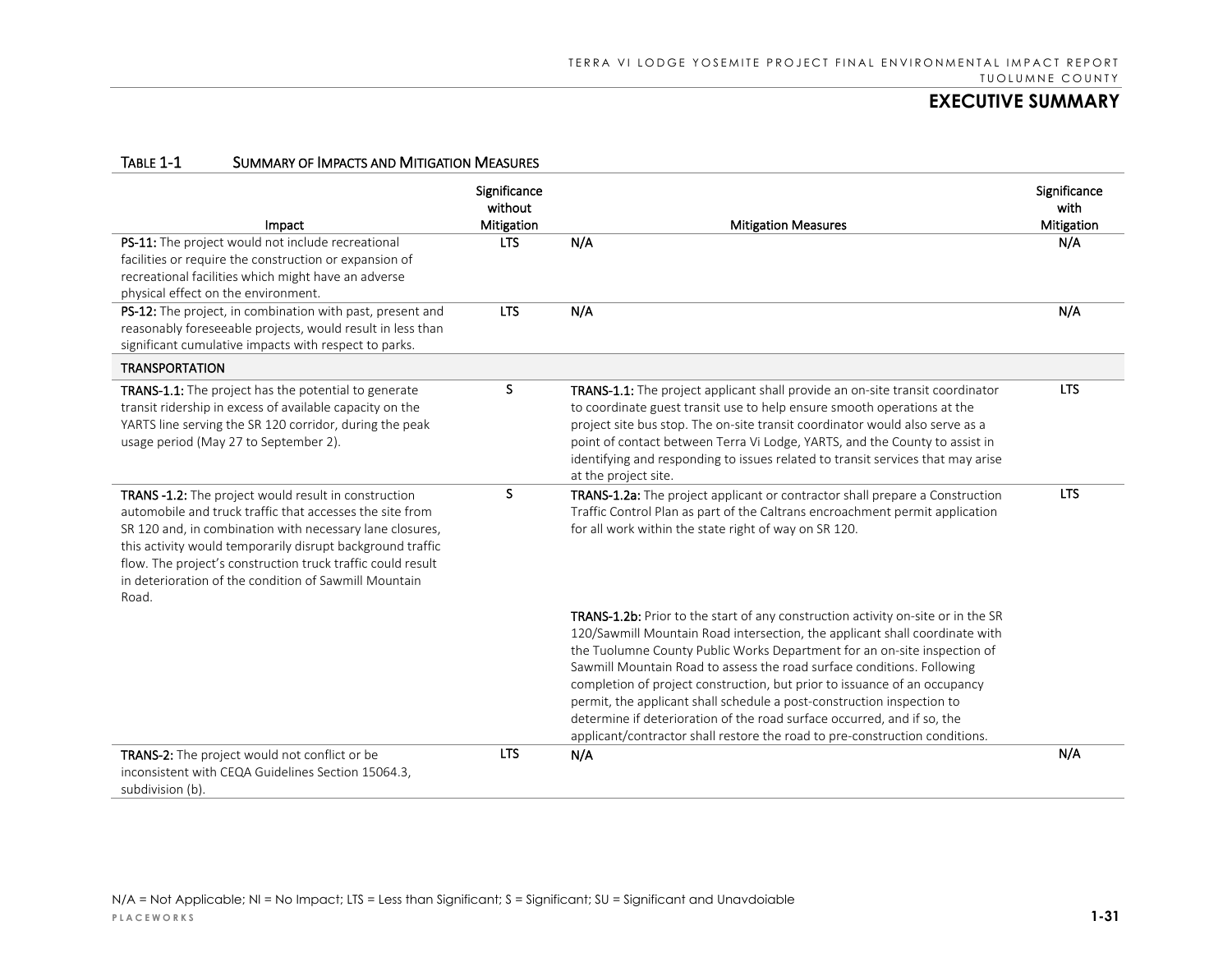| Impact                                                                                                                                                                                                                                                   | <b>Significance</b><br>without<br><b>Mitigation</b> | <b>Mitigation Measures</b>                                                                                                                                                                                                                                                                                                                                                                                                                                                                                                                                                         | Significance<br>with<br>Mitigation |
|----------------------------------------------------------------------------------------------------------------------------------------------------------------------------------------------------------------------------------------------------------|-----------------------------------------------------|------------------------------------------------------------------------------------------------------------------------------------------------------------------------------------------------------------------------------------------------------------------------------------------------------------------------------------------------------------------------------------------------------------------------------------------------------------------------------------------------------------------------------------------------------------------------------------|------------------------------------|
| TRANS-3: The site distance for project-generated traffic<br>turning right (westerly) from Sawmill Mountain Road onto<br>SR 120 is 400 feet, which does not meet the minimum<br>site distance requirements of 500 feet.                                   | S                                                   | TRANS-3: Construction of the proposed left turn lane from SR 120 to Sawmill<br>Mountain to accommodate project-generated traffic will require cutting the<br>hillside and vegetation removal in conformance with Caltrans standards,<br>which will open the line of site-sight to an acceptable distance, as<br>determined by Caltrans. The project sponsor shall obtain encroachment<br>permit approval from Caltrans prior to the start of construction on the<br>proposed project site and shall complete improvements to SR 120 prior to<br>operation of the proposed project. | <b>LTS</b>                         |
| <b>TRANS-4:</b> The project would not result in inadequate<br>emergency access.                                                                                                                                                                          | <b>LTS</b>                                          | N/A                                                                                                                                                                                                                                                                                                                                                                                                                                                                                                                                                                                | N/A                                |
| <b>TRANS-5:</b> The project, in combination with past, present,<br>and reasonably foreseeable projects, would not in<br>significant cumulative impacts with respect to<br>transportation and traffic, including mass transit, non-<br>motorized transit. | LTS.                                                | N/A                                                                                                                                                                                                                                                                                                                                                                                                                                                                                                                                                                                | N/A                                |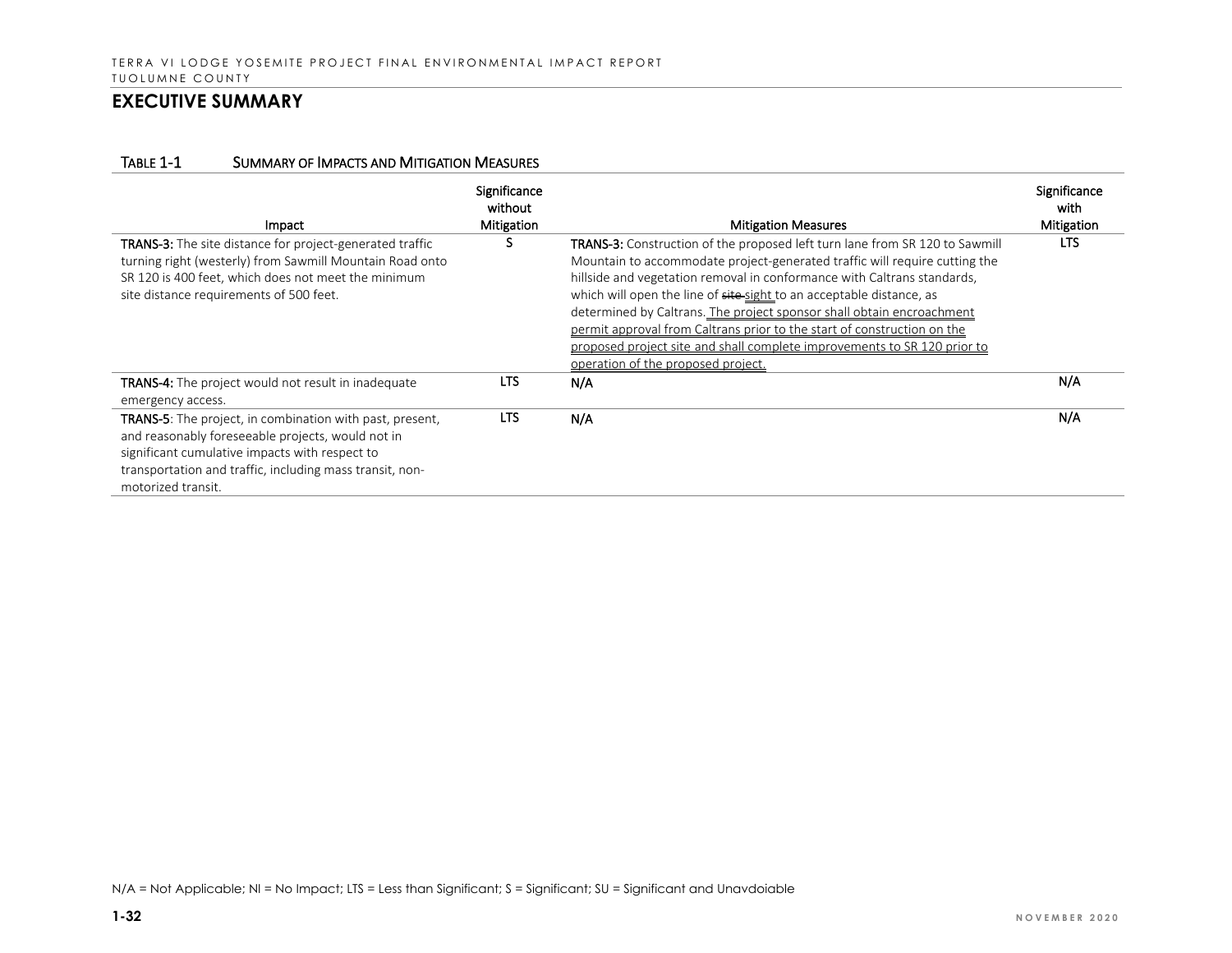| Impact                                                                                                                                                                                                                      | Significance<br>without<br><b>Mitigation</b> |     | <b>Mitigation Measures</b> | Significance<br>with<br>Mitigation |
|-----------------------------------------------------------------------------------------------------------------------------------------------------------------------------------------------------------------------------|----------------------------------------------|-----|----------------------------|------------------------------------|
| UTILITIES AND SERVICE SYSTEMS                                                                                                                                                                                               |                                              |     |                            |                                    |
| UTIL-1: The proposed project would not require or result<br>in the construction of new water facilities or expansion of<br>existing facilities, the construction of which would cause<br>significant environmental effects. | <b>LTS</b>                                   | N/A |                            | N/A                                |
| UTIL-2: The proposed project would have sufficient water<br>supplies available to serve the project and reasonably<br>foreseeable future development during normal, dry, and<br>multiple dry years.                         | <b>LTS</b>                                   | N/A |                            | N/A                                |
| UTIL-3: The proposed project, in combination with past,<br>present, and reasonably foreseeable projects, would<br>result in less-than-significant cumulative impacts with<br>respect to water service.                      | <b>LTS</b>                                   | N/A |                            | N/A                                |
| UTIL-4: The proposed project would result in the<br>construction of new wastewater treatment facilities, the<br>construction of which would not cause significant<br>environmental effects.                                 | <b>LTS</b>                                   | N/A |                            | N/A                                |
| UTIL-5: The proposed project would not connect to the<br>public sewer system and would not impact the<br>wastewater treatment provider.                                                                                     | N <sub>1</sub>                               | N/A |                            | N/A                                |
| UTIL-6: The proposed project, in combination with past,<br>present, and reasonably foreseeable projects would result<br>in less-than-significant cumulative impacts with respect to<br>wastewater service.                  | <b>LTS</b>                                   | N/A |                            | N/A                                |
| UTIL-7: The proposed project would be served by a<br>landfill with sufficient permitted capacity to<br>accommodate the proposed project's solid waste disposal<br>needs.                                                    | <b>LTS</b>                                   | N/A |                            | N/A                                |
| UTIL-8: The proposed project would comply with federal,<br>State, and local statutes and regulations related to solid<br>waste.                                                                                             | <b>LTS</b>                                   | N/A |                            | N/A                                |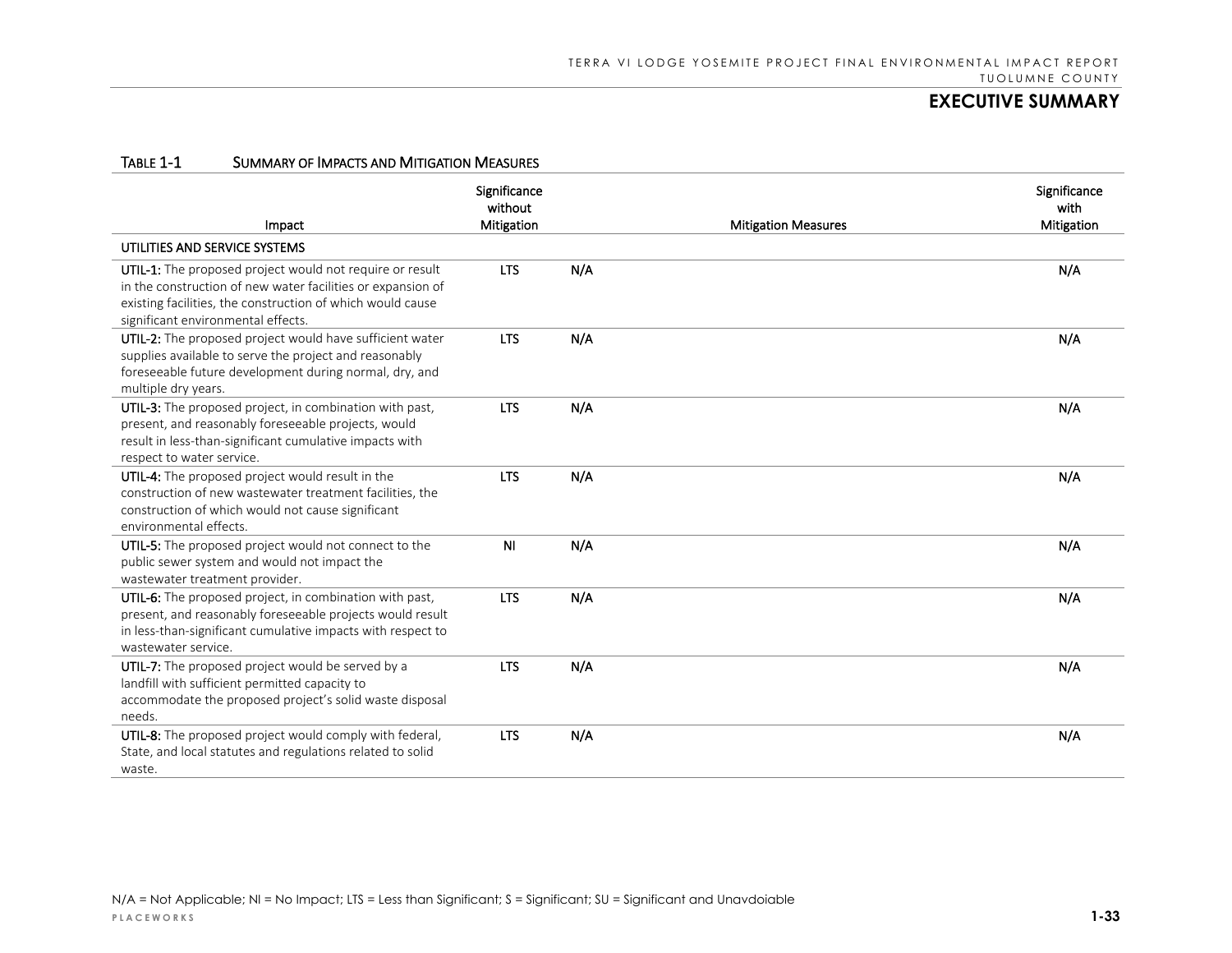#### TABLE 1-1 SUMMARY OF IMPACTS AND MITIGATION MEASURES

| Impact                                                                                                                                                                                                                                                                                                                                                                                                                                                  | Significance<br>without<br>Mitigation | <b>Mitigation Measures</b>                                                                                                                                                                                                                                                                                                                                                                                                 | Significance<br>with<br>Mitigation |
|---------------------------------------------------------------------------------------------------------------------------------------------------------------------------------------------------------------------------------------------------------------------------------------------------------------------------------------------------------------------------------------------------------------------------------------------------------|---------------------------------------|----------------------------------------------------------------------------------------------------------------------------------------------------------------------------------------------------------------------------------------------------------------------------------------------------------------------------------------------------------------------------------------------------------------------------|------------------------------------|
| UTIL-9: The proposed project, in combination with past,<br>present, and reasonably foreseeable development, would<br>not result in significant impacts with respect to solid<br>waste.                                                                                                                                                                                                                                                                  | <b>LTS</b>                            | N/A                                                                                                                                                                                                                                                                                                                                                                                                                        | N/A                                |
| UTIL-10: The proposed project would increase post-<br>project runoff and may result in the construction of new<br>stormwater drainage facilities or expansion of existing<br>facilities, the construction of which could cause significant<br>environmental effects.                                                                                                                                                                                    | S.                                    | UTIL-10: Implement Mitigation Measures HYD-1a and HYD-1b.                                                                                                                                                                                                                                                                                                                                                                  | <b>LTS</b>                         |
| UTIL-11: The proposed project, in combination with past,<br>present, and reasonably foreseeable projects, would<br>result in less-than-significant cumulative impacts with<br>respect to stormwater infrastructure.                                                                                                                                                                                                                                     | <b>LTS</b>                            | N/A                                                                                                                                                                                                                                                                                                                                                                                                                        | N/A                                |
| UTIL-12: The proposed project would not result in a<br>substantial increase in electrical service demands and<br>would not require new energy supply facilities and<br>transmission infrastructure or capacity enhancing<br>alterations to existing facilities.                                                                                                                                                                                         | <b>LTS</b>                            | N/A                                                                                                                                                                                                                                                                                                                                                                                                                        | N/A                                |
| UTIL-13: The proposed project, in combination with past,<br>present, and reasonably foreseeable projects, would<br>result in less-than-significant cumulative impacts with<br>respect to energy conservation.                                                                                                                                                                                                                                           | <b>LTS</b>                            | N/A                                                                                                                                                                                                                                                                                                                                                                                                                        | N/A                                |
| <b>WILDFIRE</b>                                                                                                                                                                                                                                                                                                                                                                                                                                         |                                       |                                                                                                                                                                                                                                                                                                                                                                                                                            |                                    |
| WF-1: The project would be located in a State<br>Responsibility Area, but it would not substantially impair<br>an adopted emergency response plan or emergency<br>evacuation plan.                                                                                                                                                                                                                                                                      | <b>LTS</b>                            | N/A                                                                                                                                                                                                                                                                                                                                                                                                                        | N/A                                |
| WF-2: The project includes several project features that<br>would address and reduce wildfire hazards. However,<br>project landscaping plans are not consistent with these<br>measures. Therefore, the project has the potential to, due<br>to the increase of people and vehicles on the project site,<br>exacerbate wildfire risks and expose project occupants to<br>pollutant concentrations from a wildfire or uncontrolled<br>spread of wildfire. | <sub>S</sub>                          | WF-2: Prior to issuance of building permits, the applicant shall submit a<br>Wildland Fire Prevention Plan and Vegetation Management Plan to the<br>Tuolumne County Fire Prevention Bureau for review and approval. The<br>project site plan and landscaping documents shall be revised to conform to<br>the Vegetation Management Plan. These revisions shall include, but are not<br>limited to, the following measures: | <b>LTS</b>                         |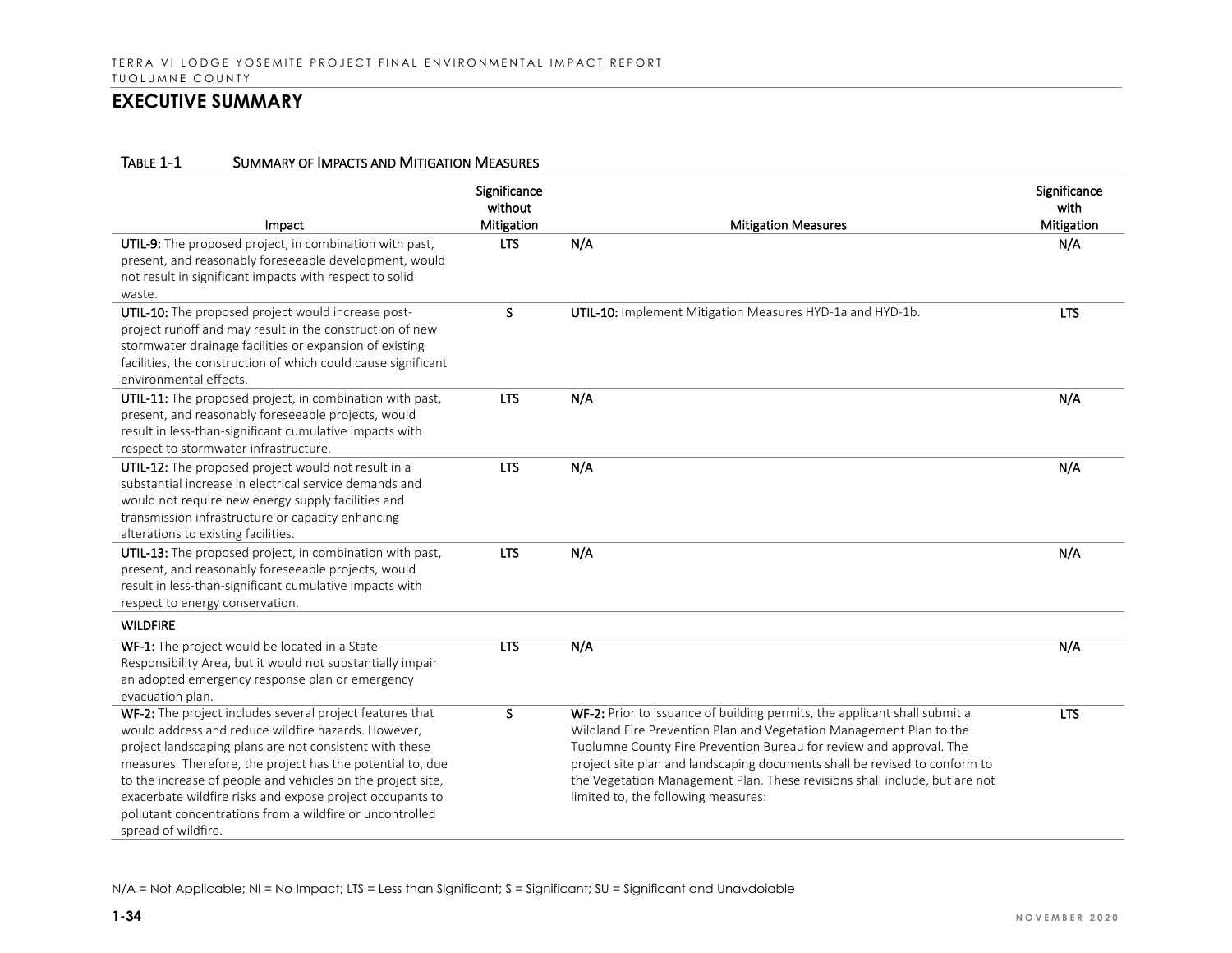| IADLE I-T                    | <b>SUMINANT OF IMPACTS AND IVILIGATION IVIEASONES</b>                                                                                                                                                                                                                                                                                               |                                       |                                                                                                                                                                                                                                                                                              |                                    |
|------------------------------|-----------------------------------------------------------------------------------------------------------------------------------------------------------------------------------------------------------------------------------------------------------------------------------------------------------------------------------------------------|---------------------------------------|----------------------------------------------------------------------------------------------------------------------------------------------------------------------------------------------------------------------------------------------------------------------------------------------|------------------------------------|
|                              | Impact                                                                                                                                                                                                                                                                                                                                              | Significance<br>without<br>Mitigation | <b>Mitigation Measures</b>                                                                                                                                                                                                                                                                   | Significance<br>with<br>Mitigation |
|                              |                                                                                                                                                                                                                                                                                                                                                     |                                       | " The perimeter of all structures shall be surrounded by a 5-foot non-<br>combustible zone.                                                                                                                                                                                                  |                                    |
|                              |                                                                                                                                                                                                                                                                                                                                                     |                                       | Project landscaping shall be fire resistant, with a planting palette<br>consisting of native hardwoods and other fire-resistant native vegetation.                                                                                                                                           |                                    |
|                              |                                                                                                                                                                                                                                                                                                                                                     |                                       | " Landscape plantings shall be installed in a way that strategically staggers<br>placement and planting heights to provide effective screening of the<br>proposed project from adjacent roadways.                                                                                            |                                    |
|                              |                                                                                                                                                                                                                                                                                                                                                     |                                       | Areas within 200 feet of all structures shall be managed as defensible<br>space (in compliance with the California Fire Code and Public Resources<br>Code Section 4291, with vegetative fuels that would produce 2-foot or<br>shorter flames.                                                |                                    |
|                              |                                                                                                                                                                                                                                                                                                                                                     |                                       | " The entire project site, including open all undeveloped areas, shall be<br>managed as fire-resistant landscaping that adheres to CAL FIRE's<br>firescaping requirements, with widely spaced trees and shrubs.                                                                              |                                    |
|                              |                                                                                                                                                                                                                                                                                                                                                     |                                       | Any new plantings in the undeveloped areas of the site shall include a<br>greater proportion of oaks.                                                                                                                                                                                        |                                    |
|                              |                                                                                                                                                                                                                                                                                                                                                     |                                       | " Undeveloped areas of the project site shall be managed so that they do<br>not grow back in as high a density as existed before the 2013 Rim Fire.<br>Brush and grass in these areas shall be maintained and managed so that<br>continuous groupings do not exceed 120 square feet in area. |                                    |
| environment.                 | WF-3: The project would be located in a State<br>Responsibility Area and would require the installation or<br>maintenance of associated infrastructure (such as roads,<br>fuel breaks, emergency water sources, power lines, or<br>other utilities) but would not exacerbate fire risk or that<br>may result in temporary or ongoing impacts to the | <b>LTS</b>                            | N/A                                                                                                                                                                                                                                                                                          | N/A                                |
|                              | WF-4: The project would be located in a State<br>Responsibility Area and would not expose people or<br>structures to significant risks, including downslope or<br>downstream flooding or landslides, as a result of runoff,<br>post-fire slope instability, or drainage changes.                                                                    | <b>LTS</b>                            | N/A                                                                                                                                                                                                                                                                                          | N/A                                |
| cumulative wildfire impacts. | WF-5: The project would not contribute to significant                                                                                                                                                                                                                                                                                               | <b>LTS</b>                            | N/A                                                                                                                                                                                                                                                                                          | N/A                                |